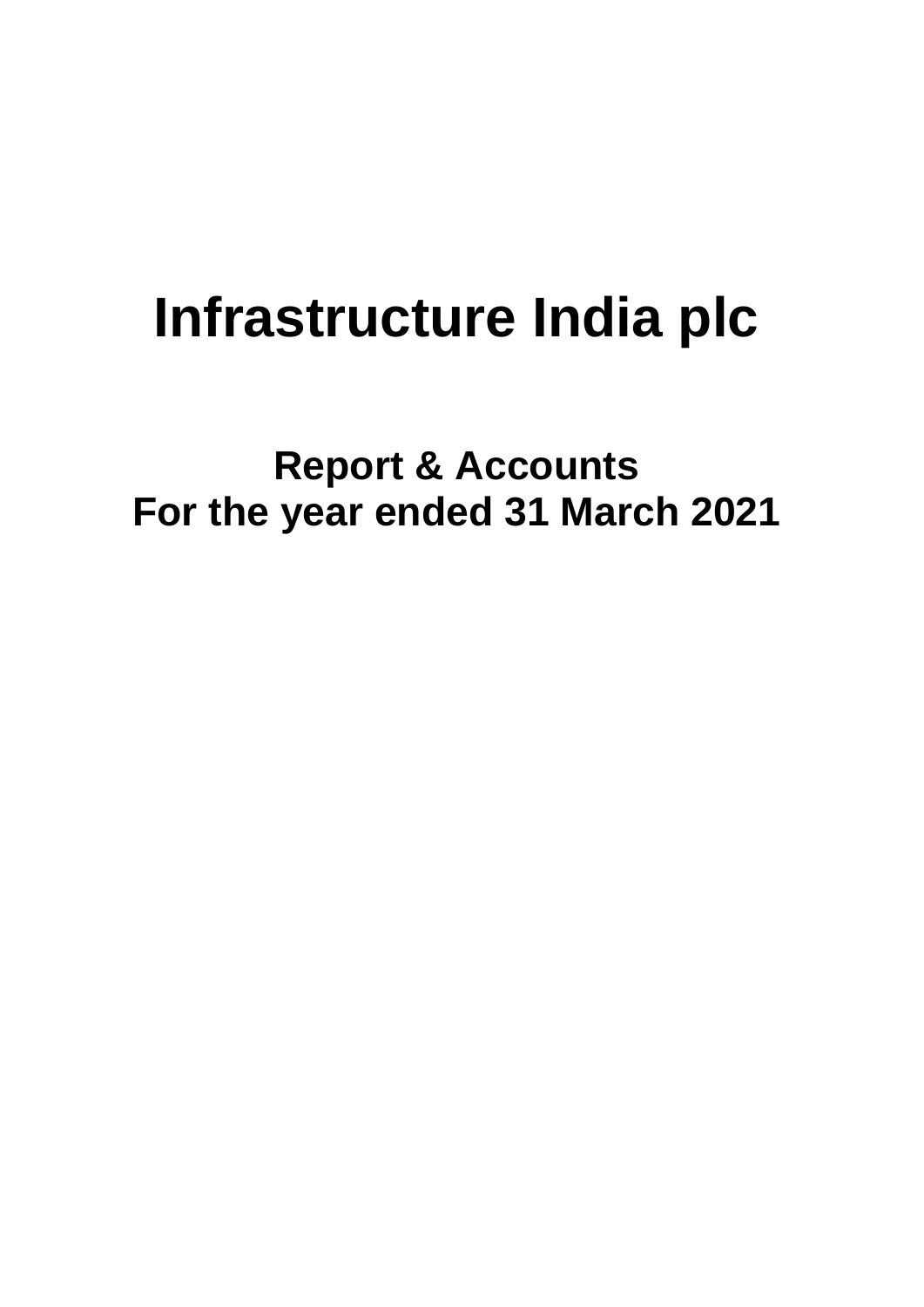## **Table of Contents**

| JOINT STATEMENT FROM THE CHAIRMAN AND THE CHIEF EXECUTIVE  1           |
|------------------------------------------------------------------------|
|                                                                        |
|                                                                        |
|                                                                        |
|                                                                        |
| <b>CONSOLIDATED AND COMPANY STATEMENT OF FINANCIAL POSITION  255</b>   |
| <b>CONSOLIDATED AND COMPANY STATEMENT OF CHANGES IN EQUITY  266</b>    |
|                                                                        |
| NOTES TO THE FINANCIAL STATEMENTS FOR THE YEAR ENDED 31 MARCH 2021 288 |
|                                                                        |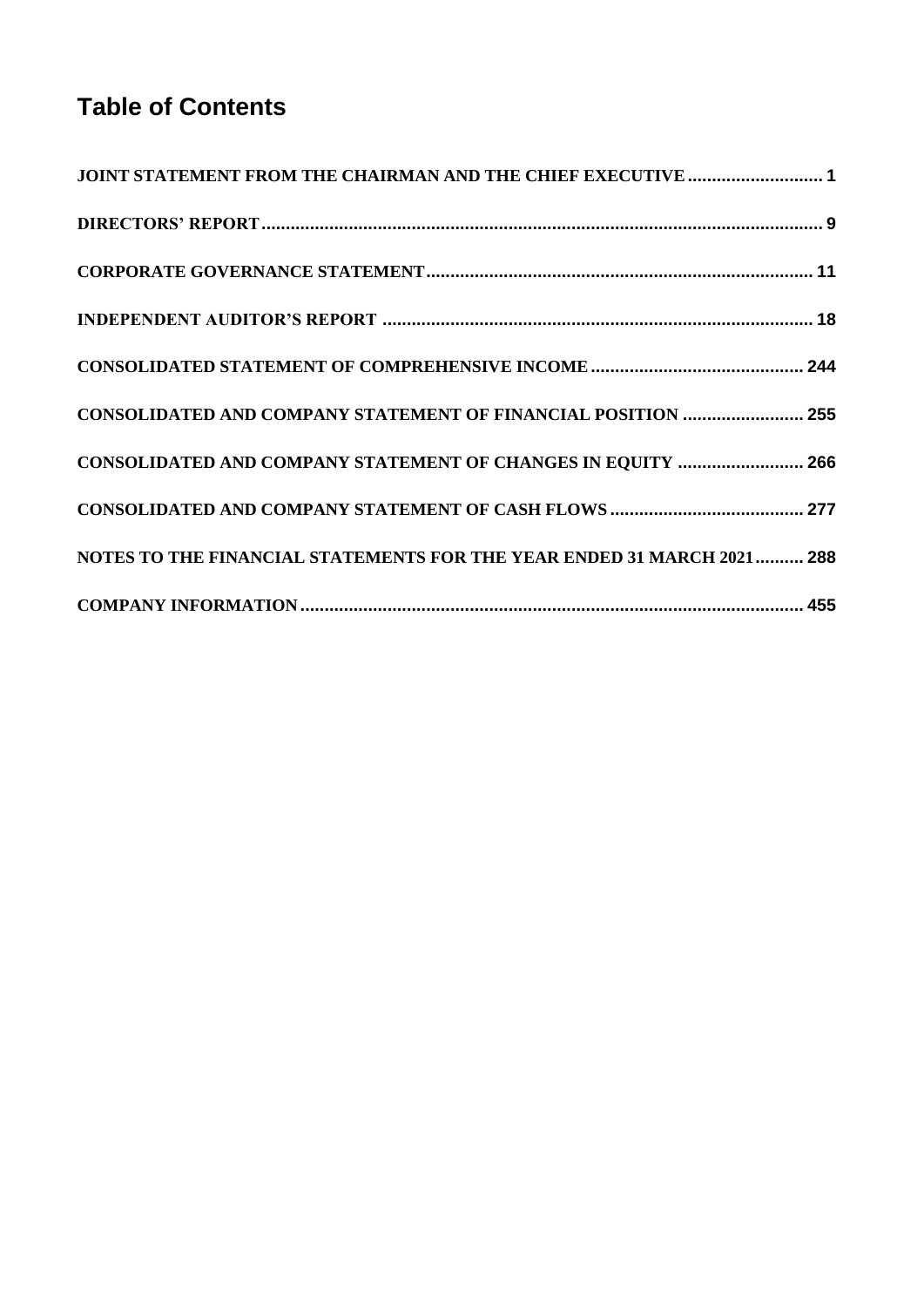## <span id="page-2-0"></span>**JOINT STATEMENT FROM THE CHAIRMAN AND THE CHIEF EXECUTIVE**

We are pleased to report Infrastructure India plc's ("IIP" or the "Company" and, together with its subsidiaries, the "Group") audited annual results for the year ended 31 March 2021.

Net asset value ("NAV") and net asset value per share decreased to £93.3 million and 13.7p, respectively as at 31 March 2021, compared to £104.3 million and 15.3p as at 30 September 2020 (£124.1 million and 18.2p as at 31 March 2020). The primary drivers of the movement in NAV were a devaluation of the Indian Rupee against Sterling and adjustments to the risk-free rate. As the Covid-19 pandemic persisted through the year and India experienced a devastating second wave of infections, the impact on both construction and operations at Distribution Logistics Infrastructure Limited ("DLI") resulted in revisions to business assumptions and completion schedules.

The fiscal year commenced in the midst of a complete national lockdown on non-essential activity, imposed by the Government of India on 24 March 2020, to slow the spread of Covid-19. For DLI, all construction activities at its terminals ceased and while some of its freight was classed as essential, movements of cargoes were initially negligible due to closures across the supply chain in India. The effect of an earlier lockdown in China, at the beginning of 2020, had already had a material impact on Indian container freight and container cycles.

In May 2020, Prime Minister Modi announced a stimulus package aimed at improving liquidity, particularly for small and medium enterprises, increasing demand as well as long-term reforms related to land and labour. Although welcome, the package was largely viewed as being more beneficial in the longer term. The Reserve Bank of India reduced the benchmark interest rate by 75 basis points and extended a moratorium on debt obligations by six months.

In June 2020, India commenced a phased reopening of economic activities and adopted a cluster containment strategy. Like other nations, India's cities and industrial centres were often the most affected regions. DLI's terminals were all located in Covid-19 hot spots and the restrictions in place hindered construction progress and regulatory approvals due to closures and backlogs at Government offices. There were – and continue to be – critical shortages of labour. Freight volumes, including export, import and bulk cargo, remained depressed and this resulted in aggressive discounting amongst operators in the logistics sector.

In an effort to provide fiscal stimulus to support investment and boost growth, the Government of India had also announced sweeping tax reforms with cuts to corporate tax with effect from fiscal year 2019-2020. For DLI in particular, the adoption of the new tax methodology is expected to materially improve long-term cash flows. The tax changes are also expected to benefit all of IIP's portfolio companies.

IIP's hydro assets performed as expected with some disruption to administrative functions and localised delays, but overall the impact of Covid-19 was reasonably limited throughout the reporting period, with all sites accessible and fully staffed. The impact at Indian Energy Limited ("IEL") was initially greater, with one wind farm project, Theni, which sells power under a Group Captive Scheme to manufacturing and retail customers, experiencing lower consumption of power particularly during lockdown. In response, IEL diversified its customer base.

The Indian economy contracted for the first time during fiscal year 2020-2021 by 7.3% as a direct result of Covid-19. This is expected to recover with IMF growth estimates of 9.5% in fiscal year 2021-2022. Container traffic is expected to have support from recovering growth in international trade and increased public and private investment in infrastructure including the continued progress of the Dedicated Freight Corridor and the Delhi-Mumbai Industrial Corridor.

#### **Financial performance**

The gross value of the Group's investments was £259.2 million as at 31 March 2021 (£254.4 million as at 30 September 2020; £262.0 million as at 31 March 2020). Currency exchange rates weakened at the end of the Company's financial year with GBP:INR exchange rate of 100.68 as at 31 March 2021, against 94.64 as at 30 September 2020 and 92.48 as at 31 March 2020. The risk-free rate of return, based on the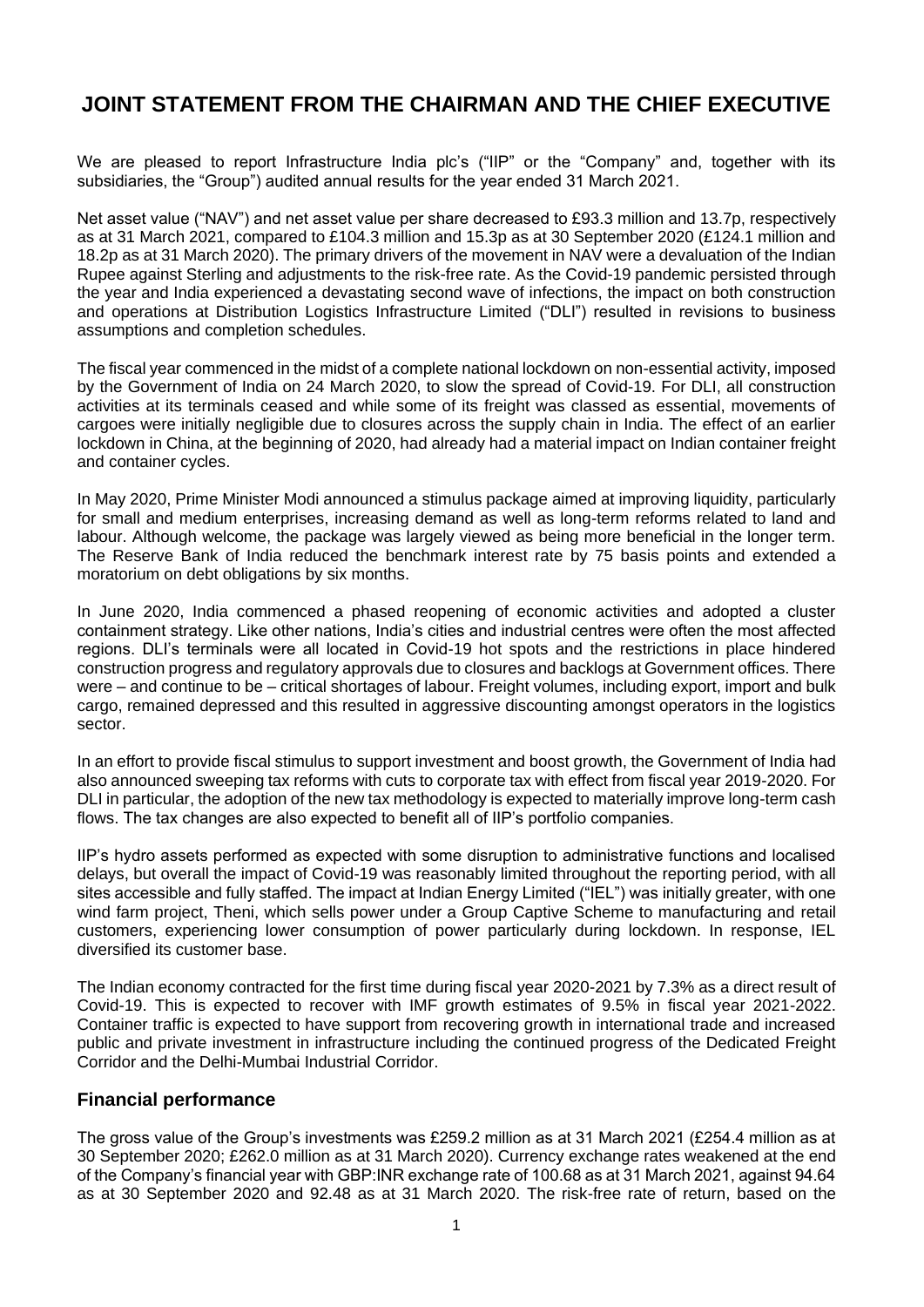benchmark Indian government 10-year bonds, increased slightly to 6.17% as at 31 March 2021 from 6.01% as at 30 September 2020 and 6.17% as at 31 March 2020.

Total investment during the year ended 31 March 2021 was £7.6 million, all of which was advanced by the Group to DLI to fund construction work, working capital and debt servicing obligations during the period.

#### *Transport*

DLI is a supply chain transportation and container infrastructure company and one of the largest private operators in its sector in India with a nationwide network of terminals and a quality road and rail transportation fleet. The pandemic has presented serious business obstacles during the fiscal year. The interruption to construction and terminal operations, alongside the wider sector difficulties such as port bottlenecks and imbalanced container cycles has been extremely challenging for the management team. In addition to the many operational issues they faced, the team undertook cost reductions and loan restructuring during the period.

Throughout the fiscal year, DLI sustained delays in construction and completion schedules, delays with regulatory approvals due to government bottlenecks and irregular and lumpy volumes as a result of 15 months of severe market turbulence. The most significant challenge for construction, particularly during the second wave of infections this year, was the reduced availability of labour.

In addition to Covid-19, the sector was impacted by increased border tension with China during the period. In June 2020, in the northern Himalayan Galwan Valley, there was a clash between military personnel. In response to the border conflict, both Indian and Chinese customs officials began holding up consignments from the respective countries and these actions created a backlog at the ports and airports and therefore more bottlenecks for logistics operators.

Activity and freight volumes during much of calendar year 2020 were erratic, with low capacity across most industrial sectors due to both lower demand and critical shortages of labour and raw materials. Bottlenecks at foreign ports, in particular China, as well as container cycles, including the relocation of empties, has also been extremely problematic for the sector.

Following India's phased reopening in 2020, the first calendar quarter of 2021 started well, with a rebound in consumer demand and an overall pick up in economic activity. However, a resurgence of Covid-19 hindered this recovery and although the disruption was less severe than 2020 due to localised and less stringent restrictions, the impact on demand and disrupted industrial activity – particularly due to a shortage of labour – was marked.

Work at the terminal in Bangalore was completed during the fiscal year, but customs approval remains outstanding due to current Government backlogs. Nagpur Phase II work received final regulatory clearance from Indian Railways in calendar Q4 2020, but market share has fluctuated due to aggressive discounting amongst other operators. To counter this, DLI has entered into strategic agreements with third party terminals.

Work in the NCR and at Chennai have been on hold due to local restrictions and construction activity at Chennai is expected to commence once financing is in place, as announced in August 2021.

The fiscal year has been overshadowed by the pandemic. DLI focused on optimising its cost base and restructured its loans with improved borrowing terms, including a moratorium on interest for 13 months from March 2021 and a moratorium on principal for 24 months from December 2020, as well as reductions in interest rate from 12% to 10%.

#### *Energy*

India Hydropower Development Company's ("IHDC") overall production was higher than the previous fiscal year largely as a result of the ramp up of production at Raura, with production of 42.8 GWh, up from 13.5 GWh in the prior year. Despite the Covid-19 pandemic, IHDC has been operating as expected with overall limited disturbance to operations, notwithstanding the periodic local lockdowns and various restrictions. There was some administrative disruption due to office closures and localised delays, such as the pace of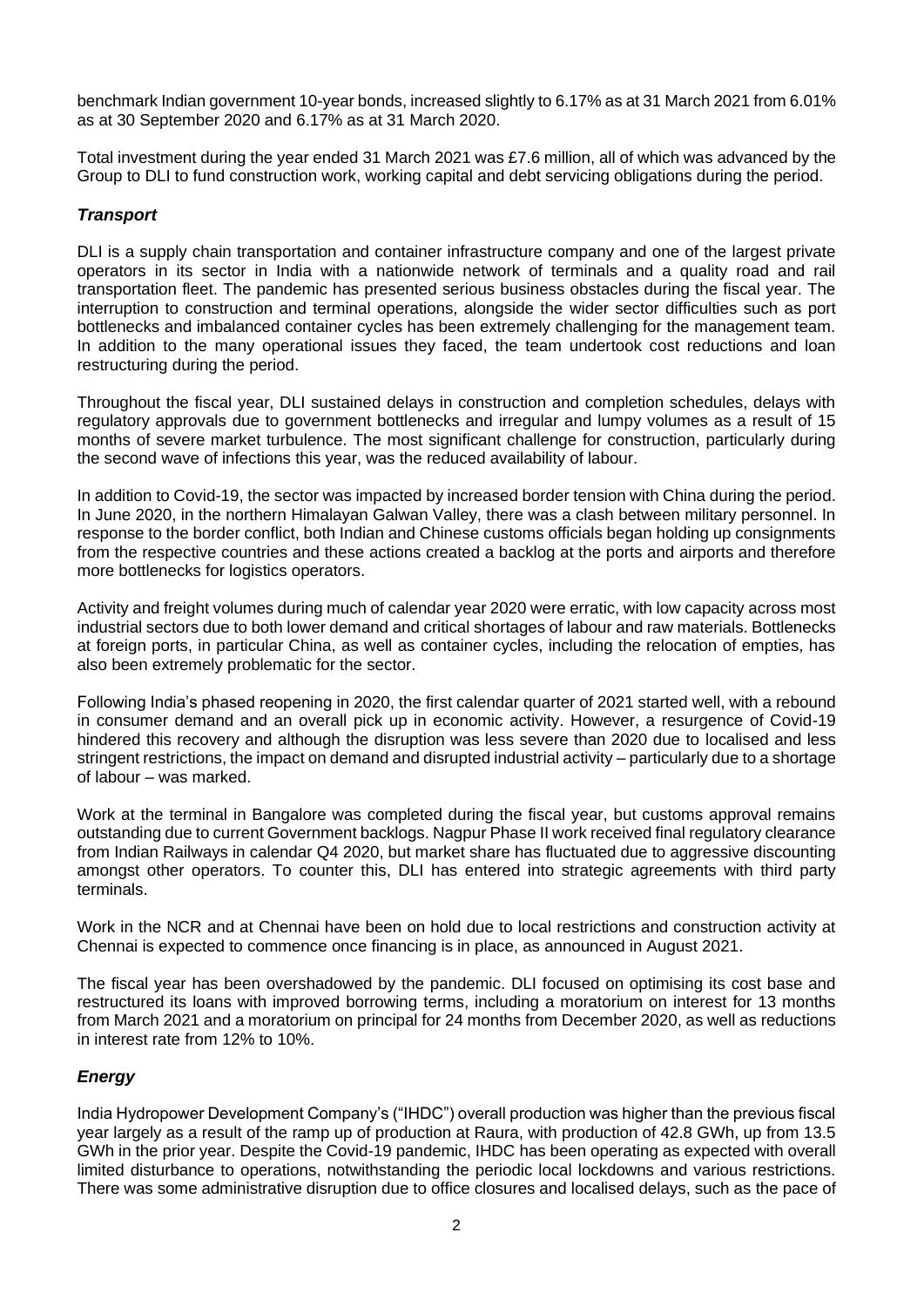replacement of defective runners at Raura, which were finally installed in August 2020. Construction access issues for the Melan project were resolved and IHDC renewed the required permits, although construction estimates have been revised given the continuing uncertainties with Covid-19.

Indian Energy Limited ("IEL") has two operating wind farms, Theni, in Tamil Nadu, and Gadag, in Karnataka, and overall energy production was marginally lower than the previous year as a result of lower wind speeds and lower consumption of power at Theni, which sells power under a Group Captive Scheme to manufacturing and retail customers, as a result of lockdowns. IEL has since been diversifying its customer base. Production at Theni was also impacted by the failure of three generators and slow repairs due to Covid restrictions. Despite the issues at Theni, IEL sold its production in full by the year end. In addition, IEL restructured its loans with interest rate reductions of 4.8% to 8.15% at Theni and a reduction of 3.9% to 8% at Gadag.

Shree Maheshwar Hydel Power Corporation Limited ("SMH") remains hampered by various legal issues, is currently lacking a valid PPA and there is also no visibility on the availability of completion financing, therefore it is impossible to prepare reasonable forecasts. Although IIP retains legal options to extract value for its investment, until further clarity emerges, it is assumed that SMH has no contribution to IIP's valuation.

#### **Company liquidity and going concern**

As at 31 March 2021, the Group had gross cash resources of £13.7 million. During the fiscal year and subsequent to the fiscal year end, DLI faced challenges that have led to delays in the progress of its capital projects, the most significant of which was the reduced availability of labour. The use of capital funds for the operational and financial support of DLI during 2020 and 2021 has resulted in liquidity constraints for the Group. As at 31 October 2021, the Group had unaudited cash and cash equivalents available of approximately £0.5 million and approximately US\$1.2 million (£0.9 million) of cash receivables. This position amounted to approximately 2 to 3 months of runway. The Company's forecasts indicate that it does not have sufficient cash reserves to meet creditors as they fall due beyond January 2022. Accordingly, given the Company has significant liquidity problems and has limited cash reserves available to support the group's operations, a material uncertainty exists that may cast significant doubt on the group's ability to continue as a going concern and the Company's auditor has issued a Qualified Opinion in respect of going concern.

The Board have been active in securing sources of financing to ensure the Group has adequate funding to continue to meet liabilities as they fall due. To realise funds within the short term, management are in advanced discussions with regard to the sale of IEL. The Group has received a Letter of Intent signed by a third party. While the sale will likely occur at a discount to the stated NAV, the proceeds will provide the Group with additional runway to pursue the monetisation of other assets, in particular through the partial or complete sale of DLI. Further announcements will be made as and when appropriate.

#### **Financing**

IIP has three fully drawn facilities: a term loan provided by IIP Bridge Facility LLC (the "Term Loan"), a working capital loan provided by GGIC, Ltd (the "Working Capital Loan") and a bridging loan provided by Cedar Valley Financial (the "Bridging Loan"). The Term Loan was arranged to provide sufficient capital to enable DLI to complete all of its facilities and provide additional working capital to the Group, but the Covid-19 pandemic, which has led to 16 months of restrictions – in particular, the crippling early lockdowns and displacement of labour – has had a substantial impact on DLI's completion plans.

The Term Loan was originally provided to IIP's wholly owned Mauritian subsidiary, Infrastructure India Holdco, in April 2019, in multiple tranches totalling US\$105 million, of which US\$7.5 million was used to repay the Bridging Loan, in accordance with its terms. The Term Loan is a secured four-year term loan. The loan carries an interest rate of 15% per annum and matures on 1 April 2023.

In April 2019, the Company also extended the maturity of the Working Capital Loan and extended and enlarged the Bridging Loan.

The Working Capital Loan was originally provided to the Company in April 2013 by GGIC in an amount of US\$17 million and increased to US\$21.5 million in September 2017. The Working Capital Loan carried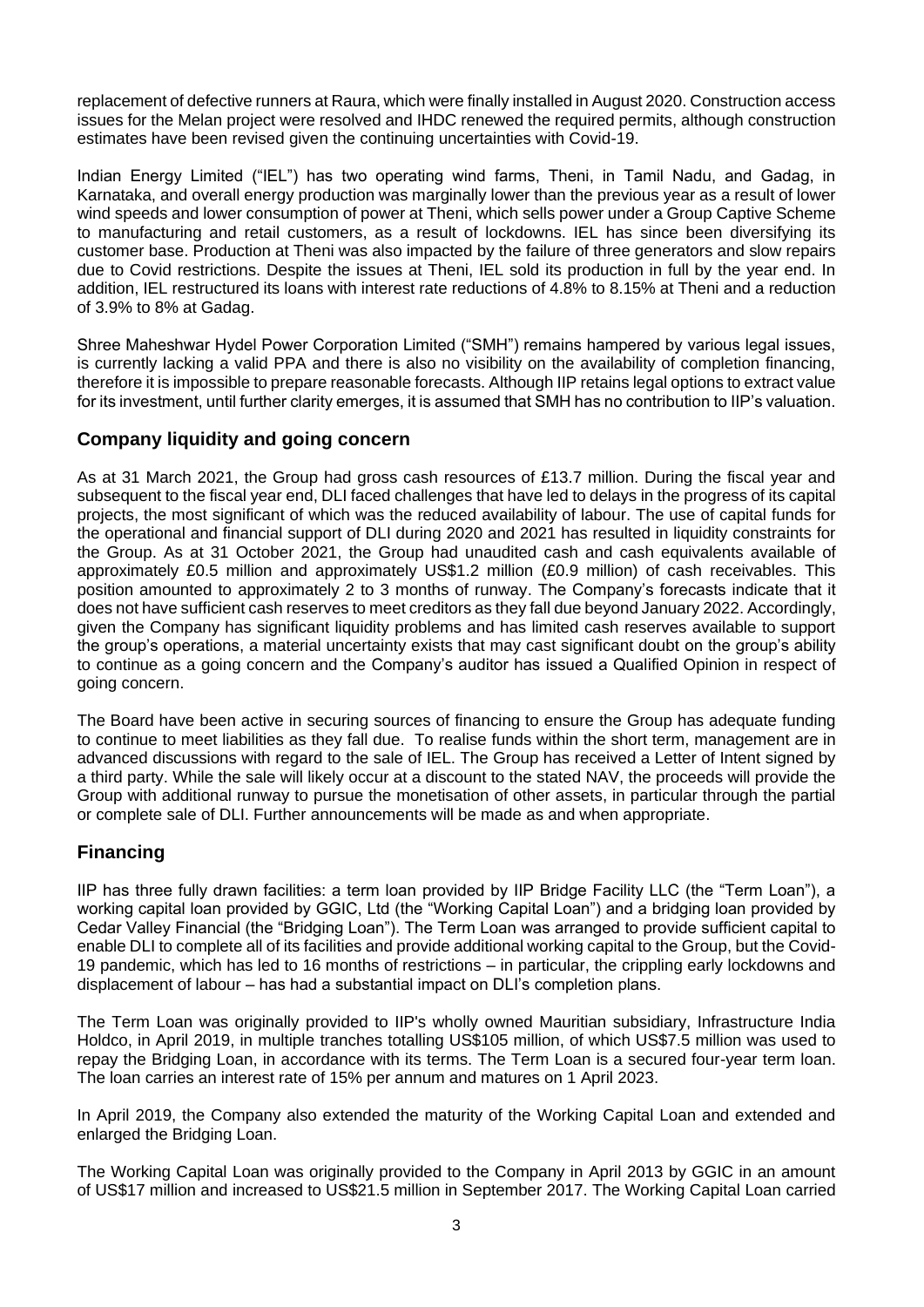an interest rate of 7.5% per annum on its principal amount. The Company and GGIC agreed to extend the maturity of the Working Capital Loan to 30 June 2023 and increase its interest rate to 15% per annum from 1 April 2019.

The unsecured Bridging Loan was originally provided to the Company in June 2017 by Cedar Valley Financial and was subsequently increased in multiple tranches to US\$64.1 million in March 2019. The Bridging Loan carried an interest rate of 12.0% per annum on its principal. The Company and Cedar Valley Financial agreed to extend the maturity of the Bridging Loan which will now mature on 30 June 2023 and increase its interest rate to 15% per annum from 1 April 2019. The outstanding principal which includes some capitalised interest per the terms of the facility as at 31 March 2021 was US\$78,427,837.

There remain challenges and uncertainties as a result of Covid-19 which are difficult to predict or quantify at both a company and sector level. As with previous periods during the Covid-19 pandemic, the Group has carried out sensitivity analysis to try to assess the implications of different scenarios on future cash flows. This includes a moderation in volumes and margins at DLI to reflect the potential continued impact of Covid-19 which, in that scenario, could result in a negative impact to valuation of approximately £6.4 million.

The Board will continue to update shareholders on discussions around the sale of IEL as well as other developments across IIP's portfolio of assets.

**Tom Tribone & Sonny Lulla December 2021**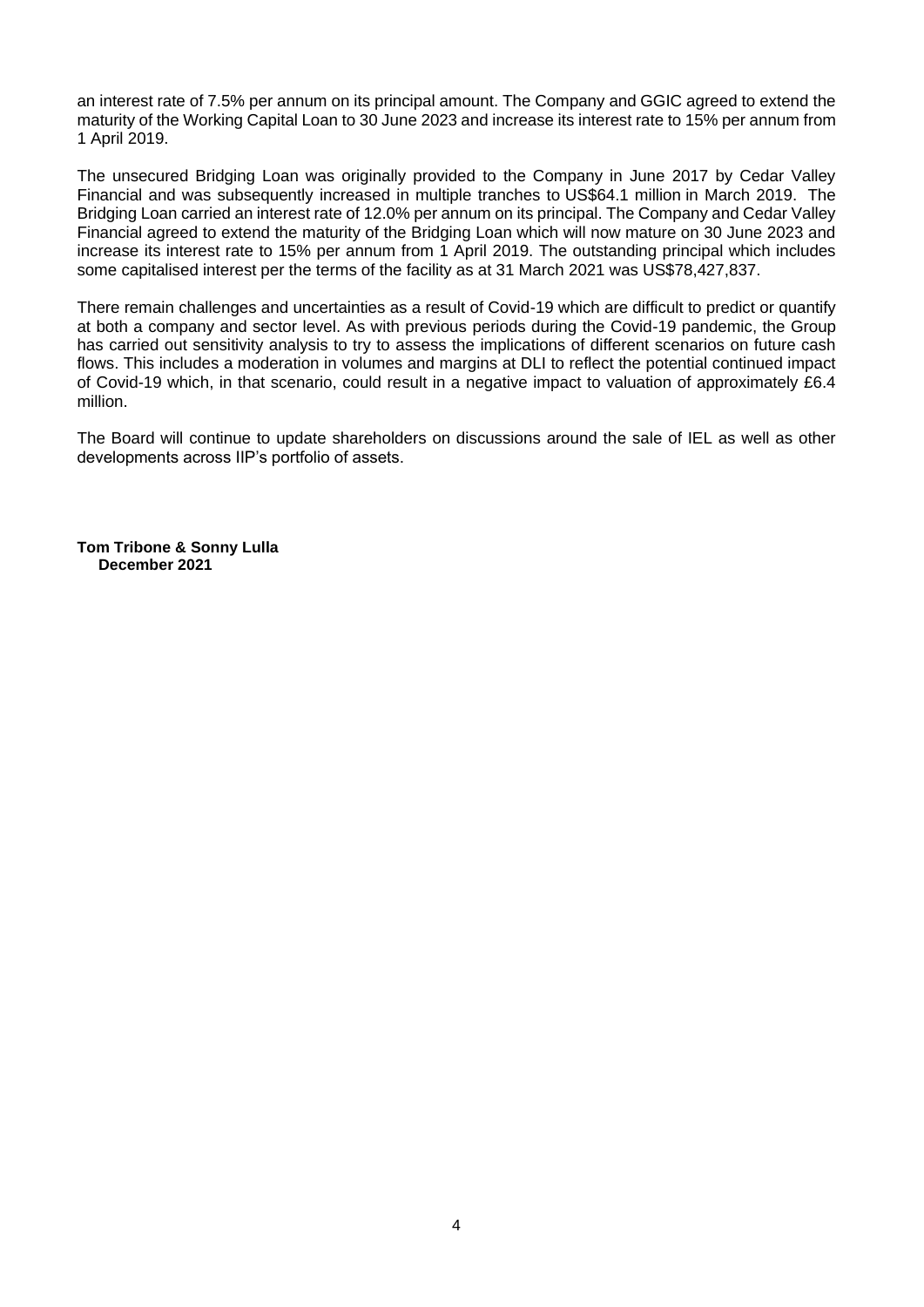## **REVIEW OF INVESTMENTS**

#### **Distribution Logistics Infrastructure Private Limited ("DLI")**

**Date of investment Investment amount Aggregate percentage interest Investment during the period Valuation as at 31 March 2021. Project debt outstanding as at 31 March 2021 Key developments**

**Description** Supply chain transportation and container infrastructure company with a large operational road and rail fleet; developing four large container terminals across India. **Promoter** A subsidiary of IIP

| Mar 2011       | Oct 2011      | Jan 2012 - Mar 2021 |
|----------------|---------------|---------------------|
| £34.8 million  | £58.4 million | £173.2 million      |
| 37.4%          | 99.9%         | 99.9%               |
| £7.6 million   |               |                     |
| £227.0 million |               |                     |
| £69.9 million  |               |                     |

- The challenges faced by DLI during the fiscal year were largely pandemic-related. Lockdowns and other restrictions led to difficulties in availability of containers, vehicles, equipment and, in particular, labour. All of which resulted in delays to construction work. Regulatory approvals were also delayed due to Government backlogs.
- Despite the adversities, DLI was able to complete the majority of the construction work at Bangalore, including the Private Freight Terminal, and export-import operations are expected to commence before the end of the current fiscal year. Final regulatory clearance was also received for Nagpur Phase II work.
- DLI successfully restructured its existing debt at a lower rate of interest. Cost control measures ensured a positive EBITDA margin despite reduced industrial activity due to Covid-19.
- Subsequent to the fiscal year end, the Group commenced exploratory discussions with regard to the partial or complete sale of DLI.

#### *Investment details*

DLI is a supply chain transportation and container infrastructure company headquartered in Bangalore and Gurgaon with a material presence in central, northern and southern India. DLI provides a broad range of logistics services including rail freight, trucking, handling, customs clearing and bonded warehousing with terminals located in the strategic locations of Nagpur, Bangalore, Palwal (in the National Capital Region) and Chennai.

#### *Developments*

The variety and scale of restrictions to contain Covid-19 during the fiscal year resulted in weak and lumpy economic activity. Lockdowns imposed during the second wave of Covid-19 in India reversed the gradual recovery seen in Q1 of the calendar year. Global actions, including lockdowns, created a temporary but acute shortage of empty containers with reduced manpower at ports and additional waiting time for vessels magnifying the problem. Although there has been improvement in container cargo volumes, the cycle of empties has yet to fully recover.

Work at the terminal in Bangalore was completed, but customs approval remains outstanding due to current Government backlogs. Nagpur Phase II work received final regulatory clearance from Indian Railways in calendar Q4 2020, while work in the NCR and at Chennai have been on hold due to local restrictions and construction activity at Chennai is expected to commence once financing is in place, as announced in August 2021.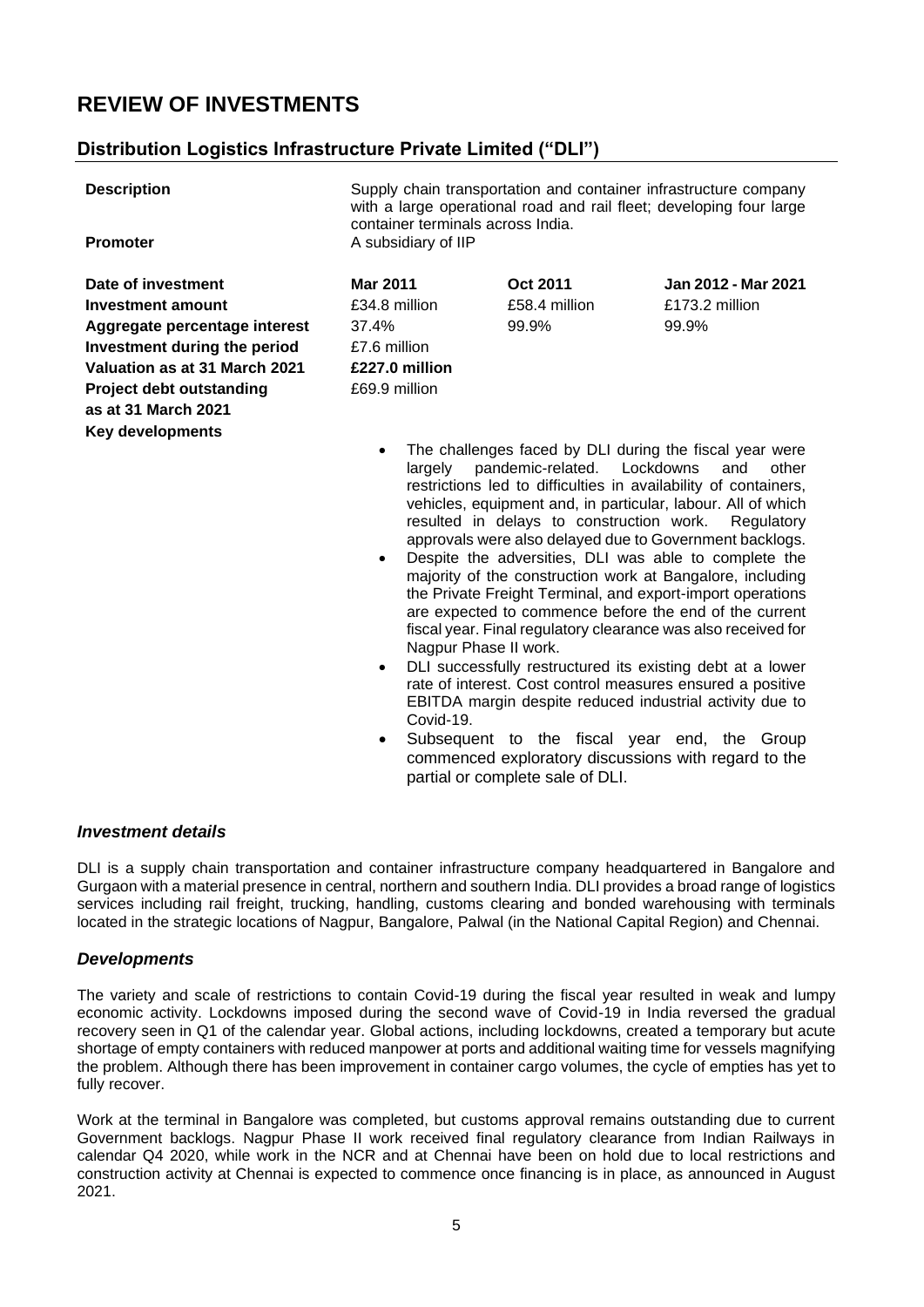DLI faced considerable pricing pressure from other Container Train Operators during the period and the management team implemented several cost control measures. DLI continues to enjoy a dominant market presence in central India and has entered into strategic partnerships to cement its market leadership in the region. The team will focus on building a strong market position in the southern region with commencement of operations at Bangalore's Private Freight Terminal towards the end of the fiscal year.

DLI successfully restructured its debt with existing lenders, reducing it's interest rates by 200 basis points along with a moratorium on interest and on principal repayment.

The use of capital funds for the operational and financial support of DLI during 2020 and 2021 resulted in liquidity constraints for IIP. Subsequent to the period end, the Group commenced exploratory discussions with regard to the partial or complete sale of DLI and further announcements will be made as and when appropriate.

#### *Valuation*

DLI management undertook a detailed financial review of projections for the second half of the fiscal year ending March 2021. The valuation reflects revised business and construction assumptions and a moderation in volumes from the continued impact of Covid-19.

As at 31 March 2021, the NPV of future IIP cash flows for DLI using the above assumptions is £227 million (31 March 2020: £231 million) . When adjusted for debt from Holdco, the valuation is £208.4 million. Management maintained the use of a higher risk premium of 7% in addition to a risk free rate of 6.17% in light of the continued uncertainties surrounding the pandemic.

#### **India Hydropower Development Company LLC ("IHDC")**

| <b>Description</b><br><b>Promoter</b>                                             | IHDC develops, owns and operates small hydropower projects<br>with seven fully operational plants (74 MW of installed capacity),<br>and a further 13 MW of capacity under development or<br>construction.<br>Dodson-Lindblom International Inc. ("DLZ")                                                                                                                                                                                                                                                                                               |                 |              |  |  |
|-----------------------------------------------------------------------------------|-------------------------------------------------------------------------------------------------------------------------------------------------------------------------------------------------------------------------------------------------------------------------------------------------------------------------------------------------------------------------------------------------------------------------------------------------------------------------------------------------------------------------------------------------------|-----------------|--------------|--|--|
|                                                                                   |                                                                                                                                                                                                                                                                                                                                                                                                                                                                                                                                                       |                 |              |  |  |
| Date of investment                                                                | <b>Mar 2011</b>                                                                                                                                                                                                                                                                                                                                                                                                                                                                                                                                       | <b>Jan 2012</b> | May 2012     |  |  |
| <b>Investment amount</b>                                                          | £25.7 million                                                                                                                                                                                                                                                                                                                                                                                                                                                                                                                                         | £0.3 million    | £1.1 million |  |  |
| Aggregate % interest                                                              | 50%                                                                                                                                                                                                                                                                                                                                                                                                                                                                                                                                                   | 50%             | 50%          |  |  |
| Investment during the period                                                      | Nil                                                                                                                                                                                                                                                                                                                                                                                                                                                                                                                                                   |                 |              |  |  |
| Valuation as at 31 March 2021                                                     | £20.7 million                                                                                                                                                                                                                                                                                                                                                                                                                                                                                                                                         |                 |              |  |  |
| <b>Project debt outstanding</b><br>as at 31 March 2021<br><b>Key developments</b> | £5.5 million                                                                                                                                                                                                                                                                                                                                                                                                                                                                                                                                          |                 |              |  |  |
|                                                                                   | Overall generation from IHDC's projects was higher than<br>$\bullet$<br>the previous fiscal year largely as a result of the ramp-up<br>of Raura project in Himachal Pradesh and higher<br>generation at both Bhandardara projects in Maharashtra.<br>Despite the pandemic, IHDC has been operating as<br>$\bullet$<br>expected with overall limited disturbance to operations,<br>although PPA negotiations for Raura have been delayed.<br>The Raura project is fully operational following the<br>$\bullet$<br>installation of replacement runners. |                 |              |  |  |

#### *Investment details*

The IHDC portfolio has installed capacity of approximately 74 MW across seven projects – Bhandardara Power House I ("BH-I"), Bhandardara Power House II ("BH-II"), Darna in Maharashtra; Birsinghpur in Madhya Pradesh; and Sechi, Panwi and Raura in Himachal Pradesh. IHDC has an additional 13 MW of capacity under development and construction.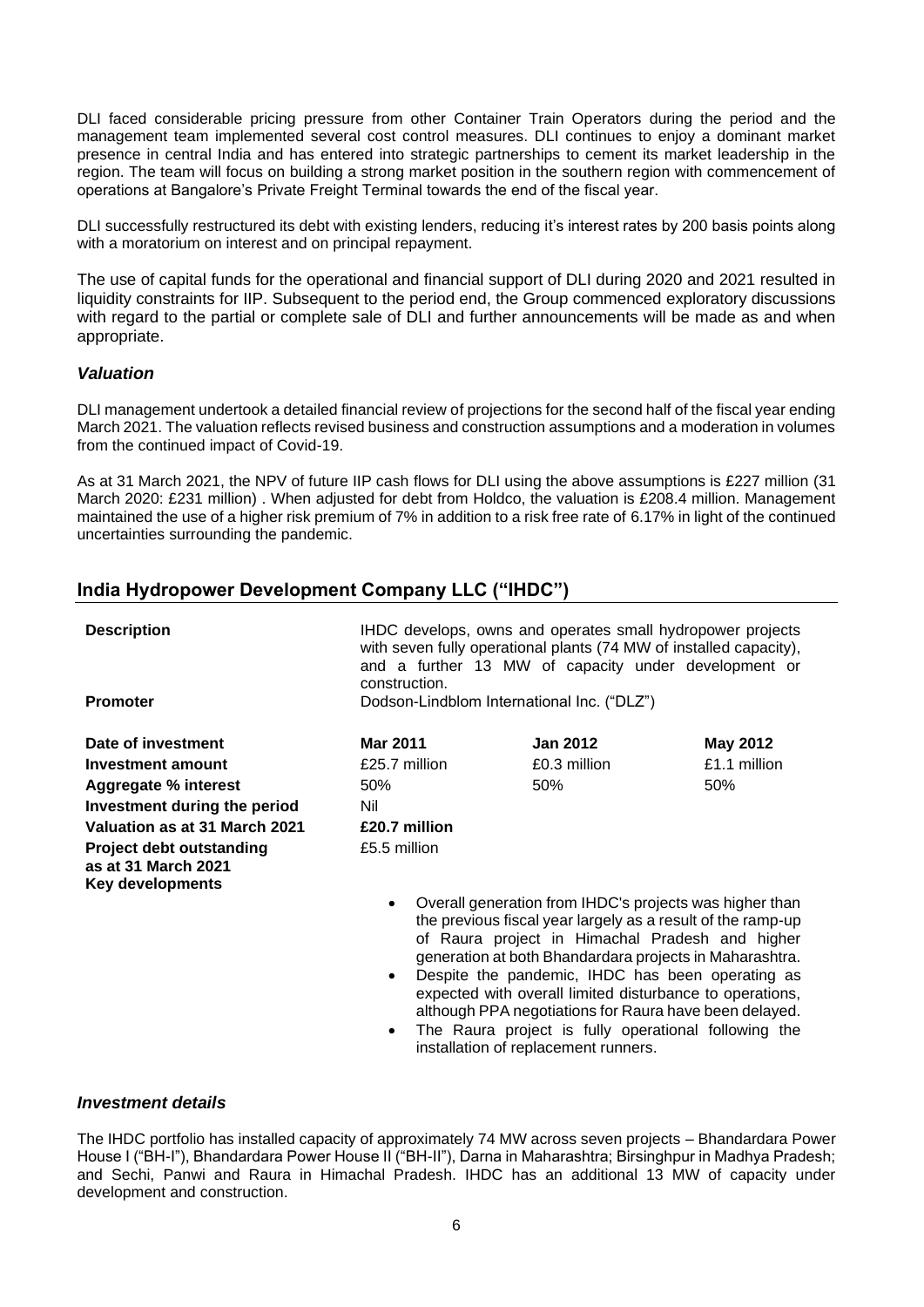#### *Project update*

Overall generation from IHDC's projects was 185.0 GWh in the fiscal year against 124.1 GWh during the previous year. The surge in production was largely a result of ramp-up of Raura project in Himachal Pradesh and increased generation at both Bhandardara projects in Maharashtra.

During the fiscal year, the replacement runners at Raura were installed and the project is fully operational. IHDC is currently selling the plant's power to Himachal Pradesh State Electricity Board, however, management is exploring options for a longer-term PPA with higher tariff rate and is also in discussion with private offtakers. At Melan, the management team has maintained the necessary permits with regulatory agencies to keep the project viable while construction estimates have been revised given the continuing uncertainties with Covid.

Generation at Birsinghpur was 32% higher year-on-year due to increased operations at the thermal power plant. The Darna plant also increased generation, by 22% year-on-year, with the completion of upstream irrigation dams. Siltation issues at Panwi have now been resolved following the construction of an upstream dam in early 2020.

Trading of Renewable Energy Certificates (REC) is currently on hold due to ongoing litigation, although this is expected to be temporary. REC's are still being accumulated on a monthly basis.

#### *Valuation*

The IHDC portfolio was valued in accordance with the Company's stated valuation methodology by using a composite risk premium of 3.02% over the risk free rate of 6.17%. The composite risk premium is computed using a MW-based weighted average of risk premia of individual assets related to their stage of operations.

The value for IHDC investments as at 31 March 2021 is £20.7 million (31 March 2020 £23.5 million). The factors which impacted the valuation are the operational delays in commissioning Melan, delays in income from REC's, movement in the risk-free rate and currency devaluation.

#### **Indian Energy Limited ("IEL")**

**Promoter** IIP

**Date of investment Sep 2011 Oct 2011 – Dec 2012 Investment amount E10.6 million E10.6 million** Aggregate % interest 100% **Investment during the period Nill Valuation as at 31 March 2021 £11.5 million Project debt outstanding as at 31 March 2021 Key developments**

**Description An independent power producer with 41.3 MW installed** capacity over two operating wind farms.

£5.8 million

• Overall generation from IEL's two projects during the fiscal year was lower than the previous year.

- Both projects suffered low wind resources during the season and delays in repairs resulting from the imposition of Covid-19 lockdowns.
- Grid availability improved during the period due to measures taken by the state governments of Karnataka and Tamil Nadu, with most improvement seen at Gadag.
- Although generation and revenue declined, IEL reduced operating costs and restructured long term debt at both projects, with significant rate reductions (13% to 8.2% at Theni and 11.9% to 8.0% at Gadag), tenure extension and moratoriums.
- Subsequent to the fiscal year end, the Group is in advanced discussions with regard to the sale of IEL.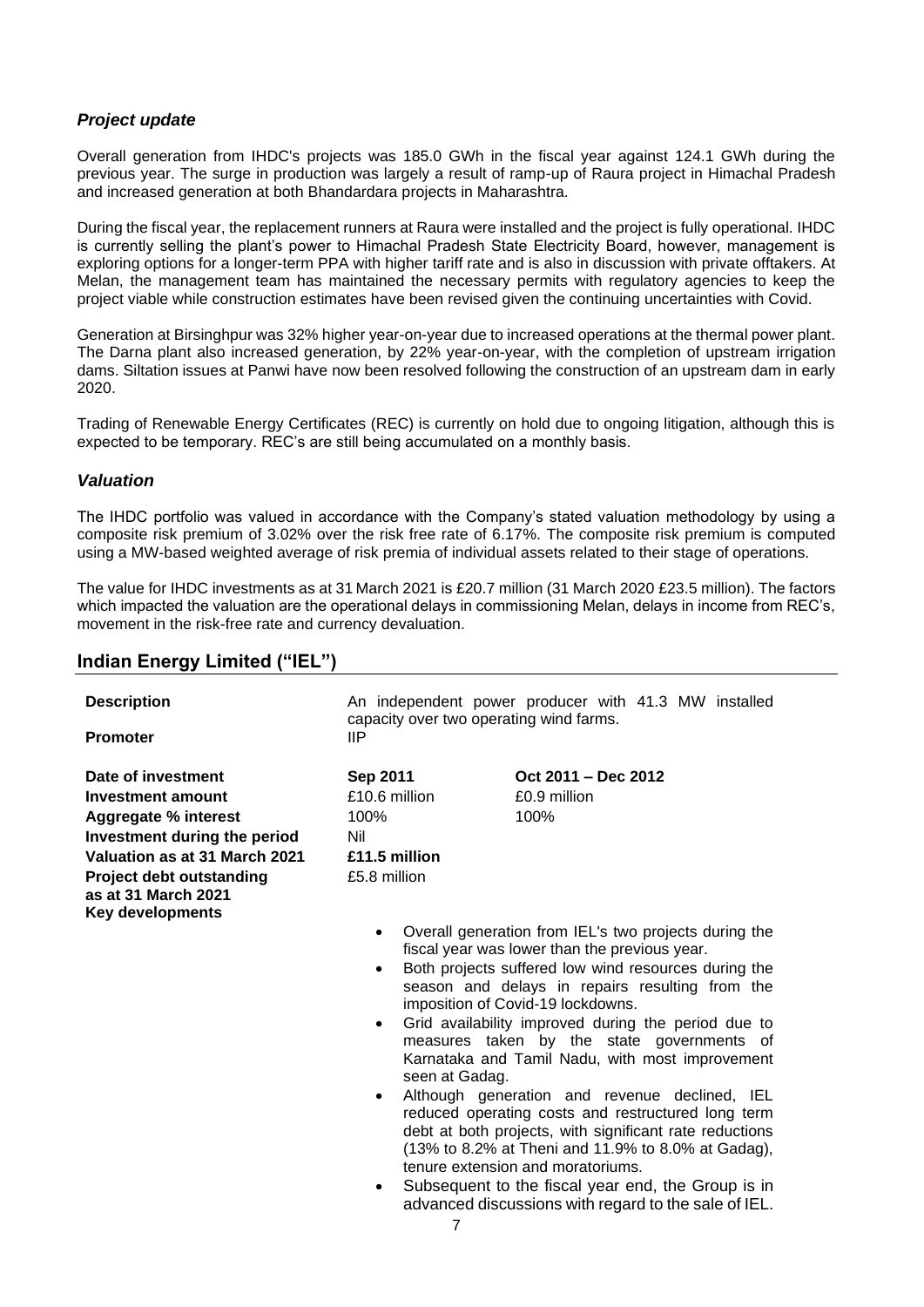#### *Investment details*

IEL is an independent power producer that owns and operates wind farms, with installed capacity of 24.8 MW in Gadag and 16.5 MW in Theni - in the states of Karnataka and Tamil Nadu respectively.

#### *Project update*

Overall generation from IEL's two projects was 60.3 GWh during the fiscal year against 65.6 GWh during the previous year. Generation declined due to lower wind resource during the monsoon months of July and August as well as generator breakdowns at Theni and delays in repair and maintenance caused by the lockdowns and other Covid-19 restrictions. The management team focussed on tightening operating costs alongside repairing and upgrading the equipment at both projects to extend the life of the assets.

At the beginning of the fiscal year, Theni, which sells power under a Group Captive scheme to manufacturing and retail customers, saw lower consumption particularly during lockdowns. Theni immediately took steps to diversify its customer base. At Gadag, there were delays in generator maintenance caused by O&M service providers. The team has since taken proactive steps to minimise production losses resulting in better performance and machine availability. Despite these challenges, IEL sold its production in full by the year end.

IEL restructured long term debt at both projects. For Theni, IEL secured approval for restructuring of loans from the State Bank of India with a 4.8% reduction in the interest rate to 8.15% and a revised tenure from 24 months to 84 months, including a moratorium of 21 months. Subsequent to the fiscal year end at Gadag, the Bank of Baroda revised the interest rate from 11.9% to 8% and extended tenure by 24 months.

Subsequent to the period end, management entered discussions with regard to the sale of IEL in order for the Group to realise funds within the short term. The Group has received a Letter of Intent signed by a third party. While the sale will likely occur at a discount to the stated NAV, any proceeds from the expected sale would provide the Group with additional runway.

#### *Valuation*

Long term generation estimates have been revised to reflect the historical 10-year average values which are considered more realistic than adjusted values from wind resource studies.

Adjustments were made to account for the changes in the tariff rates, claims for liquidated damages, extension of life for both the projects including the expansion capital expenditure and salvage value, and restructuring of the debt.

The extension of asset life for both projects, savings in operating expenses and restructuring of debt were the principal drivers of IEL's valuation. The NPV of future cash flows for IIP, after accounting for these adjustments, was £11.5 million as at 31 March 2021 (31 March 2020: £7.1 million).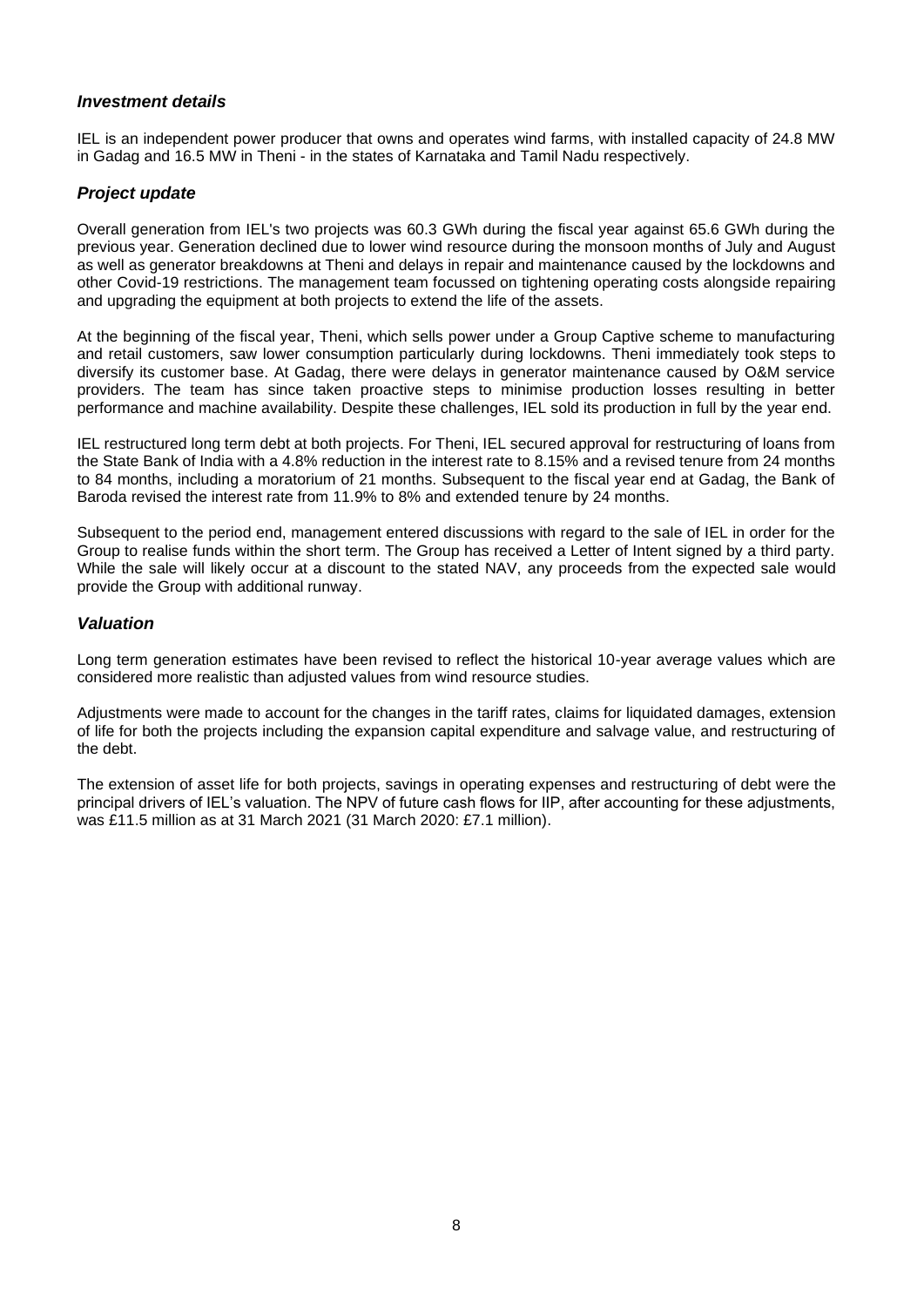## <span id="page-10-0"></span>**Directors' Report**

The Directors have pleasure in presenting their report and financial statements of the Group for the year ended 31 March 2021.

#### **Principal activity and incorporation**

The Company is a closed-ended investment company, incorporated on 18 March 2008 in the Isle of Man as a public limited company under the 2006 Companies Act. It was admitted to the Official List of the London Stock Exchange on 30 June 2008, and subsequently moved to a listing on AIM, a market operated by the London Stock Exchange on 16 November 2010.

The Company's investment objective is to provide shareholders with both capital growth and income by investing in assets in the Indian infrastructure sector, with particular focus on assets and projects related to energy and transport.

#### **Results and dividends**

The Group's results for the year ended 31 March 2021 are set out in the Consolidated Statement of Comprehensive Income.

A review of the Group's activities is set out in the Joint Statement from the Chairman and the Chief Executive report.

The Directors do not recommend the payment of a dividend (2020: nil).

#### **Directors**

The Directors of the Company during the year and up to the date of this report were as follows:

| Tom Tribone                            | Chairman               |
|----------------------------------------|------------------------|
| Rahul Sonny Lulla                      | <b>Chief Executive</b> |
| Robert Venerus                         | Non-Executive Director |
| Madras Seshamani Ramachandran          | Non-Executive Director |
| Graham Smith (appointed on 21/04/2020) | Non-Executive Director |

Directors' interests in the shares of the Company are detailed in note 18.

#### **Company Secretary**

The secretary of the Company during the year and to the date of this report was Grainne Devlin.

By Order of The Board

Sonny Lulla **Director** December 2021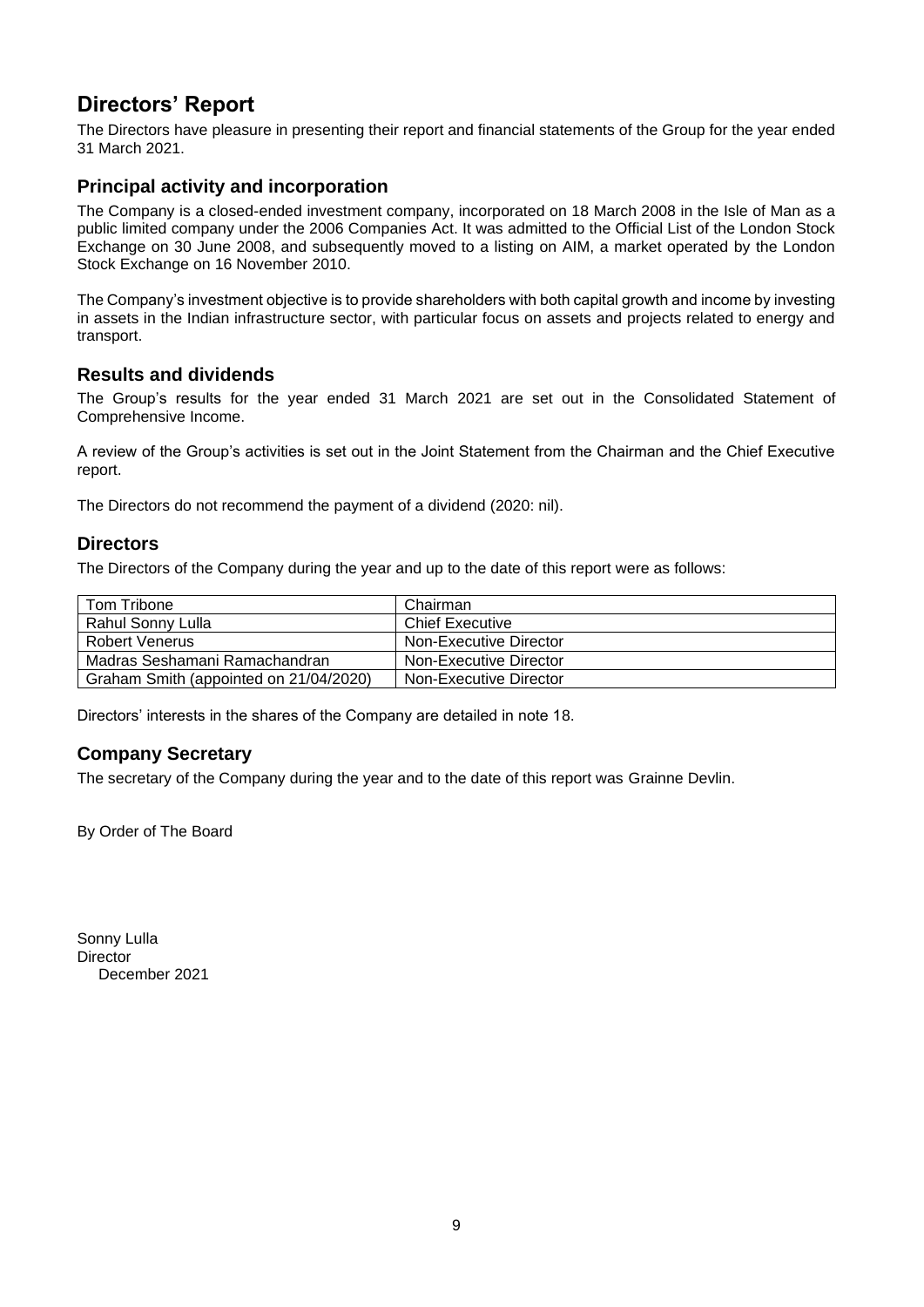## **Statement of Directors' Responsibilities In Respect of the Annual Report and the Financial Statements**

The Directors are responsible for preparing the Annual Report and the financial statements in accordance with applicable law and regulations and have elected to prepare the financial statements in accordance with International Financial Reporting Standards ("IFRSs"), as adopted by the European Union ("EU").

The financial statements are required to give a true and fair view of the state of affairs of the Group and of the profit or loss of the Group for that year.

In preparing these financial statements, the Directors are required to:

- select suitable accounting policies and then apply them consistently;
- make judgements and accounting estimates that are reasonable and prudent;
- state whether applicable accounting standards have been followed, subject to any material departures disclosed and explained in the financial statements; and
- prepare the financial statements on the going concern basis unless it is inappropriate to presume that the Company and Group will continue in business.

The Directors are responsible for keeping adequate accounting records that are sufficient to show and explain the Group's transactions and disclose with reasonable accuracy at any time its financial position. They have general responsibility for taking such steps as are reasonably open to them to safeguard the assets of the Group and to prevent and detect fraud and other irregularities.

The Directors are responsible for the maintenance and integrity of the corporate and financial information included on the Company's website; the work carried out by the auditors does not involve the consideration of these matters and, accordingly, the auditors accept no responsibility for any changes that may have occurred in the accounts since they were initially presented on the website. Legislation governing the preparation and dissemination of financial statements may differ from one jurisdiction to another.

Each of the Directors confirm that, to the best of their knowledge:

- the financial statements, prepared in accordance with International Financial Reporting Standards as adopted by the EU, give a true and fair view of the assets, liabilities, financial position and profit or loss of the Group;
- the director's report includes a fair review of the development and performance of the business and the position of the Group, together with a description of the principal risks and uncertainties that they face.

By Order of the Board

Sonny Lulla **Director** December 2021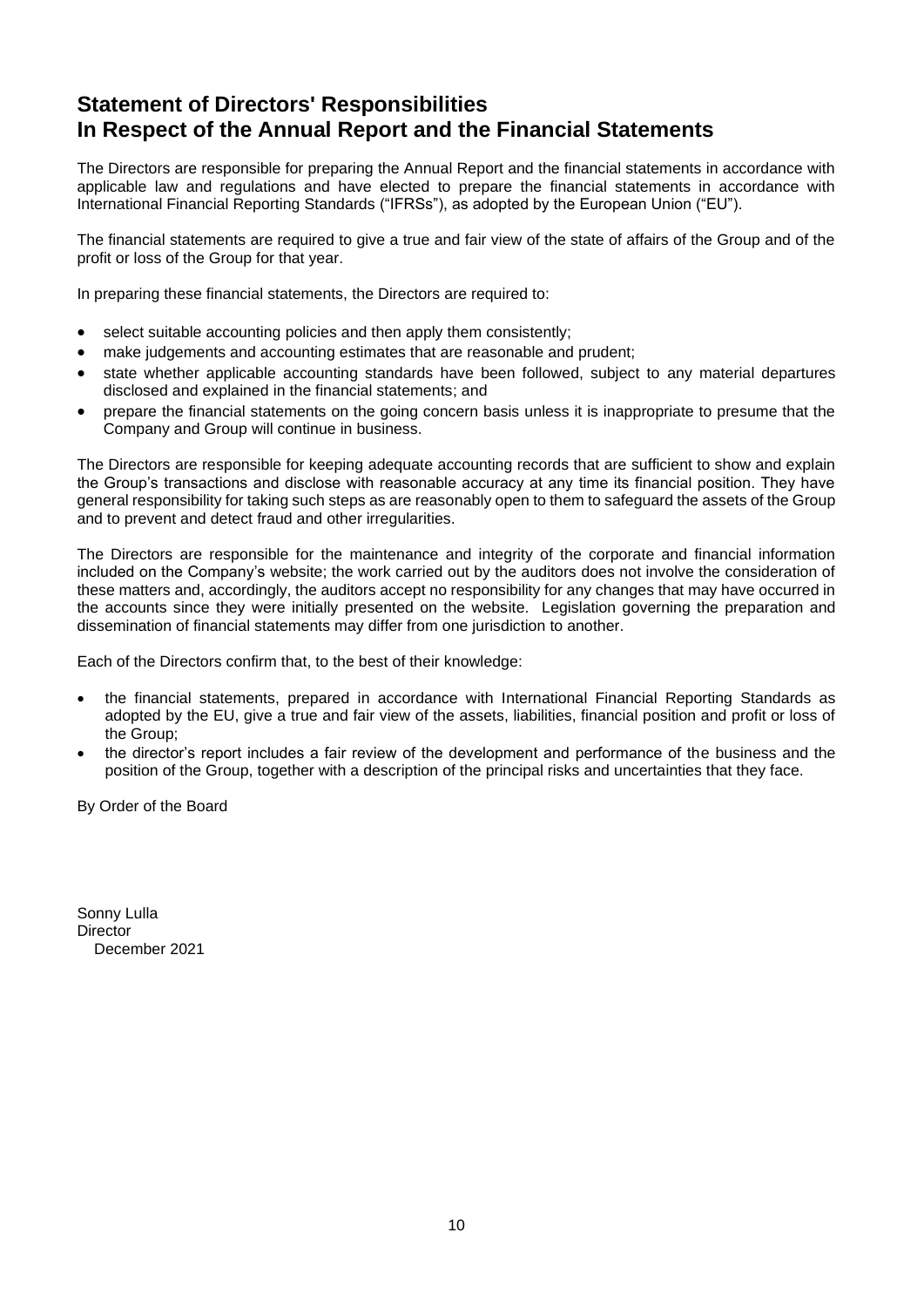## <span id="page-12-0"></span>**Corporate Governance Statement**

#### **Introduction from the Chairman**

The Board of Infrastructure India plc ("IIP") fully endorses the importance of good corporate governance and applies the QCA Corporate Governance Code, published in April 2018 by the Quoted Companies Alliance (the "QCA Code"), which the Board believes to be the most appropriate recognised governance code for a company of the Company's size with shares admitted to trading on the AIM market of the London Stock Exchange. This is a practical, outcome-oriented approach to corporate governance that is tailored for small and mid-size quoted companies in the UK and which provides the Company with the framework to help ensure that a strong level of governance is maintained.

As Chairman, I am responsible for leading an effective board, fostering a good corporate governance culture, maintaining open communications with the major shareholders and ensuring appropriate strategic focus and direction for the Company.

Notwithstanding the Board's commitment to applying the QCA Code, we will not seek to comply with the QCA Code where strict compliance in the future would be contrary to the primary objective of delivering longterm value for IIP's shareholders and stakeholders. However, we do consider that following the QCA Code, and a framework of sound corporate governance and an ethical culture, is conducive to long-term value creation for IIP shareholders.

All members of the Board believe strongly in the importance of good corporate governance to assist in achieving objectives and in accountability to IIP's stakeholders. In the statements that follow, the Company explains its approach to governance in more detail.

#### **QCA Code - Governance Principles**

The QCA code is constructed around 10 broad principles of corporate governance. These principles are as follows:

#### **Deliver Growth**

- 1. Establish a strategy and business model which promote long term value for shareholders
- 2. Seek to understand and meet shareholder needs and expectations
- 3. Take into account wider stakeholder and social responsibilities and their implications for longterm success
- 4. Embed effective risk management, considering both opportunities and threats, throughout the organisation

#### **Maintain a dynamic management framework**

- 5. Maintain the board as a well-functioning, balanced team led by the chair
- 6. Ensure that between them the directors have the necessary up-to-date experience, skills and capabilities
- 7. Evaluate board performance based on clear and relevant objectives, seeking continuous improvement
- 8. Promote a corporate culture that is based on ethical values and behaviours
- 9. Maintain governance structures and processes that are fit for purpose and support good decision-making by the board

#### **Build Trust**

10. Communicate how the Company is governed and is performing by maintaining a dialogue with shareholders and other relevant stakeholders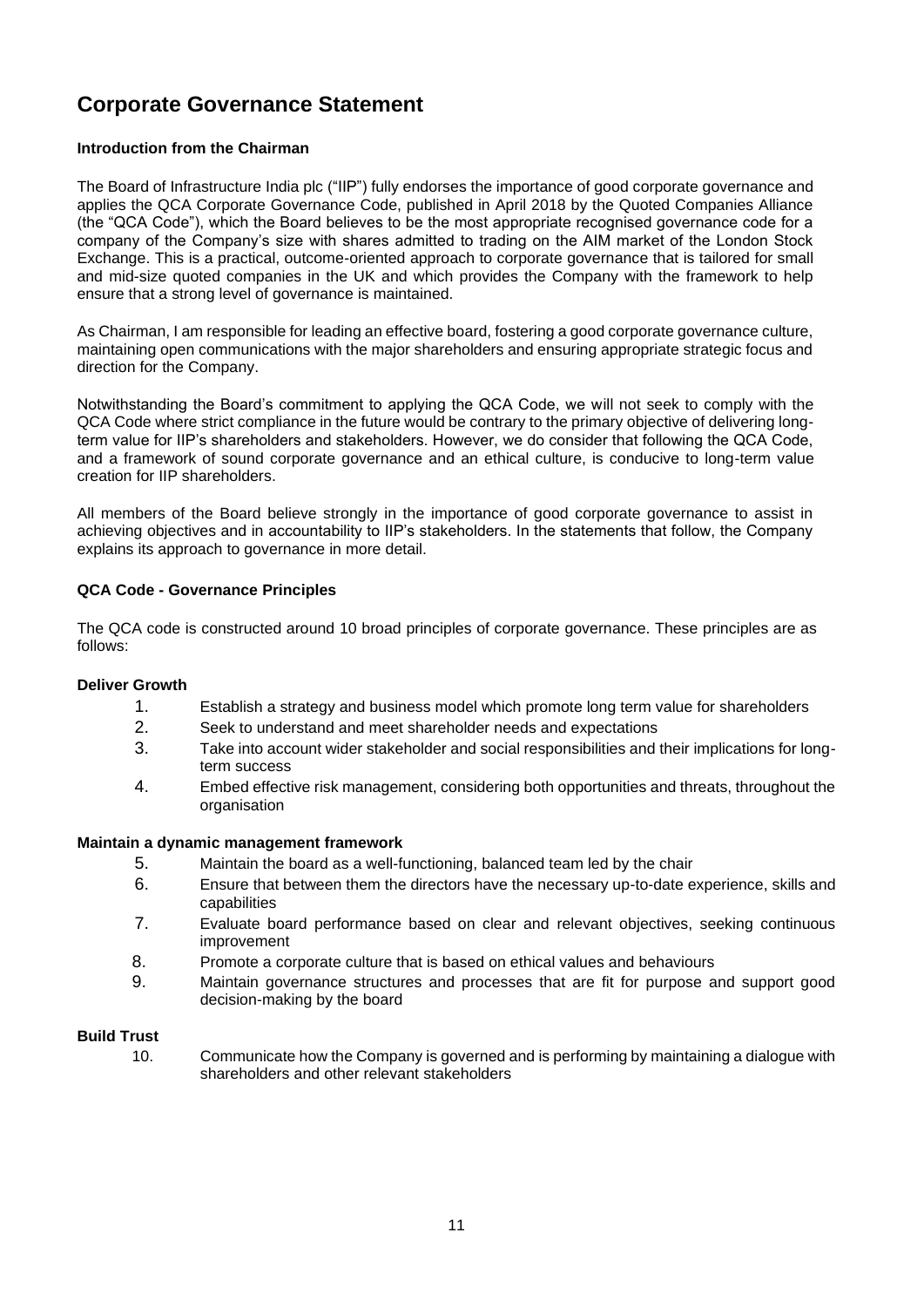#### **Principle 1 Establish a strategy and business model which promote long-term value for shareholders**

IIP is an AIM quoted closed end investment company investing in core economic infrastructure. It is the only AIM-traded investment company with exposure to both transport and energy assets in India.

The Company's Investment Strategy is as follows:

The Company will invest at the asset level or through specific holding companies (not by investing in other funds or in the equity of non-specific parent companies) in infrastructure projects in India. Such investments are to be focused on the broader sectors of;

- Energy including assets involved in electricity generation, transmission and distribution; infrastructure assets related to oil and gas, service provision and transmission; renewable fuel production and renewable energy assets; and
- Transport including investment in roads, rail, ports and airport assets, and associated transport interchanges and distribution hubs.

Additionally, the Company may make investments in other economic and social infrastructure sectors within India where opportunities arise and which the Board considers offer similar risk and return characteristics to those found within the energy and transport sectors.

In common with other investing companies in the sector, access to projects and valuable assets is competitive and challenging but the Board is confident of its ability and that of its investment manager, to continue to source attractive investment opportunities given close relationships with a number of companies and their management teams, and recognition of the Board's experience and strong network.

#### **Status of the Company's Portfolio**

Details of the Company's portfolio are contained on the Company's website at<https://www.iiplc.com/portfolio>[/](https://www.iiplc.com/portfolio/current-portfolio/) [an](https://www.iiplc.com/portfolio/current-portfolio/)d a full update of the investments including investment details, a description of investments, key developments and valuations are included in the Review of Investments above.

#### **Principle 2 Seek to understand and meet shareholder needs and expectations**

The Company is committed to engaging and communicating openly with its shareholders to ensure that its strategy, business model and performance are clearly understood. All Board members have responsibility for shareholder liaison but queries are primarily delegated to the Company's Advisors in the first instance or the Company's CEO. Contact details for the Company's advisors are contained on the Company's website https:/[/www.iiplc.com/contact/.](http://www.iiplc.com/contact/)

Copies of the annual and interim reports are sent to all shareholders and copies can be downloaded from the Company website https[://www.iiplc.com/investor-relations/financial-reports/](http://www.iiplc.com/investor-relations/financial-reports/) [al](http://www.iiplc.com/investor-relations/financial-reports/)ternatively, they are available on request by writing to the Company Secretary at 55 Athol Street, Douglas, Isle of Man IM1 1LA. Other Company information for shareholders is also available on the website.

The Company also engages with shareholders at its AGM in each year, which gives investors the opportunity to enter into dialogue with the Board and for the Board to receive feedback and take action if and when necessary. The results of the AGM are subsequently announced via RNS and published on the Company's website. Feedback from, and engagement with, substantial shareholders has historically been successful in ensuring, for example, material transactions are suitably structured with shareholder considerations in mind.

The current strategy of financing and the restructuring of existing loans was communicated to investors via RNS in June and August 2021, details of which are available to view on the Company's website [https://www.iiplc.com/news/regulatory-news/.](https://www.iiplc.com/news/regulatory-news/)

The company secretary is also available for shareholders to contact on matters of governance and investor relations.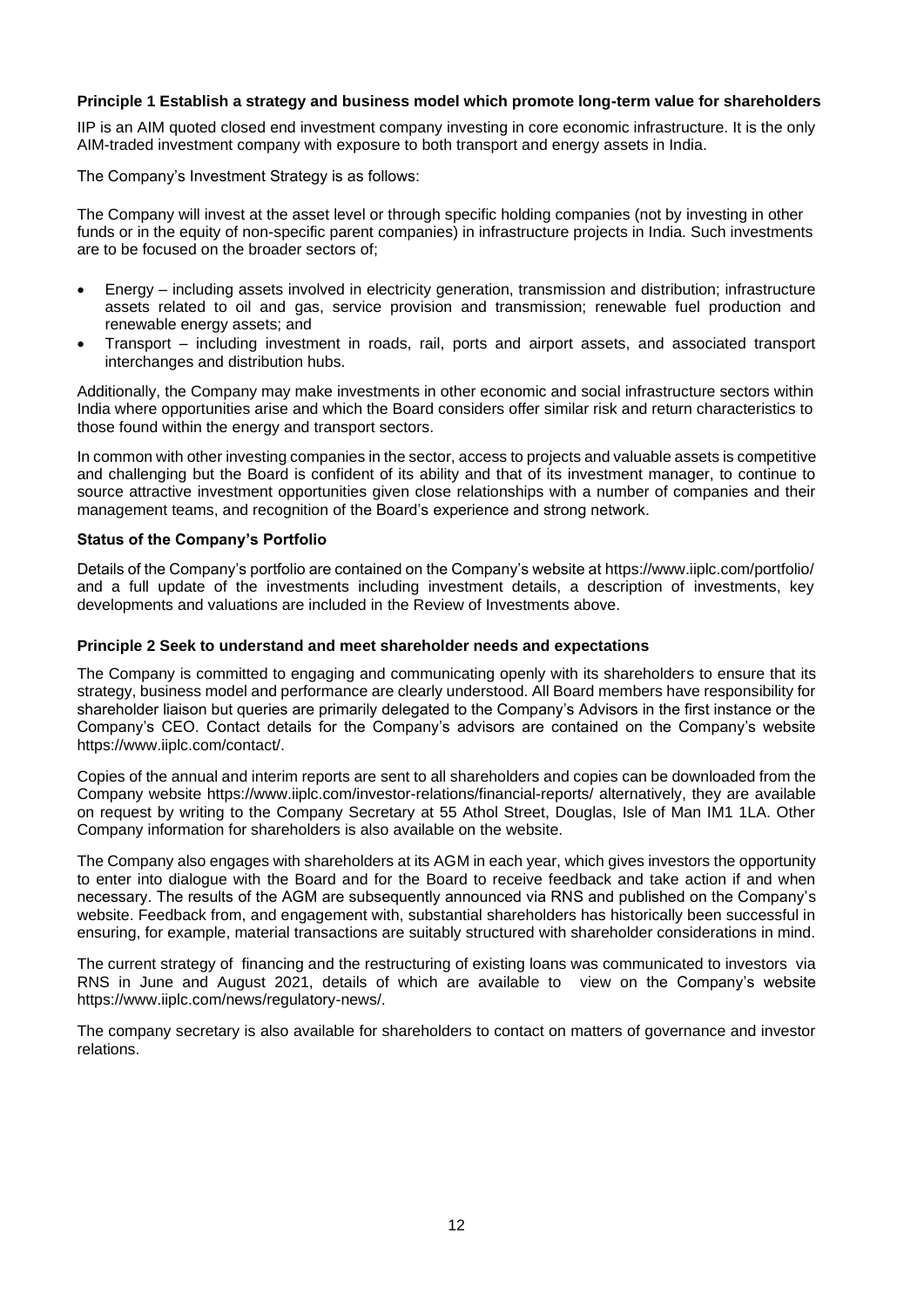#### **Principle 3 Take into account wider stakeholder and social responsibilities and their implications for long-term success.**

The Board is aware that engaging with IIP's stakeholders strengthens relationships, assists the Board in making better business decisions and ultimately promotes the long-term success of IIP. The group's stakeholders include shareholders, members of staff of investee companies and of Advisors and other service providers, suppliers, auditors, lenders, regulators, industry Bodies and the surrounding communities of where its investments are located.

The Board as a whole are responsible for reviewing and monitoring the parties contracted to the Company, including their service terms and conditions. The audit committee supports Board decisions by considering and monitoring the risks to the Company.

The Company's portfolio consists of Distribution Logistics Infrastructure Private Limited (DLI), Shree Maheshwar Hydel Power Corporation Limited, India Energy Limited and India Hydropower Development Company LLC (together the Portfolio).

The Board is regularly updated on wider stakeholder views and issues concerning the Portfolio both formally at Board meetings and informally through ad hoc updates. Representatives involved with the investment portfolio are invited to join Board meetings and provide a report to the Board. Engagement in this manner enables the Board to receive feedback and equips them to make decisions affecting the business.

The Board recognises the importance of its social responsibilities concerning its investment decisions. The Company has made investments in infrastructure projects that seek to make a contribution to the development of communities in which they are located.

As detailed in the Company's Admission document, a full analysis of the Company's social responsibility and ways to address issues was undertaken. The Admission Document (dated 11 February 2011) is available on the Company's website:<https://www.iiplc.com/investor-relations/downloads/>

The Board adheres to the Company's Corporate Social Responsibility policy, an extract of which is summarised as follows:

*The Enlarged Group will ordinarily make investments in infrastructure projects that seek to make a contribution to the development of communities in which they are located. In planning its activities, the Board will give consideration to evaluating the social impact of proposed developments with a view to promoting where possible local employment and the delivery of other local benefits, and mitigating negative impacts to the extent possible. The Company intends to establish a community projects trust (the "Trust") and will contribute to the Trust up to 2 per cent. of the net realised gains derived from the re-financing of operational projects and of the net profit derived from any disposal of equity interests in operational projects. It is intended that the Trust will support community based education, training and employment initiatives designed to foster social inclusion in communities where the Group is active.* 

The Company is committed to continuing engagement with all stakeholders.

#### **Principle 4 Embed effective risk management, considering both opportunities and threats, throughout the organisation.**

The Group's activities expose it to a variety of financial risks: market risk (including currency risk and price risk), credit risk, liquidity risk and interest rate risk.

Risk is monitored and assessed by the Audit Committee who aim to meet at least twice annually and are responsible for ensuring that the financial performance of the Company is properly monitored and reported. This process includes reviews of annual and interim accounts, results announcements, internal control systems, procedures and accounting policies.

Risk management is carried out by the Board of Directors. The Board identifies and evaluates financial risks in close co-operation with the Asset Manager and the key risk factors for the Company are contained in note 4 to the Financial Statements for the year ended 31 March 2021.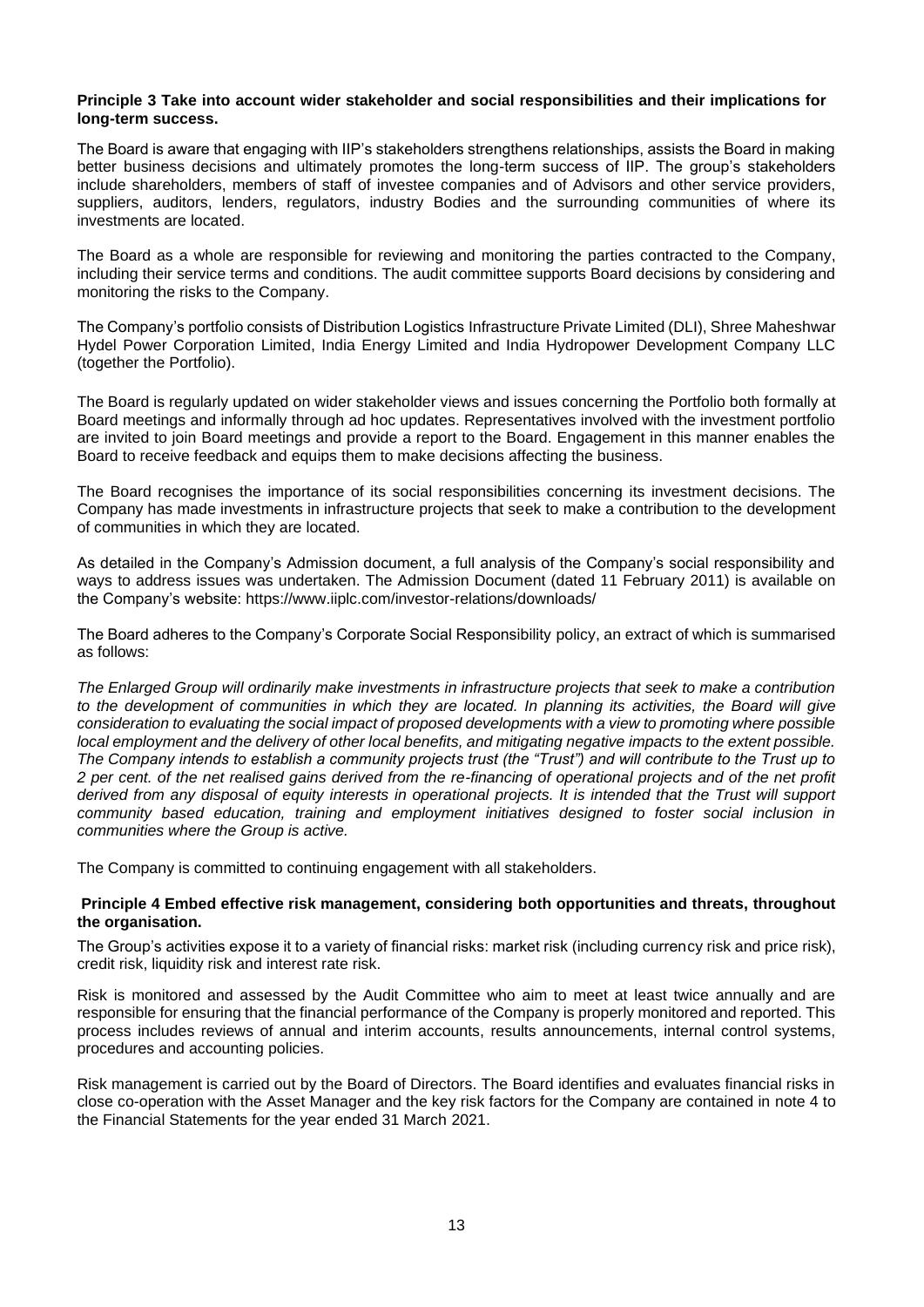#### **Principle 5 Maintain the board as a well-functioning, balanced team led by the chair.**

The Board has five members, three of which are non-executive. Tim Walker resigned from the Board with effect from 31 March 2020 and was replaced by Graham Smith on 21 April 2020.

Tom Tribone is the Company's Chairman, Sonny Lulla is the Company's Chief Executive and Rob Venerus, Graham Smith and M.S. Ramachandran are the Company's three Non-Executive Directors. M.S. Ramachandran is considered an independent director. Graham Smith is also considered to be an independent director, notwithstanding the fact that FIM Capital Limited, of which he is Chief Executive Officer, provides administration and accounting services to the Company.

The Board is supported by an audit committee which is made up of two non-executive directors. Following the resignation of Tim Walker, one of the seats on the committee is vacant, the other member being M.S. Ramachandran. Whilst Graham Smith can support the Audit Committee, he is not eligible to fulfil the role of a committee member because of his position in FIM Capital Limited. The Company intends to appoint an additional Independent Non-Executive Director to the Board in due course, who will also serve on the Audit Committee. Until such time as the appointment is made, the Board as a whole will deal with matters normally reserved for the Audit Committee.

The Board receives detailed reports from FIM Capital Limited, the administrator and Company Secretary to the Company covering updates to relevant legalisation and rules to ensure they remain fully informed and able to make informed decisions.

All the Directors biographies are published on the Company's website and outlined below: <https://www.iiplc.com/team/board-of-directors/>

The Directors devote sufficient time to ensure the Company's affairs are managed as efficiently as possible. The Board aims to hold at least 4 meetings each year with further ad hoc meetings held as required. The Audit Committee intends to meet at least 2 times annually.

The Directors devote sufficient time to ensure the Company's affairs are managed as efficiently as possible. During the last financial year the Board met three times formally.The Audit Committee met once.

| <b>Board</b><br><b>Meetings</b> | Date       | <b>R</b> Venerus | <b>T</b> Tribone | S Lulla | МS<br>Ramachandran | $G$ Smith <sup>1</sup> |
|---------------------------------|------------|------------------|------------------|---------|--------------------|------------------------|
|                                 | 13.10.2020 |                  |                  |         |                    |                        |
|                                 | 17.12.2020 |                  |                  |         |                    |                        |
|                                 | 10.03.2021 |                  |                  |         |                    |                        |

#### **Board Meetings Attendance**

#### **Audit Committee Meetings Attendance**

| Board<br><b>Meetings</b> | Date       | MS<br>Ramachandran |
|--------------------------|------------|--------------------|
|                          | 13.10.2020 |                    |

#### **Principle 6 Ensure that between them the directors have the necessary up-to-date experience, skills and capabilities.**

The Directors have extensive experience in infrastructure fund management and a strong track record of value creation.

The Board believes it has the correct balance of skills, reflecting a broad range of commercial and professional skills across geographies and industries that is necessary to ensure the Company is equipped to deliver its investment objective. Additionally, each Director has experience in public markets.

The Directors and their roles and key personnel are displayed on the Company's website https:/[/www.iiplc.com/team/board-of-directors/ an](http://www.iiplc.com/team/board-of-directors/)d a statement of the Directors responsibilities is also included in the Statement of Directors' Responsibilities.

<sup>1</sup> Appointed on 21 April 2020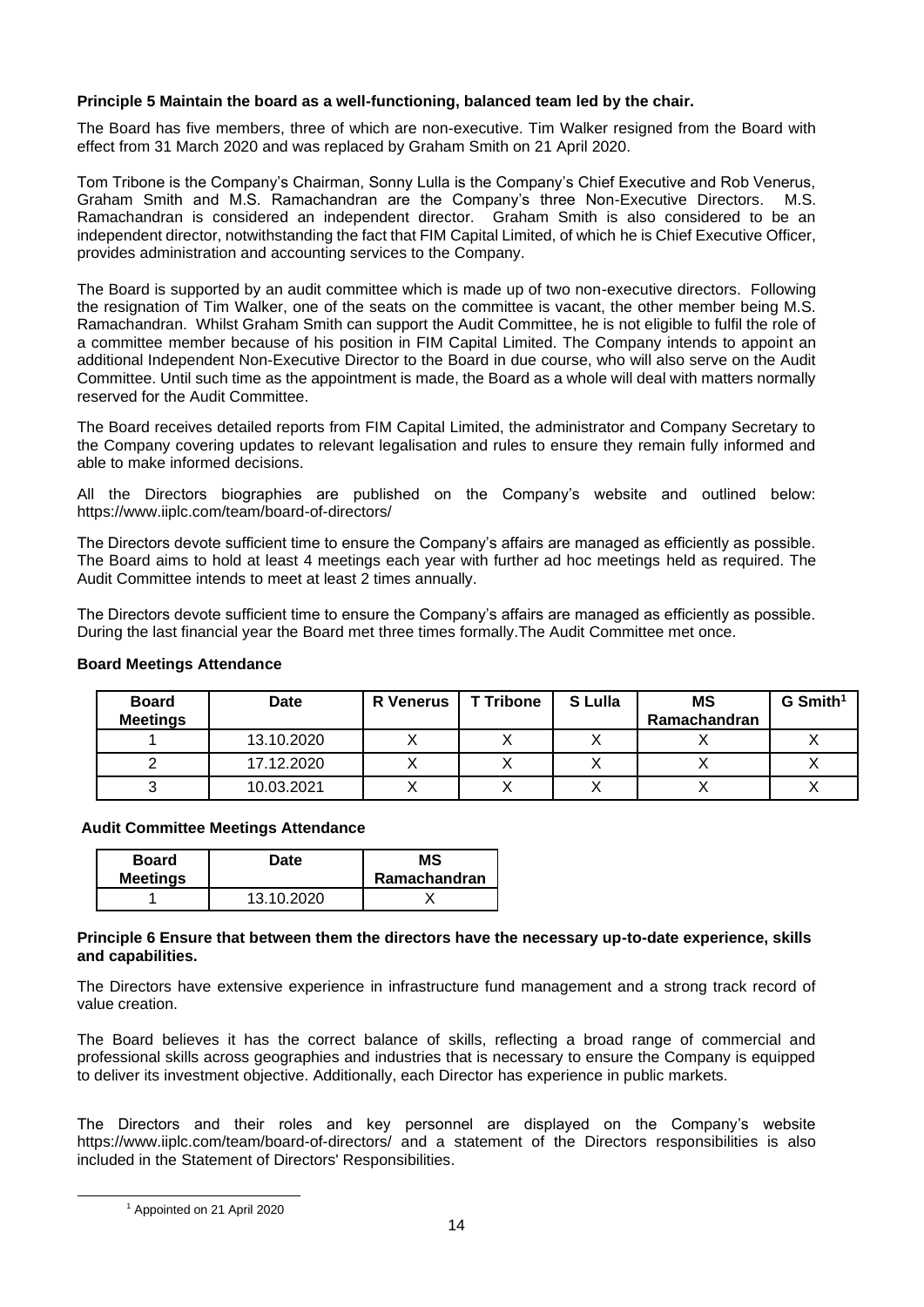The Directors receive an ad hoc guidance on certain matters concerning, for example, the AIM Rules for Companies from the Company's Nominated Adviser and Broker as well as receiving updates on the regulatory environment from FIM, who provide specialist fund administration services to a variety of closed ended funds and collective investment schemes.

The role and responsibilities of the Directors are set out in Statement of Directors' Responsibilities and the Terms of Reference of the Audit Committee are summarised at the foot of this document.

All Directors are able to take independent professional advice in the furtherance of their duties, if necessary, at the Company's expense.

#### **Principle 7 Evaluate board performance based on clear and relevant objectives, seeking continuous improvement.**

Board evaluations will take place periodically, whereby Board members will be asked to complete and return an effectiveness questionnaire across a variety of criteria, then return these to the Company Secretary, who, where necessary, would seek clarification on any responses given. Responses will then be recorded anonymously to enable the Board to have open follow-up discussions on the aggregated evaluation data.

The criteria against which the Board complete periodic self-evaluations of performance will be based on externally determined guidelines appropriate to the composition of the Board and the Company's operation, including Board sub-committees. The scope of the self-evaluation exercise will be re-assessed in each instance to ensure appropriate depth and coverage of the Board's activities consistent with corporate best practice.

The Board effectiveness questionnaire underlying the board evaluation process assesses the composition, processes, behaviours and activities of the board through a range of criteria, including board size and independence, mix of skills (for example corporate governance, financial, industry and regulatory) and experience, and general corporate governance considerations in line with the QCA code.

All Board appointments have been made after consultation with advisers and with major shareholders in some cases. Detailed due diligence is carried out on all new potential board candidates. The Board will consider using external advisers to review and evaluate the effectiveness of the Board and Directors in future to supplement internal evaluation processes. Additionally, the Board will consider the need to undertake formal and periodic succession planning.

The Independent Directors have remained independent throughout their office, and due to the close-knit working environment and size of the Board, performance evaluations will be on an ongoing and ad-hoc basis to ensure that they are committed to the progress and success of the Company and that their contribution is effective.

When the Board wishes to complete a periodic evaluation process, the relevant materials and guidance in respect of this process, following current best practice at the time of the evaluation, is available from and provided by FIM.

Given the stage of the Company's maturity and its contracted external management, the responsibilities of a nomination committee are delegated to the Board, and there are no formal succession planning processes in place. The Board intends to keep this under review in the future.

#### **Principle 8 Promote a corporate culture that is based on ethical values and behaviours.**

The Corporate Governance Statement is detailed above. The Board is mindful that the tone and culture set by the Board will impact many aspects of the Company and the way that stakeholders behave and form views.

The Board welcomes the views of all stakeholders who can contact the Directors and / or the Company Secretary by email / telephone and ensures that the Company has the means to determine that ethical values and behaviours are met through the adoption of appropriate company-wide policies.

As stated earlier the Company has extensively considered its wider social responsibilities and the steps taken to actively address these. Details are contained in the Company's Admission Document, <https://www.iiplc.com/investor-relations/downloads/> In particular, the Company will ordinarily make investments in infrastructure projects that seek to make a contribution to the development of communities in which they are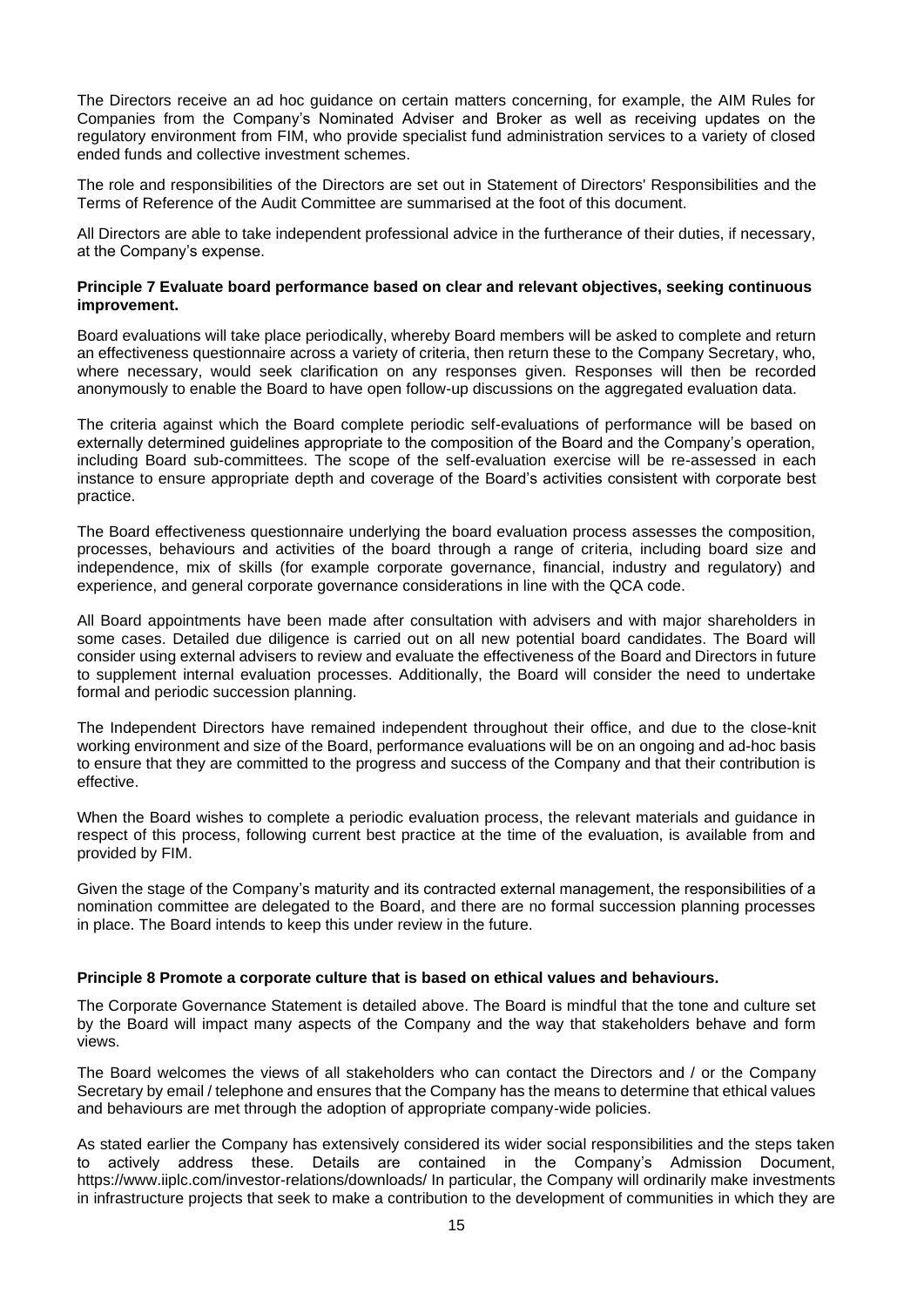located. In planning its activities the Board will give consideration to evaluating the social impact of proposed developments with a view to promoting where possible local employment and the delivery of other local benefits, and mitigating negative impacts to the extent possible.

The Company promotes and supports the rights and opportunities of all people to seek, obtain and hold employment without discrimination. It is our policy to make every effort to provide a working environment free from bullying, harassment, intimidation and discrimination on the basis of disability, nationality, race, sex, sexual orientation, religion or belief.

The Company is also committed to being honest and fair in all its dealings with partners, contractors and suppliers. Procedures are in place to ensure that any form of bribery or improper behaviour is prevented from being conducted on the Company's behalf by investee companies, contractors and suppliers. The Company also closely guards its information entrusted to it by investee companies, contractors and suppliers, and seeks to ensure that it is never used improperly.

In order to comply with legislation or regulations aimed at the prevention of money laundering the Fund has adopted anti-money laundering and anti-bribery procedures.

#### **Principle 9 Maintain governance structures and processes that are fit for purpose and support good decision-making by the board.**

A description of each board member and their experience, the role of the Audit Committee and that neither a Nomination or Remuneration Committee exists are displayed on the website at https:/[/www.iiplc.com/team/board-of-directors/](http://www.iiplc.com/team/board-of-directors/) [.](http://www.iiplc.com/team/board-of-directors/)

#### Responsibilities of the Board

The Board of Directors is responsible for the determination of the investment policy of the Company and for its overall supervision via the investment policy and objectives that it has set out. The Board is also responsible for the Company's day-to-day operations. In order to fulfil these obligations, the Board has delegated operations through arrangements with the Investment Adviser and Administrator.

The Company has not established nomination and remuneration committees as it is satisfied that any issues can be considered by the Board or the Audit Committee.

The Board intends to meet formally at least four times each year. At each Board meeting the financial performance of the Company and all other significant matters are reviewed so as to ensure the Directors maintain overall control and supervision of the Company's affairs. The Board receives investment reports from the Asset Manager and Valuation and Portfolio Services Adviser and management accounts from the Administrator. The Board maintains regular contact with all its service providers and are kept fully informed of investment and financial controls and any other matters that should be brought to the attention of the Directors. The Directors also have access where necessary to independent professional advice at the expense of the Company.

The Chairman, is responsible for leading an effective board, fostering a good corporate governance culture, maintaining open communications with the major shareholders and ensuring appropriate strategic focus and direction.

The Chief Executive Officer has overall responsibility for managing the day to day operations of the Company and the Board as a whole is responsible for implementing the Company's strategy.

In addition to these, the Directors review and approve the following matters:

- Strategy and management
- Policies and procedures
- Financial reporting and controls
- Capital structure
- **Contracts**
- Shareholder documents / Press announcements
- Adherence to Corporate Governance and best practice procedures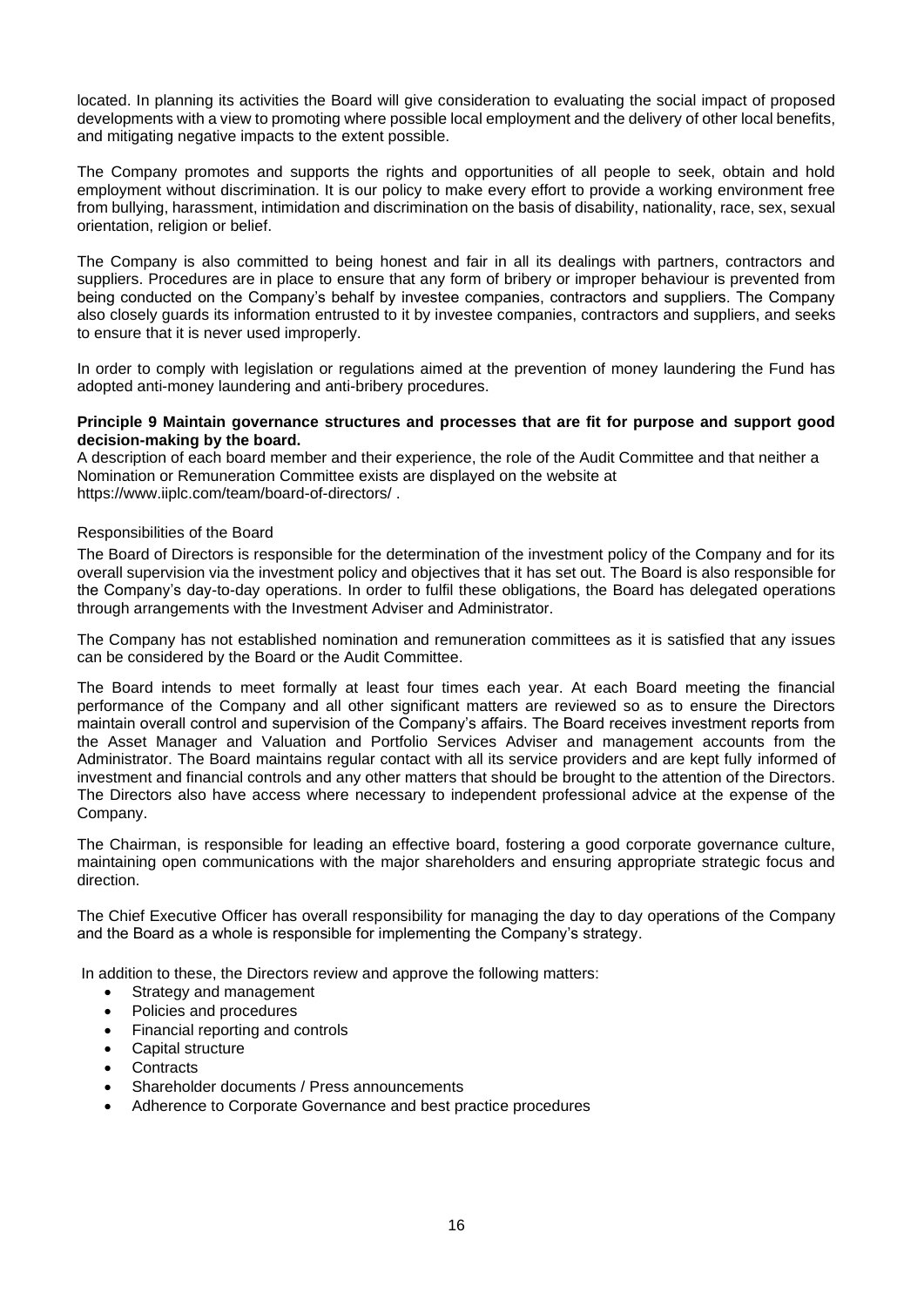#### **Principle 10 Communicate how the Company is governed and is performing by maintaining a dialogue with shareholders and other relevant stakeholders.**

The Company communicates with shareholders through the Annual Report and Financial statements, full-year and half-year announcements, the Annual General Meeting and investors can email the Directors and Company Secretary with any queries they may have.

The website includes information in relation to the outcome of shareholder voting under the regulatory news section pursuant to the AIM rules.

If a significant proportion of independent votes were to be cast against a resolution at any general meeting, the Board's policy would be to engage with the shareholders concerned in order to understand the reasons behind the voting results. Following this process, the Board would make an appropriate public statement via this website regarding any different action it has taken, or will take, as a result of the vote.

Historical information is available on the website:

The Company's financial reports for the last five years can be found here [https://www.iiplc.com/investor](https://www.iiplc.com/investor-relations/financial-reports/)[relations/financial-reports/](https://www.iiplc.com/investor-relations/financial-reports/)

Notices of General Meetings of the Company for the last five years can be found here <https://www.iiplc.com/investor-relations/downloads/>

#### **Committees**

#### **Audit Committee**

The Audit Committee is a sub-committee of the Board and it meets formally at least twice each year. It makes recommendations to the Board which retains the right of final decision. The Audit Committee has primary responsibility for reviewing the financial statements and the accounting policies, principles and practices underlying them, liaising with the external auditors and reviewing the effectiveness of internal controls.

The terms of reference of the Audit Committee covers the following:

- The composition of the Committee, quorum and who else attends meetings.
- Appointment and duties of the Chairman.
- Duties in relation to external reporting, including reviews of financial statements, shareholder communications and other announcements.
- Duties in relation to the external auditors, including appointment/dismissal, approval of fee and discussion of the audit.

In addition, FIM has a number of internal control functions including a dedicated Compliance Officer who monitors compliance with all statutory and regulatory requirements.

As stated in Principle 5 above, the Company intends to appoint an additional Independent Non-Executive Director to the Board in due course, who will also serve on the Audit Committee. Until such time as the appointment is made, the Board as a whole will deal with matters normally reserved for the Audit Committee.

#### **Remuneration Committee and Nomination Committee**

As stated in principle 9, there is no Remuneration Committee or Nomination Company in existence.

The Company has not established a remuneration committee as it is satisfied that any issues can be considered by the Board or the Audit Committee.

Details of the directors' remuneration can be found on note 18 to the Financial Statements for the year ended 31 March 2021 and the production of a remuneration committee report will be considered in the future.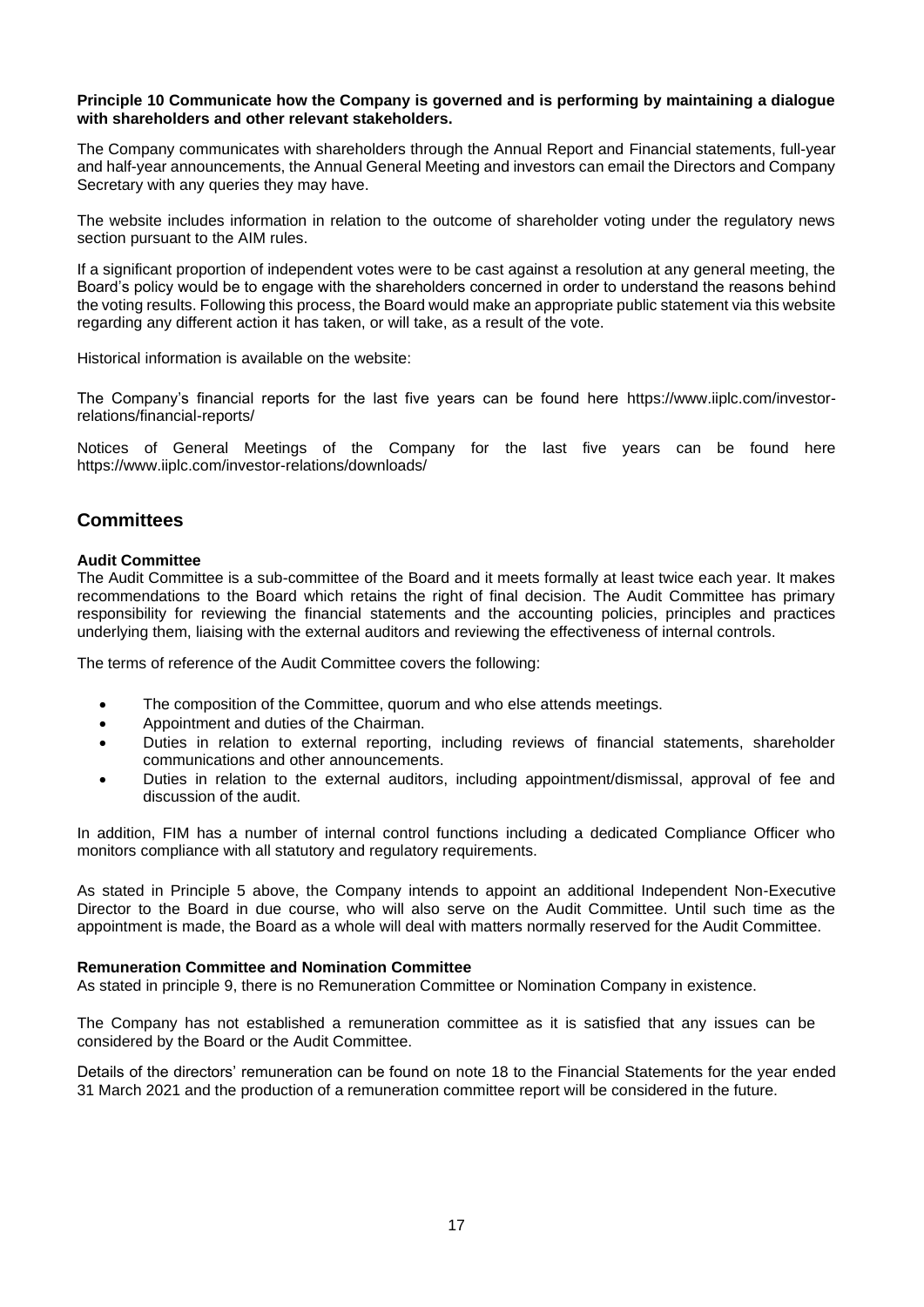## <span id="page-19-0"></span>**Independent Auditor's Report to the Members of Infrastructure India Plc**

#### **Qualified Opinion**

We have audited the financial statements of Infrastructure India Plc (the 'parent company') and its subsidiaries (the 'group') for the year ended 31 March 2021 which comprise the consolidated and parent company Statement of Comprehensive Income, the consolidated and parent company Statement of Financial Position, the consolidated and parent company Statement of Changes in Equity, the consolidated and parent company Statement of Cash Flows and the notes to the financial statements, including a summary of significant accounting policies. The financial reporting framework that has been applied in their preparation is applicable law and International Financial Reporting Standards (IFRSs) as adopted by the European Union.

In our opinion, except for the possible effects of the matter described in the Basis for Qualified Opinion section, the financial statements:

- give a true and fair view of the state of the group's and parent company's affairs as at 31 March 2021, and of the group's and parent company's results for the year then ended;
- have been properly prepared in accordance with IFRSs as adopted by the European Union;

#### **Basis for Qualified Opinion**

As disclosed in the Company liquidity section of the Joint Statement from the Chairman and the Chief Executive and also in Note 2(d) and Note 21, the Group faces significant liquidity problems and has limited cash reserves available to support the group's operations. As such, a material uncertainty exists that may cast significant doubt on the group's ability to continue as a going concern.

We are aware that management are actively seeking to address this issue and are exploring options available to them in terms of securing additional financing and/or selling certain assets, such as the investment in IEL, to realise funds in the short term. Notwithstanding management's efforts we have been unable to obtain sufficient appropriate audit evidence to confirm that the going concern basis of accounting is appropriate.

Management have continued to prepare the financial statements on the going concern basis and no adjustments have been made to the financial statements in respect of this issue.

If the Group were unable to continue as a going concern, in our opinion there could be a significant and material reduction in the value of investments held at fair value through profit and loss. As described in the Key audit matters section of our report, the value of investments has been determined by reference to a fair value model which considers discounted future cash flows and assumes the group's operations will continue in operation for many years. If management are unable to secure sufficient funding to enable operations to continue then it could be deemed inappropriate to value investments based on future discounted cashflows and fair value may have to be determined by reference to the realisable value of the investments. It is not practicable to quantify the financial effects.

We conducted our audit in accordance with International Standards on Auditing (UK) (ISAs (UK)) and applicable law. Our responsibilities under those standards are further described in the Auditor's responsibilities for the audit of the financial statements section of our report. We are independent of the group and parent company in accordance with the ethical requirements that are relevant to our audit of the financial statements in the UK, including the FRC's Ethical Standard, and we have fulfilled our other ethical responsibilities in accordance with these requirements. We believe that the audit evidence we have obtained is sufficient and appropriate to provide a basis for our qualified opinion.

#### **Key audit matters**

Key audit matters are those matters that, in the auditor's professional judgement, were of most significance in the audit of the financial statements of the current period.

These matters were addressed in the context of the audit of the financial statements as a whole, and in forming the auditor's opinion thereon, and the auditor does not provide a separate opinion on these matters.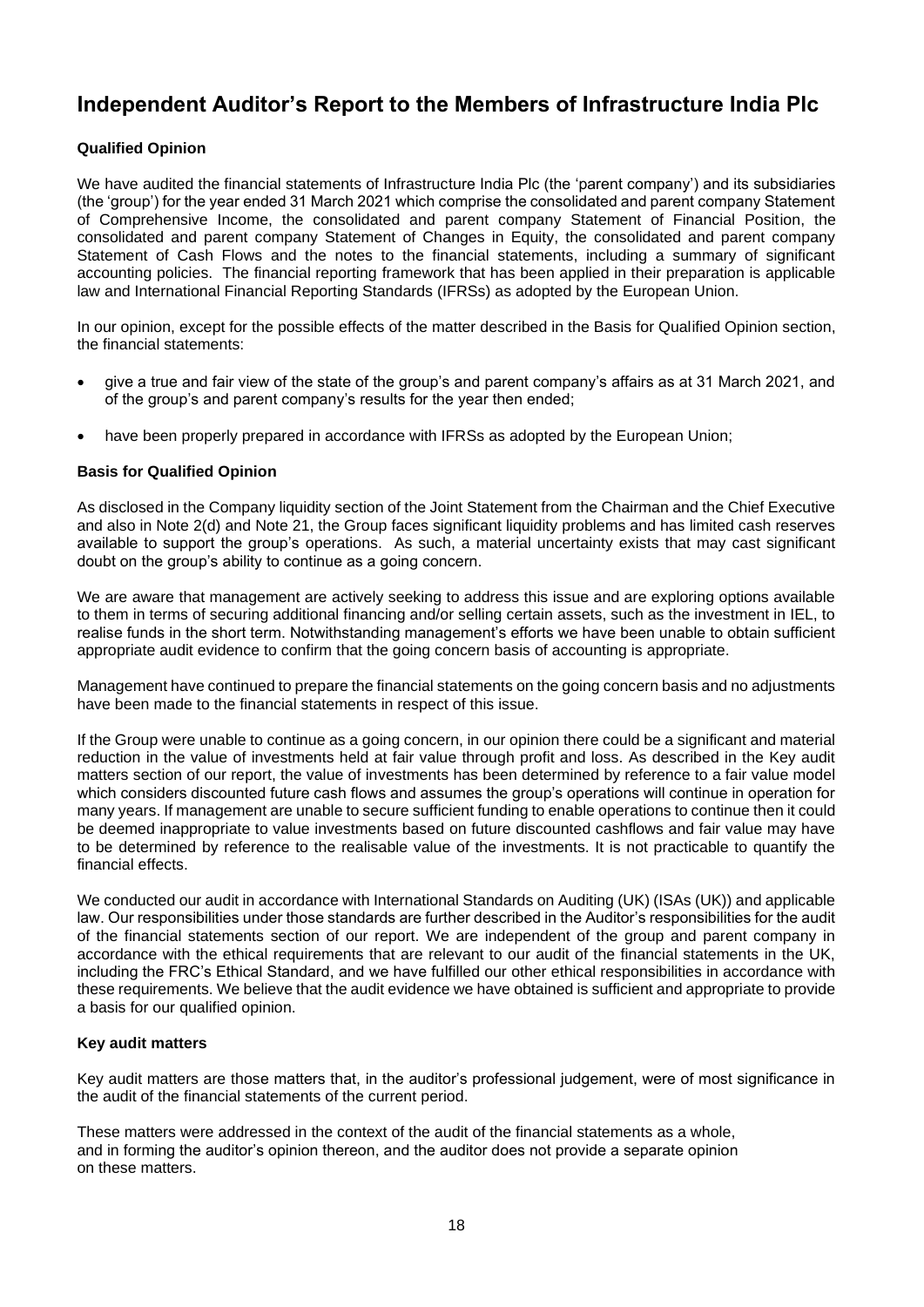In addition to the matter described in the Basis for Qualified Opinion section, we have determined the matters described below to be the key audit matters to be communicated in our report.

#### *Valuation of investments at fair value*

As described in accounting policy note 3.8, management have elected to value investments in subsidiaries at fair value through profit and loss. The fair value has been determined based on a valuation model as discussed in notes 5 and 13. The fair value model estimates the present fair value of the investments using a discounted cashflow analysis, based on assumptions about the future performance of the investments.

Fair value models that are based on discounted future cashflow analyses are inherently subjective and feature high estimation uncertainty. They are based on estimates and include, especially in light of the ongoing COVID-19 pandemic, risks and uncertainties relating to events occurring in the future. Consequently, the actual figures may differ from estimates and may have a significant impact on the valuations.

It is not always possible to test every assumption or substantiate the veracity or integrity of those assumptions in relation to forward-looking financial information.

Valuation of investments was determined to be a key audit matter as it represents 93.7% of total assets (278.0% of net assets), attracts a higher assessed risk of material misstatement and involves significant management judgement, including accounting estimates that have high estimation uncertainty.

#### *Audit approach*

Our approach to the audit of investments has been to appoint an independent auditor's expert, located in India where the group's operation activities are based, to undertake an independent review of the valuation of the portfolio companies of the group.

Audit procedures undertaken included:

- understanding of the various valuation methods used by management and analysing the reasonableness of the principal assumptions made for estimating the fair values and various other data used while arriving at the fair value measurement;
- assessing the valuation methodology and evaluating and challenging the reasonableness of the assumptions used, in particular those relating to forecast revenue growth and royalty rates;
- performing sensitivity analysis on the assumptions noted above and considering the adequacy of disclosures in respect of the investments;
- reviewing the appropriateness of management's basis to identify relevant business;
- evaluating the appropriateness of the discount rates applied, which included comparing the weightedaverage cost of capital with sector averages for the relevant markets in which the investment companies operate;
- evaluating the appropriateness of the assumptions applied to key inputs such as sales, operating costs, inflation and long-term growth rates;
- performing our own sensitivity analysis, which included assessing the effect of reasonably possible reductions in growth rates and forecast cashflows to evaluate the impact on the currently estimated headroom; and
- evaluating the adequacy of the consolidated financial statement disclosures, including disclosures of key assumptions, judgments and sensitivities.

#### *Key audit matter conclusion*

In conjunction with the auditor's expert we have determined that the valuation models for DLI, IEL and IHDC (valued at £227.0m, £11.5m and £20.7m respectively) are, in all material respects, fairly presented and suitable for inclusion in these financial statements.

They are, however, subject to high estimation uncertainty and we draw your attention to the disclosures made in notes 5 and 13 and to the sensitivity analyses presented in note 13.

In respect of the high estimation uncertainty we note that the auditor's independent expert reported that, owing to the forward-looking nature of the projections and the lack of past performance history and financial information, they were unable to corroborate certain key unobservable inputs in the projections, such as expected start date of commercial operations (and associated delays owing to COVID-19), market size, market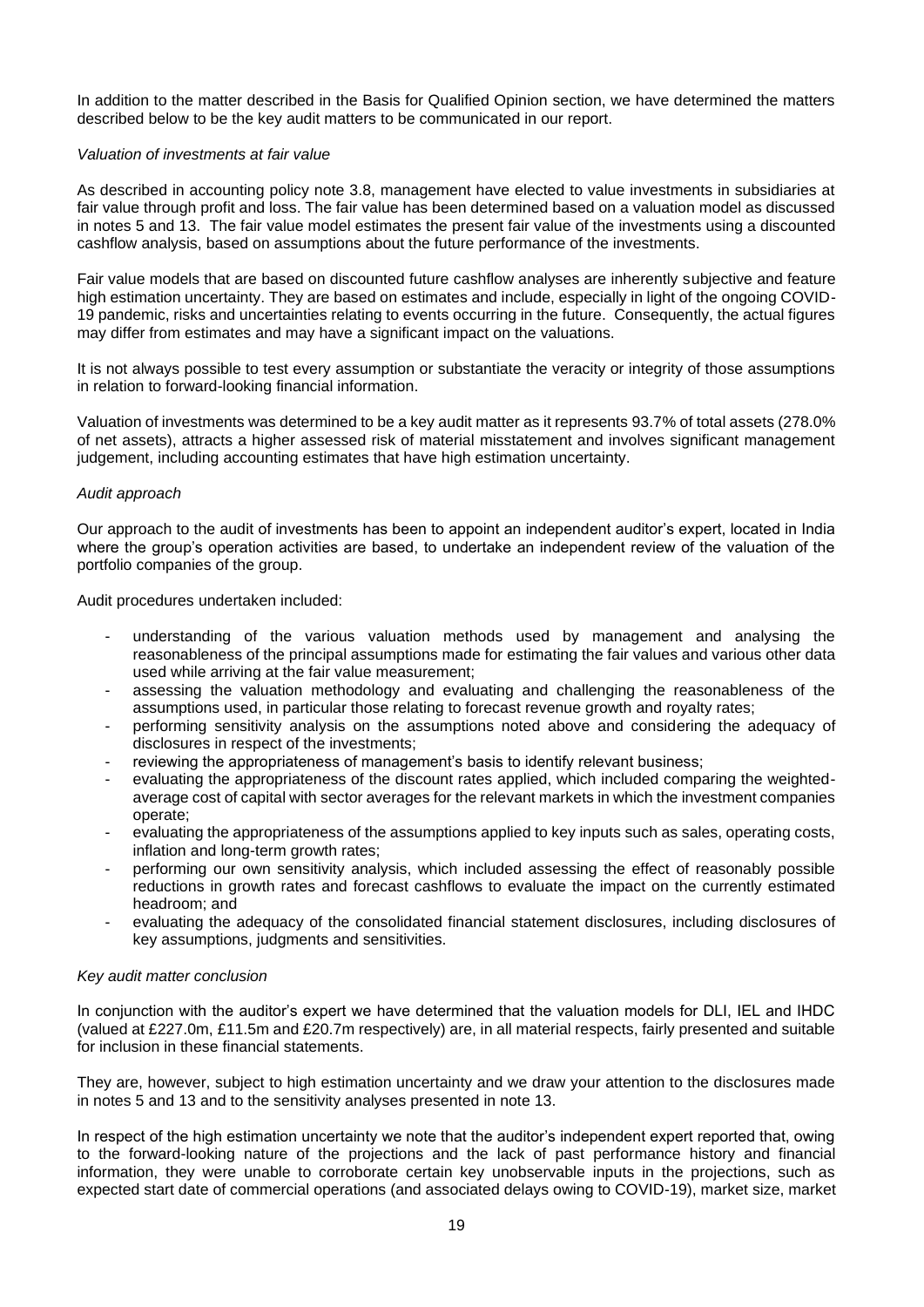share, price points, forecast annual growth rates and EBITDA margins and operational efficiency estimates. These projections are based on management estimates and actual results could therefore differ materially from the amounts presented in the financial statements.

The auditor's independent expert also noted that management have determined the discount rate applicable to the projections on a 'build-up' basis by taking the market risk-free rate and applying a risk premium to reflect the execution risk associated with the timely implementation of the business plan.

The auditor's expert has considered an alternative method of calculating the discount rate using the cost of equity method (calculated using the capital asset pricing model). This model is considered to be more widely used and is determined by reference to factors associated with the business and industry in which the business operates. The auditor's expert has then recommended an additional specific risk premium for specific factors such as the non-operational nature of certain assets, the risk attaching to the projections and reliance on unobservable inputs.

DLI represents the largest component of the group at £227.0m (or 87.6% of the investments). Management's build-up discount rate for DLI is included at 13.17% which compares to the auditor's expert's cost of equity rate of 17.80%. Taking this, and all other observations and suggestions into account, the auditor's expert concluded that a fair value of DLI at 31<sup>st</sup> March 2021 on a going concern basis is £140.0m.

IHDC is valued in the financial statements at £20.7m. For IHDC management have used a discount rate of 9.18% compared to an auditor's expert cost of equity rate of 10.60%. Taking this, and all other observations and suggestions into account, the auditor's expert concluded that a fair value of IHDC at 31<sup>st</sup> March 2021 on a going concern basis is £13.1m.

IEL is valued in the financial statements at £11.5m. For IEL management have used a discount rate of 8.17% compared to an auditor's expert cost of equity rate of between 10.60% and 13.40% depending on the underlying component. Taking this, and all other observations and suggestions into account, the auditor's expert concluded that a fair value of IEL at  $31<sup>st</sup>$  March 2021 on a going concern basis is £5.8m.

Selection of an appropriate discount rate is a subjective judgement estimate and we draw attention to the sensitivity analyses presented in note 13.

The realisation of the values assigned to the investments is dependent on future conditions and as such the actual value may differ materially from the amounts presented in the financial statements. Our opinion is not qualified in this respect.

#### **Capability of the audit in detecting irregularities, including fraud**

Our approach to identifying and assessing the risks of material misstatement in respect of irregularities, including fraud and non-compliance with laws and regulations, was as follows:

- we identified the laws and regulations applicable to the Company through discussions with Directors and other management, and from our commercial knowledge and experience of the sector;
- we made specific requests of component auditors within the Group to determine their approach to detecting irregularities, including fraud and non-compliance with laws and regulations, and considered their findings as part of our approach;
- we focused on specific laws and regulations which we considered may have a direct material effect on the financial statements or the operations of the Company, including company law, taxation legislation, anti-bribery, environmental and health and safety legislation;
- we assessed the extent of compliance with the laws and regulations identified above through making enquiries of management and inspecting legal correspondence; and
- identified laws and regulations were communicated within the audit team regularly and the team remained alert to instances of non-compliance throughout the audit.

We assessed the susceptibility of the Company's financial statements to material misstatement, including obtaining an understanding of how fraud might occur, by:

• making enquiries of management as to where they considered there was susceptibility to fraud, their knowledge of actual, suspected and alleged fraud;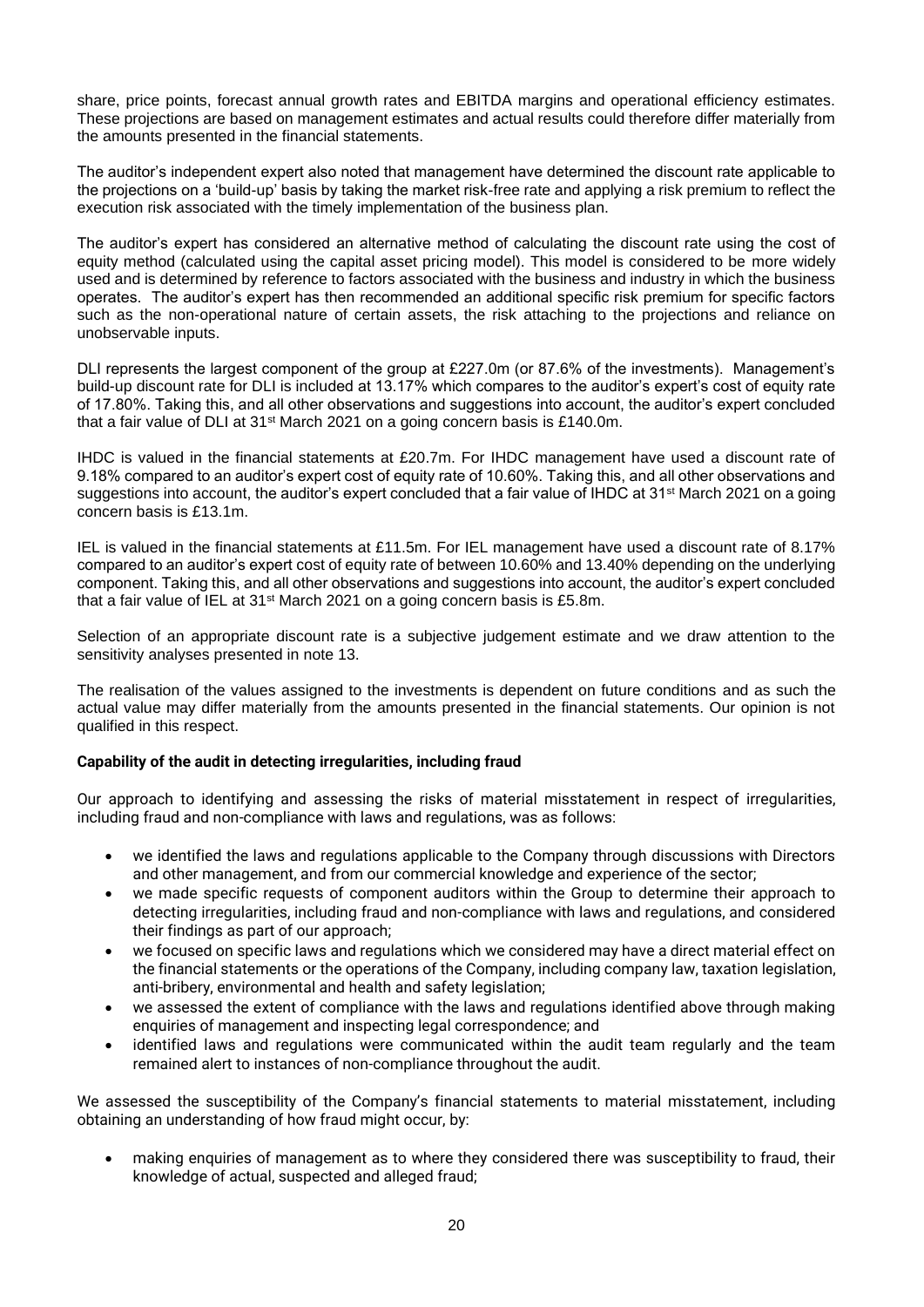- considering the internal controls in place to mitigate risks of fraud and non-compliance with laws and regulations; and
- understanding the design of the Company's remuneration policies.

To address the risk of fraud through management bias and override of controls, we:

- performed analytical procedures to identify any unusual or unexpected relationships;
- tested journal entries to identify unusual transactions;
- assessed whether judgements and assumptions made in determining the accounting estimates were indicative of potential bias; and
- investigated the rationale behind significant or unusual transactions.

In response to the risk of irregularities and non-compliance with laws and regulations, we designed procedures which included, but were not limited to:

- agreeing financial statement disclosures to underlying supporting documentation;
- reading the minutes of meetings of those charged with governance;
- enquiring of management as to actual and potential litigation and claims; and
- reviewing correspondence with tax authorities, relevant regulators and the company's legal advisors.

There are inherent limitations in our audit procedures described above. The more removed that laws and regulations are from financial transactions, the less likely it is that we would become aware of non-compliance. Auditing standards also limit the audit procedures required to identify non-compliance with laws and regulations to enquiry of the Directors and other management and the inspection of regulatory and legal correspondence, if any.

Material misstatements that arise due to fraud can be harder to detect than those that arise from error as they may involve deliberate concealment or collusion.

#### **Other information**

The directors are responsible for the other information. The other information comprises the information included in the annual report, other than the financial statements and our auditor's report thereon. Our opinion on the financial statements does not cover the other information and, except to the extent otherwise explicitly stated in our report, we do not express any form of assurance conclusion thereon.

In connection with our audit of the financial statements, our responsibility is to read the other information and, in doing so, consider whether the other information is materially inconsistent with the financial statements or our knowledge obtained in the audit or otherwise appears to be materially misstated. If we identify such material inconsistencies or apparent material misstatements, we are required to determine whether there is a material misstatement in the financial statements or a material misstatement of the other information. If, based on the work we have performed, we conclude that there is a material misstatement of this other information, we are required to report that fact.

We have nothing to report in this regard.

#### **Matters on which we are required to report by exception**

In the light of our knowledge and understanding of the group and the parent company and their environment obtained in the course of the audit, we have not identified material misstatements in the directors' report.

#### **Responsibilities of directors**

As explained more fully in the directors' responsibilities statement, the directors are responsible for the preparation of the financial statements and for being satisfied that they give a true and fair view, and for such internal control as the directors determine is necessary to enable the preparation of financial statements that are free from material misstatement, whether due to fraud or error.

In preparing the financial statements, the directors are responsible for assessing the group's and the parent company's ability to continue as a going concern, disclosing, as applicable, matters related to going concern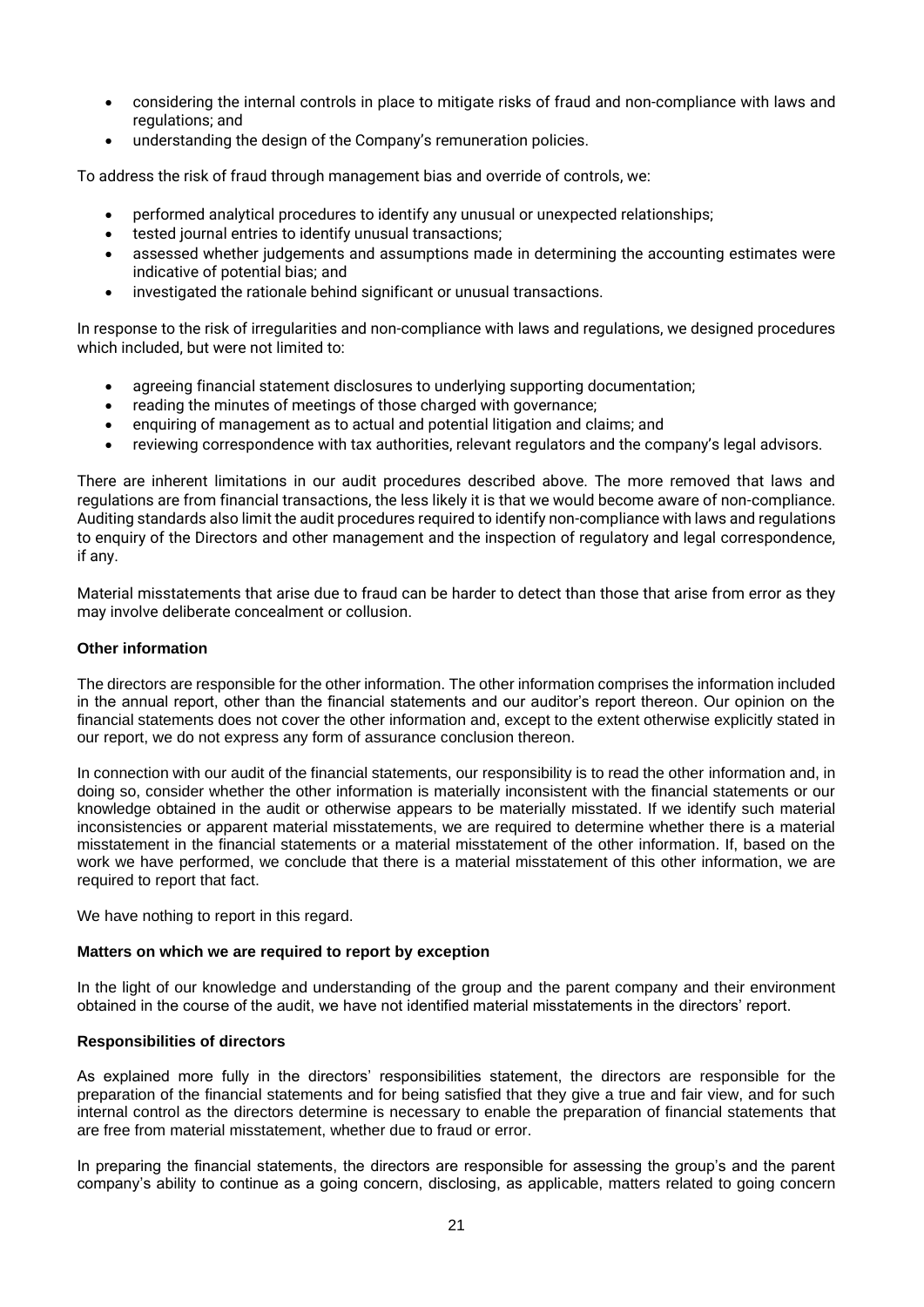and using the going concern basis of accounting unless the directors either intend to liquidate the group or the parent company or to cease operations, or have no realistic alternative but to do so.

#### **Auditor's responsibilities for the audit of the financial statements**

Our objectives are to obtain reasonable assurance about whether the financial statements as a whole are free from material misstatement, whether due to fraud or error, and to issue an auditor's report that includes our opinion. Reasonable assurance is a high level of assurance, but is not a guarantee that an audit conducted in accordance with ISAs (UK) will always detect a material misstatement when it exists. Misstatements can arise from fraud or error and are considered material if, individually or in the aggregate, they could reasonably be expected to influence the economic decisions of users taken on the basis of these financial statements.

As part of an audit in accordance with ISAs (UK), we exercise professional judgment and maintain professional scepticism throughout the audit. We also:

- Identify and assess the risks of material misstatement of the financial statements, whether due to fraud or error, design and perform audit procedures responsive to those risks, and obtain audit evidence that is sufficient and appropriate to provide a basis for our opinion. The risk of not detecting a material misstatement resulting from fraud is higher than for one resulting from error, as fraud may involve collusion, forgery, intentional omissions, misrepresentations, or the override of internal control.
- Obtain an understanding of internal control relevant to the audit in order to design audit procedures that are appropriate in the circumstances, but not for the purpose of expressing an opinion on the effectiveness of the group's or the parent company's internal control.
- Evaluate the appropriateness of accounting policies used and the reasonableness of accounting estimates and related disclosures made by the directors.
- Conclude on the appropriateness of the directors' use of the going concern basis of accounting and, based on the audit evidence obtained, whether a material uncertainty exists related to events or conditions that may cast significant doubt on the group's or the parent company's ability to continue as a going concern. If we conclude that a material uncertainty exists, we are required to draw attention in our auditor's report to the related disclosures in the financial statements or, if such disclosures are inadequate, to modify our opinion. Our conclusions are based on the audit evidence obtained up to the date of our auditor's report. However, future events or conditions may cause the group or the parent company to cease to continue as a going concern.
- Evaluate the overall presentation, structure and content of the financial statements, including the disclosures, and whether the financial statements represent the underlying transactions and events in a manner that achieves fair presentation.
- Obtain sufficient appropriate audit evidence regarding the financial information of the entities or business activities within the group to express an opinion on the consolidated financial statements. We are responsible for the direction, supervision and performance of the group audit. We remain solely responsible for our audit opinion.

We communicate with those charged with governance regarding, among other matters, the planned scope and timing of the audit and significant audit findings, including any significant deficiencies in internal control that we identify during our audit.

From the matters communicated with those charged with governance, we determine those matters that were of most significance in the audit of the consolidated financial statements of the current period and are therefore the key audit matters. We describe these matters in our auditor's report unless law or regulation precludes public disclosure about the matter or when, in extremely rare circumstances, we determine that a matter should not be communicated in our report because the adverse consequences of doing so would reasonably be expected to outweigh the public interest benefits of such communication.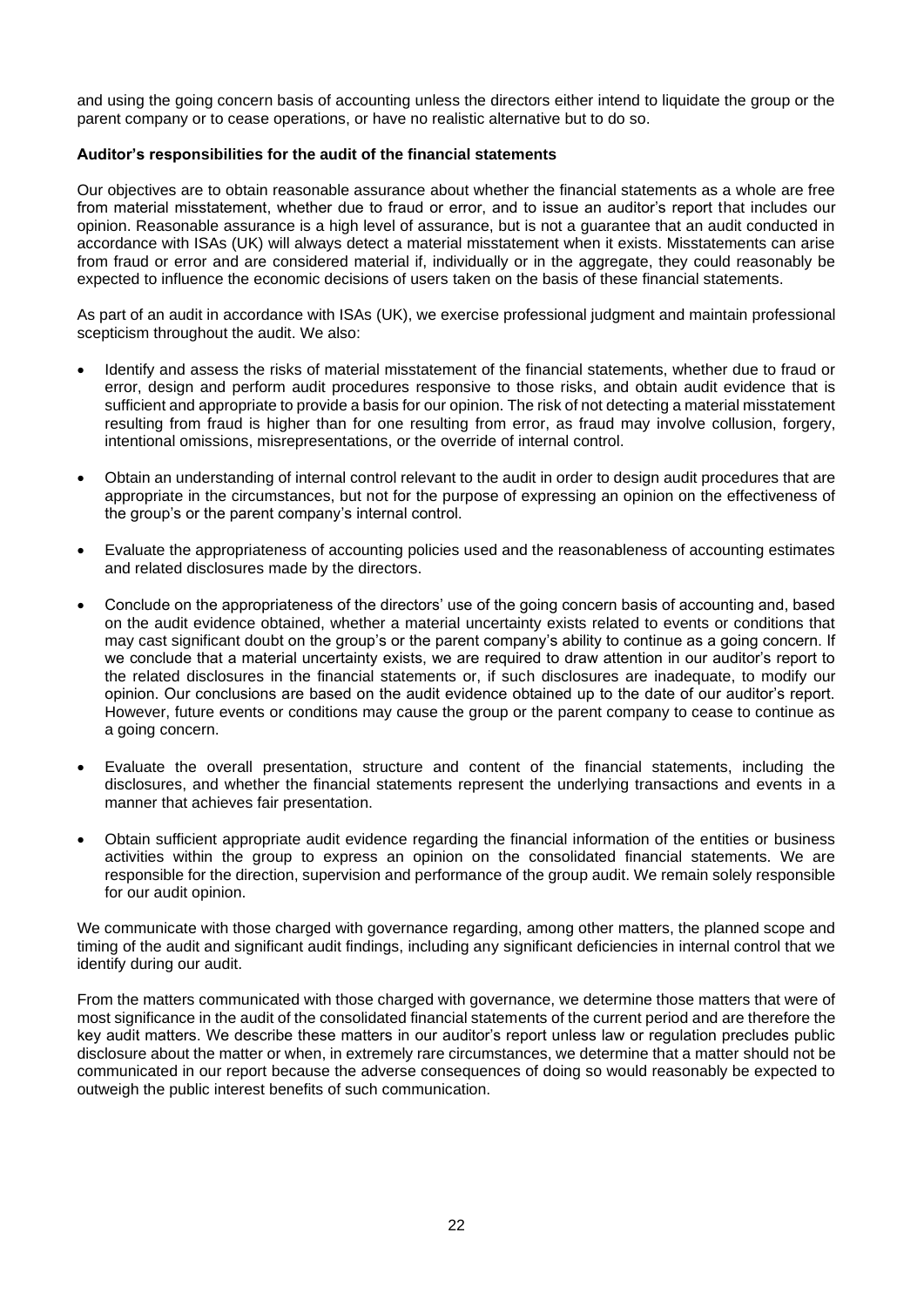#### **Use of our report**

This report is made solely to the company's members, as a body, in accordance with the terms of our engagement letter. Our audit work has been undertaken so that we might state to the company's members those matters we are required to state to them in an auditor's report and for no other purpose. To the fullest extent permitted by law, we do not accept or assume responsibility to anyone other than the company and the company's members as a body, for our audit work, for this report, or for the opinions we have formed

**Baker Tilly Isle of Man LLC Chartered Accountants** P O Box 95 2a Lord Street Douglas Isle of Man IM99 1HP

December 2021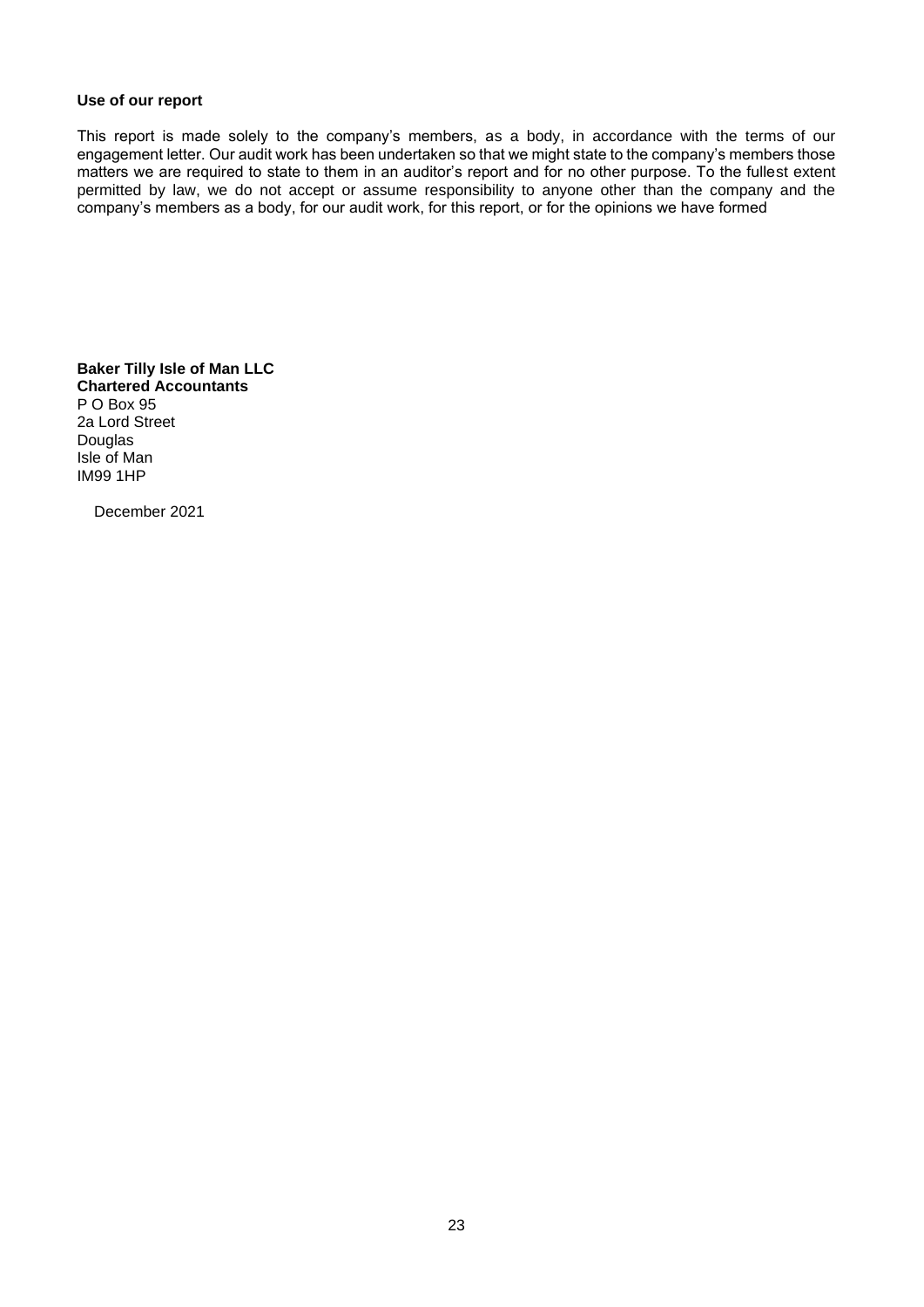## <span id="page-25-0"></span>**Consolidated Statement of Comprehensive Income for the year ended 31 March 2021**

|                                                                                              | Group          |               |               | Company       |               |  |
|----------------------------------------------------------------------------------------------|----------------|---------------|---------------|---------------|---------------|--|
|                                                                                              | <b>Note</b>    | 2021<br>£'000 | 2020<br>£'000 | 2021<br>£'000 | 2020<br>£'000 |  |
| Movement in fair value on<br>investments in subsidiaries                                     | 11             |               |               | (26, 533)     | (25, 655)     |  |
| Reversal of impairment provision on<br>loans to Group companies<br>Movement in fair value on | 12             |               |               |               | 56,965        |  |
| investments at fair value through<br>profit or loss                                          | 13             | (10, 332)     | 50,794        |               |               |  |
| Foreign exchange (loss)/gains                                                                |                | 15,041        | (5,756)       | 7,673         | (3,356)       |  |
| Asset management and valuation<br>services                                                   | $\overline{7}$ | (5,960)       | (5, 552)      |               |               |  |
| Other administration fees and<br>expenses                                                    | 6              | (4,681)       | (3, 293)      | (488)         | (1, 108)      |  |
| <b>Operating (loss)/profit</b>                                                               |                | (5,932)       | 36,193        | (19, 348)     | 26,846        |  |
| Dividend income                                                                              |                |               |               |               | 207           |  |
| Finance income                                                                               | 12             |               |               | 620           | 1,228         |  |
| Finance costs                                                                                | 8              | (24, 916)     | (18, 159)     | (12, 120)     | (10, 247)     |  |
| (Loss)/profit before taxation                                                                |                | (30, 848)     | 18,034        | (30, 848)     | 18,034        |  |
| <b>Taxation</b>                                                                              | $9$            |               |               |               |               |  |
| (Loss)/profit for the year                                                                   |                | (30, 848)     | 18,034        | (30, 848)     | 18,034        |  |
| Other comprehensive income                                                                   |                |               |               |               |               |  |
| <b>Total comprehensive (Loss)/profit</b>                                                     |                | (30, 848)     | 18,034        | (30, 848)     | 18,034        |  |
| Basic and diluted (loss)/ earnings<br>per share (pence)                                      | 10             | (4.52)p       | 2.64p         |               |               |  |

The Directors consider that all results derive from continuing activities.

The notes referred to above form an integral part of the financial statements.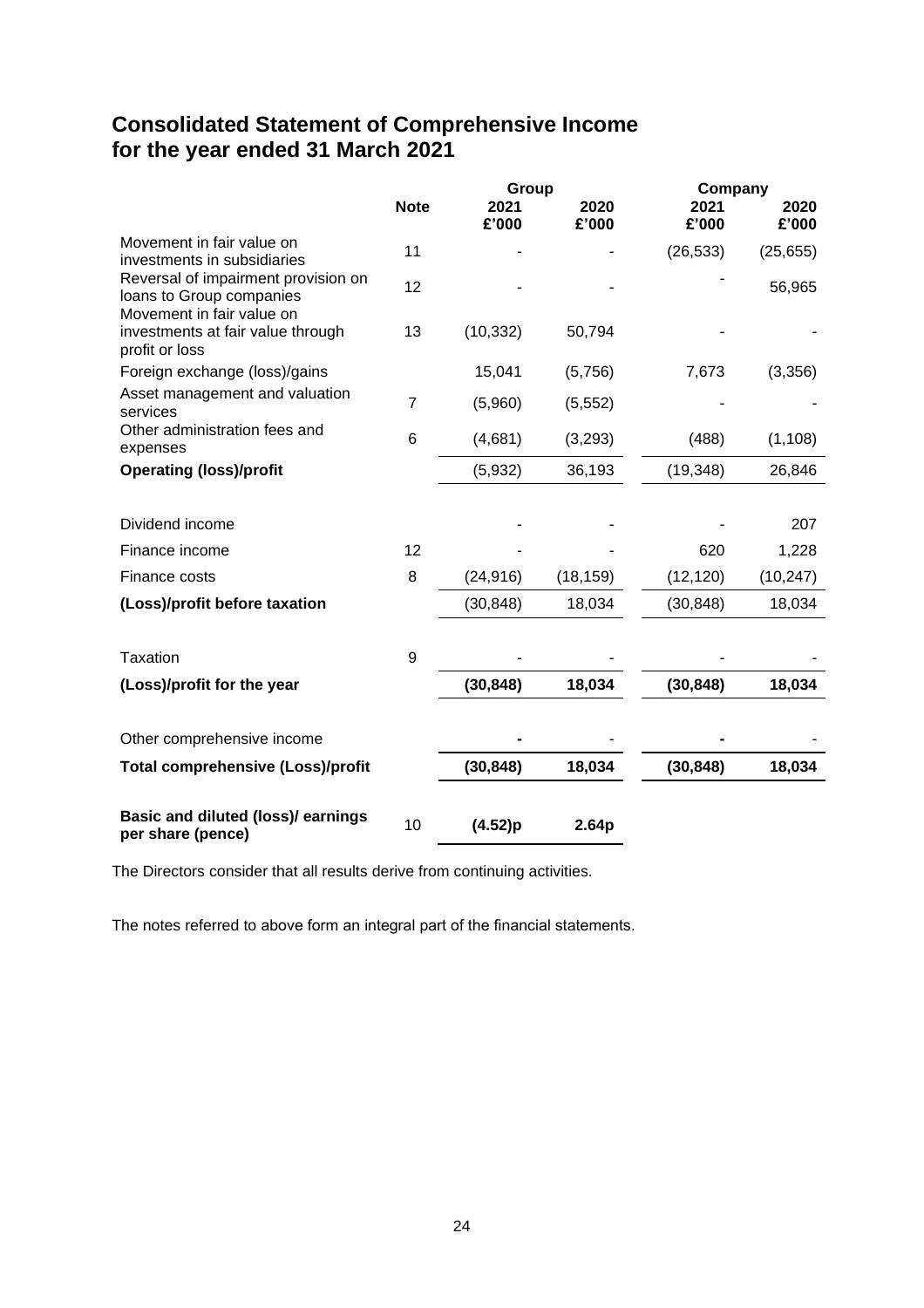## <span id="page-26-0"></span>**Consolidated and Company Statement of Financial Position at 31 March 2021**

|                                                     |             | Group      |            | Company    |            |  |
|-----------------------------------------------------|-------------|------------|------------|------------|------------|--|
|                                                     | <b>Note</b> | 2021       | 2020       | 2021       | 2020       |  |
|                                                     |             | £'000      | £'000      | £'000      | £'000      |  |
| <b>Non-current assets</b>                           |             |            |            |            |            |  |
| Investments in subsidiaries                         | 11          |            |            | 165,113    | 191,646    |  |
| Loans to Group companies                            | 12          |            |            | 13,501     | 12,861     |  |
| Investments at fair value through<br>profit or loss | 13          | 259,236    | 262,001    |            |            |  |
| <b>Property Plant and Equipment</b>                 | 14          | 3,607      |            |            |            |  |
| <b>Total non-current assets</b>                     |             | 262,843    | 262,001    | 178,614    | 204,507    |  |
| <b>Current assets</b>                               |             |            |            |            |            |  |
| Debtors and prepayments                             |             | 153        | 96         | 131        | 15         |  |
| Cash and cash equivalents                           |             | 13,656     | 38,257     | 229        | 956        |  |
| <b>Total current assets</b>                         |             | 13,809     | 38,353     | 360        | 971        |  |
| <b>Total assets</b>                                 |             | 276,652    | 300,354    | 178,974    | 205,478    |  |
| <b>Current liabilities</b>                          |             |            |            |            |            |  |
| Trade and other payables                            | 15          | (1,713)    | (1,831)    | (114)      | (214)      |  |
| Current loans and borrowings                        | 16          |            |            |            |            |  |
| <b>Total current liabilities</b>                    |             | (1,713)    | (1, 831)   | (114)      | (214)      |  |
|                                                     |             |            |            |            |            |  |
| <b>Long-term liabilities</b>                        |             |            |            |            |            |  |
| Long term loans & borrowings                        | 16          | (181, 686) | (174,422)  | (85, 607)  | (81, 163)  |  |
| <b>Total long-term liabilities</b>                  |             | (181, 686) | (174, 422) | (85, 607)  | (81, 163)  |  |
| <b>Total liabilities</b>                            |             | (183, 399) | (176, 253) | (85, 721)  | (81, 377)  |  |
|                                                     |             |            |            |            |            |  |
| <b>Net assets</b>                                   |             | 93,253     | 124,101    | 93,253     | 124,101    |  |
| <b>Equity</b>                                       |             |            |            |            |            |  |
| Ordinary share capital                              | 17          | 6,821      | 6,821      | 6,821      | 6,821      |  |
| Share premium                                       | 17          | 282,808    | 282,808    | 282,808    | 282,808    |  |
| Retained earnings                                   |             | (196, 376) | (165, 528) | (196, 376) | (165, 528) |  |
| <b>Total equity</b>                                 |             | 93,253     | 124,101    | 93,253     | 124,101    |  |

The notes referred to above form an integral part of the financial statements.

These financial statements were approved by the Board on December 2021 and signed on their behalf by

Sonny Lulla Graham Smith Chief Executive **Director** Director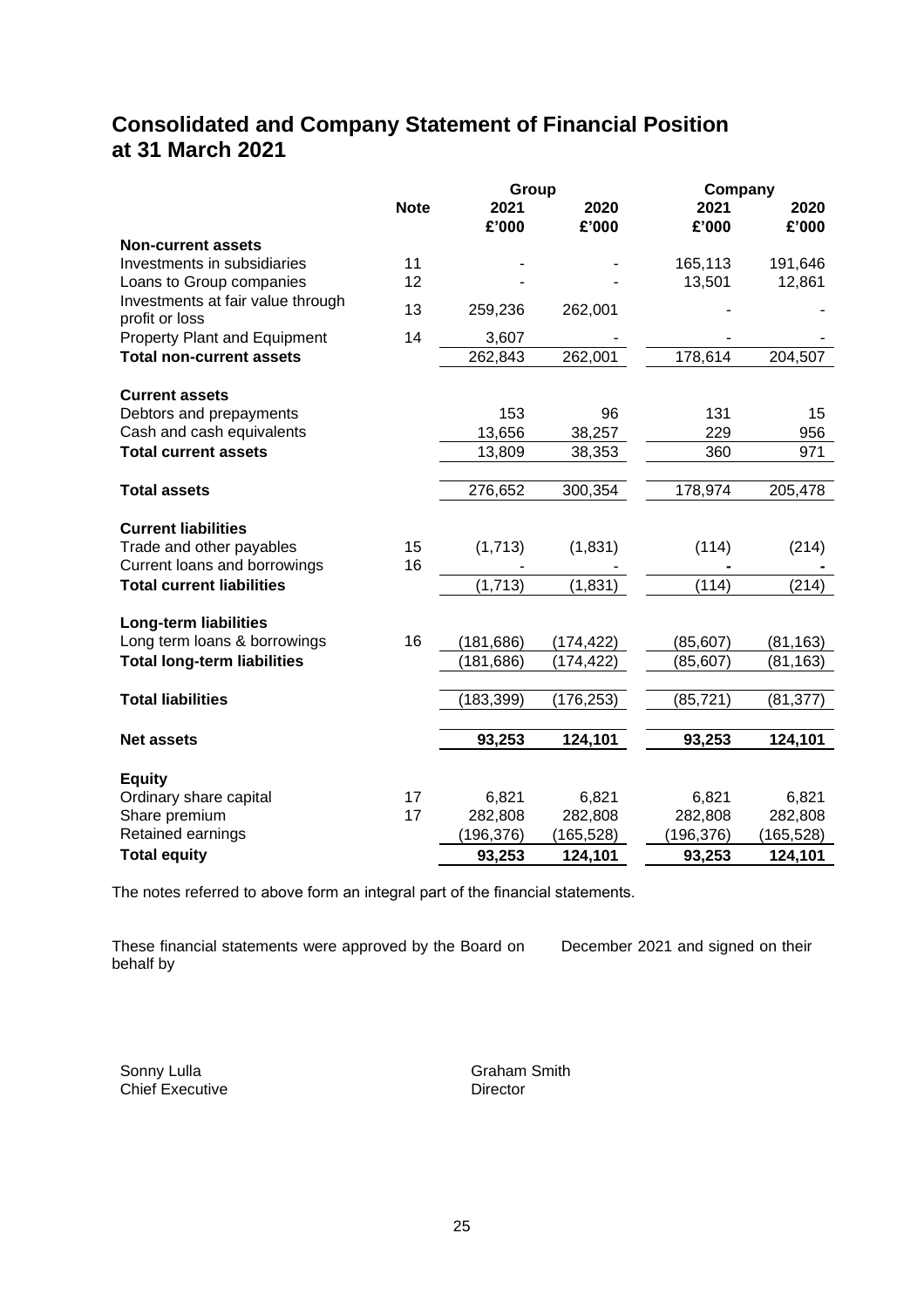## <span id="page-27-0"></span>**Consolidated and Company Statement of Changes in Equity for the year ended 31 March 2021**

**Group** 

|                                                                | <b>Share</b><br>capital<br>£'000 | <b>Share</b><br>premium<br>£'000 | <b>Retained</b><br>earnings<br>£'000 | <b>Total</b><br>£'000 |
|----------------------------------------------------------------|----------------------------------|----------------------------------|--------------------------------------|-----------------------|
| <b>Balance at 1 April 2019</b>                                 | 6,803                            | 282,787                          | (183, 562)                           | 106,028               |
| Share issue                                                    | 18                               | 21                               |                                      | 39                    |
| Total comprehensive income for the year                        |                                  |                                  |                                      |                       |
| Profit for the year<br>Total comprehensive income for the year |                                  |                                  | 18,034<br>18,034                     | 18,034<br>18,034      |
|                                                                |                                  |                                  |                                      |                       |
| Balance at 31 March 2020                                       | 6,821                            | 282,808                          | (165, 528)                           | 124,101               |
| <b>Balance at 1 April 2020</b>                                 | 6,821                            | 282,808                          | (165, 528)                           | 124,101               |
| Total comprehensive loss for the year                          |                                  |                                  |                                      |                       |
| Loss for the year                                              |                                  |                                  | (30, 848)                            | (30, 848)             |
| Total comprehensive loss for the year                          |                                  |                                  | (30, 848)                            | (30, 848)             |
| Balance at 31 March 2021                                       | 6,821                            | 282,808                          | (196, 376)                           | 93,253                |
| Company                                                        |                                  |                                  |                                      |                       |
|                                                                | <b>Share</b>                     | <b>Share</b>                     | <b>Retained</b>                      |                       |
|                                                                | capital                          | premium                          | earnings                             | <b>Total</b>          |
|                                                                | £'000                            | £'000                            | £'000                                | £'000                 |
| <b>Balance at 1 April 2019</b>                                 | 6,803                            | 282,787                          | (183, 562)                           | 106,028               |
| Share issue                                                    | 18                               | 21                               |                                      | 39                    |
| Total comprehensive income for the year                        |                                  |                                  |                                      |                       |
| Profit for the year                                            |                                  |                                  | 18,034                               | 18,034                |
| Total comprehensive income for the year                        |                                  |                                  | 18,034                               | 18,034                |
| Balance at 31 March 2020                                       | 6,821                            | 282,808                          | (165,528)                            | 124,101               |
| <b>Balance at 1 April 2020</b>                                 | 6,821                            | 282,808                          | (165, 528)                           | 124,101               |
| Total comprehensive loss for the year                          |                                  |                                  |                                      |                       |
| Loss for the year                                              |                                  |                                  | (30, 848)                            | (30, 848)             |
| Total comprehensive loss for the year                          | ۰                                |                                  | (30, 848)                            | (30, 848)             |
| Balance at 31 March 2021                                       | 6,821                            | 282,808                          | (196, 376)                           | 93,253                |

The notes referred to above form an integral part of the financial statements.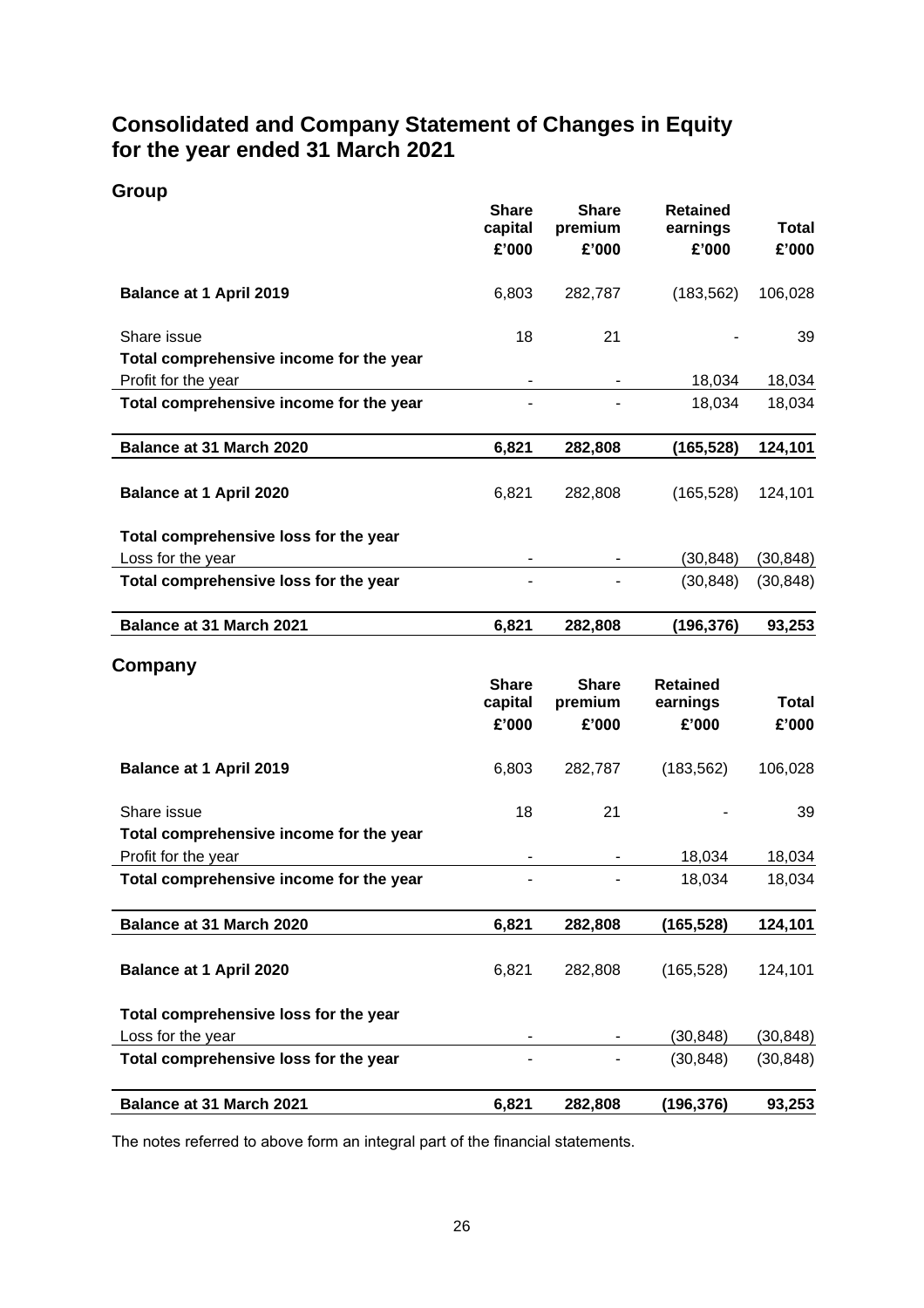## <span id="page-28-0"></span>**Consolidated and Company Statement of Cash Flows for the year ended 31 March 2021**

|                                                                               |             | Group                    |               | Company        |               |
|-------------------------------------------------------------------------------|-------------|--------------------------|---------------|----------------|---------------|
|                                                                               | <b>Note</b> | 2021<br>£'000            | 2020<br>£'000 | 2021<br>£'000  | 2020<br>£'000 |
| Cash flows from operating activities                                          |             |                          |               |                |               |
| (Loss)/profit for the year                                                    |             | (30, 848)                | 18,034        | (30, 848)      | 18,034        |
| Adjustments:                                                                  |             |                          |               |                |               |
| Movement in fair value on investments at                                      |             |                          |               |                |               |
| fair value through profit or loss<br>Movement in fair value on investments in | 13          | 10,332                   | (50, 794)     |                |               |
| subsidiaries                                                                  | 11          |                          |               | 26,533         | 25,655        |
| Reversal of impairment provision on loans                                     |             |                          |               |                |               |
| to Group companies                                                            |             |                          |               |                | (56, 965)     |
| Finance costs                                                                 | 8           | 24,916                   | 18,159        | 12,120         | 10,247        |
| Finance income                                                                | 12          |                          |               | (620)          | (1,228)       |
| Share based payment                                                           |             |                          | 39            |                | 39            |
| Foreign exchange (gain)/loss                                                  |             | (15,041)                 | 5,756         | (7,673)        | 3,356         |
|                                                                               |             | (10, 641)                | (8,806)       | (488)          | (862)         |
| (Decrease)/increase in trade and other                                        |             |                          |               |                |               |
| payables                                                                      |             | (57)                     | 80            | (116)          | 37            |
| (Increase)/ decrease in debtors and                                           |             |                          |               |                |               |
| prepayments                                                                   |             | (118)                    | 2             | (100)          | 2             |
| Net cash utilised by operating activities                                     |             | (10, 816)                | (8, 724)      | (704)          | (823)         |
|                                                                               |             |                          |               |                |               |
| Cash flows from investing activities                                          |             |                          |               |                |               |
| Share redemption in subsidiary<br>Proceeds from loans received                |             |                          |               |                | 1,138         |
| Loans advanced to subsidiaries                                                | 12          |                          | 82,848        | (20)           | 4,898         |
| Equity addition in subsidiaries                                               |             |                          | (31, 831)     |                |               |
| Purchase of investments                                                       | 13          | (7, 567)                 |               |                |               |
| Purchase of fixed assets                                                      | 14          | (3,607)                  |               |                |               |
| Cash utilised by investing activities                                         |             | (11, 174)                | 51,017        | (20)           | 6,036         |
|                                                                               |             |                          |               |                |               |
| <b>Cash flows from financing activities</b>                                   |             |                          |               |                |               |
| Loans repaid                                                                  |             | ٠                        | (5,781)       |                | (5,781)       |
| Net cash utilised by financing activities                                     |             | $\overline{\phantom{a}}$ | (5,781)       | $\blacksquare$ | (5,781)       |
| (Decrease)/increase in cash and cash                                          |             |                          |               |                |               |
| equivalents                                                                   |             | (21, 990)                | 36,512        | (724)          | (568)         |
| Cash and cash equivalents at the beginning                                    |             |                          |               |                |               |
| of the year                                                                   |             | 38,257                   | 1,652         | 956            | 1,551         |
| Effect of exchange rate fluctuations on cash                                  |             |                          |               |                |               |
| held                                                                          |             | (2,611)                  | 93            | (3)            | (27)          |
| Cash and cash equivalents at the end of                                       |             |                          |               |                |               |
| the year                                                                      |             | 13,656                   | 38,257        | 229            | 956           |

The notes referred to above form an integral part of the financial statements.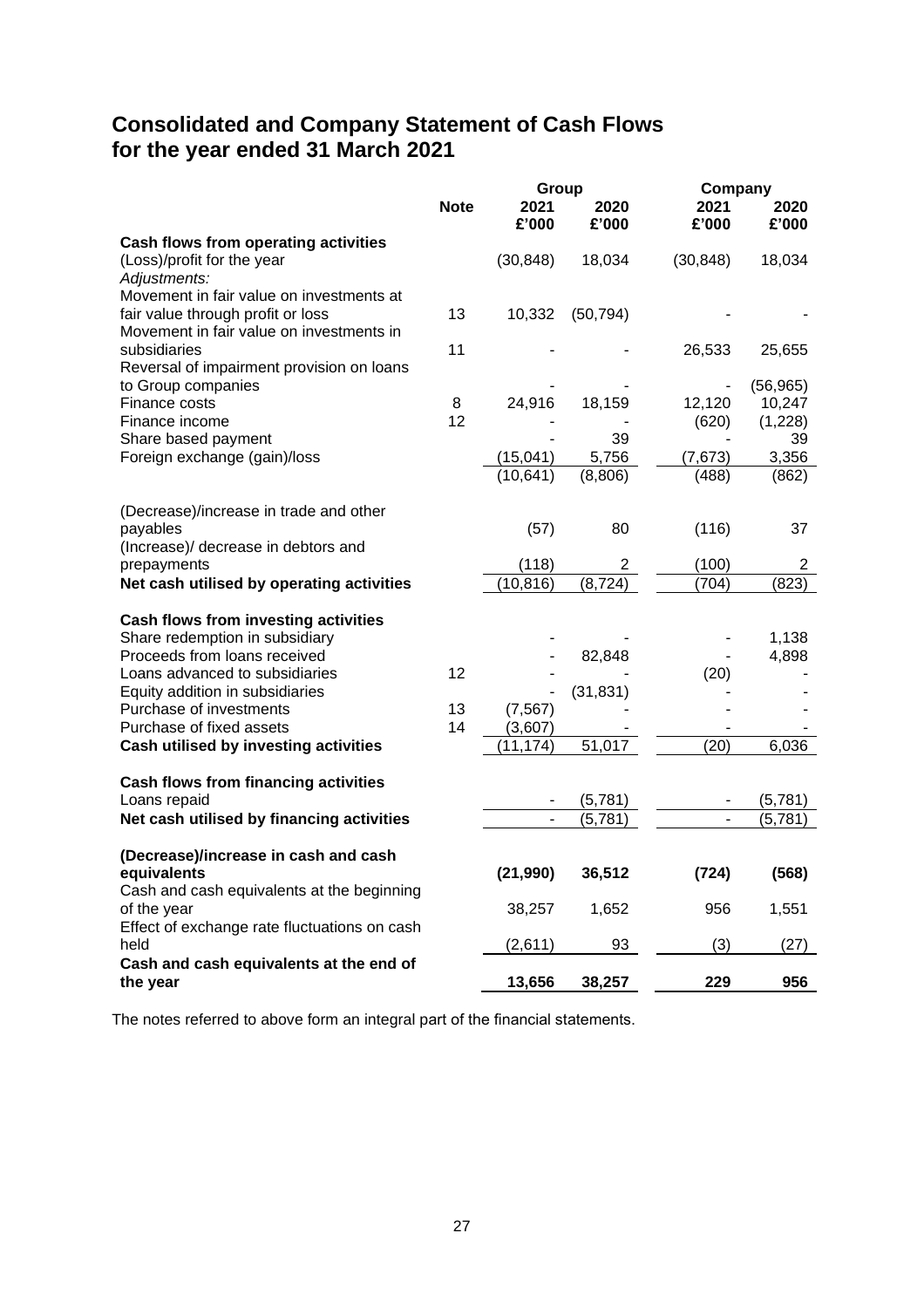## <span id="page-29-0"></span>**Notes to the Financial Statements for the year ended 31 March 2021**

### **1. General information**

The Company is a closed-end investment company incorporated on 18 March 2008 in the Isle of Man as a public limited company. The address of its registered office is 55 Athol Street, Douglas, Isle of Man.

The Company is listed on the AIM market of the London Stock Exchange.

The Company and its subsidiaries (together the Group) invest in assets in the Indian infrastructure sector, with particular focus on assets and projects related to energy and transport.

#### **2. Basis of preparation**

#### **(a) Statement of compliance**

The financial statements have been prepared in accordance with International Financial Reporting Standards (IFRSs) as adopted by the EU.

The financial statements were authorised for issue by the Board of Directors on December 2021.

#### **(b) Basis of measurement**

The consolidated financial statements have been prepared on the historical cost basis except for financial instruments at fair value through profit or loss which are measured at fair value in the Statement of Financial Position.

#### **(c) Functional and presentation currency**

These financial statements are presented in Sterling, which is the Company's functional currency. All financial information presented in Sterling has been rounded to the nearest thousand, unless otherwise indicated.

#### **(d) Going concern**

In accordance with IAS1, management must assess the Group's ability to continue as a going concern and therefore must determine the Group's ability to meet liabilities and obligations as they fall due for a period of 12 months from the signing of the consolidated financial statements.

As at 31 March 2021, the Group had net assets of £93 million, consisting of £259 million investments, £13.7 million cash and cash equivalents and total liabilities of £183 million. Included within the liabilities is loan financing of £182 million which matures on 30 June 2023. This financing, most of which was arranged in April 2019, was provided with the view to enable DLI to complete its existing terminal facilities, meet other DLI lender requirements, and provide additional working capital to the Group.

During 2020 and 2021, DLI faced challenges that have led to delays in the progress of its capital projects, the most significant of which was the reduced availability of labour not helped by the COVID-19 pandemic. The Group faces a challenge regarding liquidity which has resulted from the use of capital funds for the operational and financial support of DLI during 2020 and 2021. As at 31 October 2021, the Group had unaudited cash and cash equivalents available of approximately £0.5 million and approximately US\$1.2 million (£0.9 million) of cash receivables. This position amounted to approximately 2 to 3 months of runway for the Group. The Company's forecasts indicate that it does not have sufficient cash reserves to meet creditors as they fall due beyond January 2022.

The board have been active in securing sources of financing to ensure the Group has adequate funding to continue to meet liabilities as they fall due. To realise funds within the short term, management are in negotiations to sell IEL. The Group has received a letter of intent signed by a third party. While the sale will likely occur at a discount to the stated NAV, the Group will be provided additional runway to pursue the monetisation of other assets.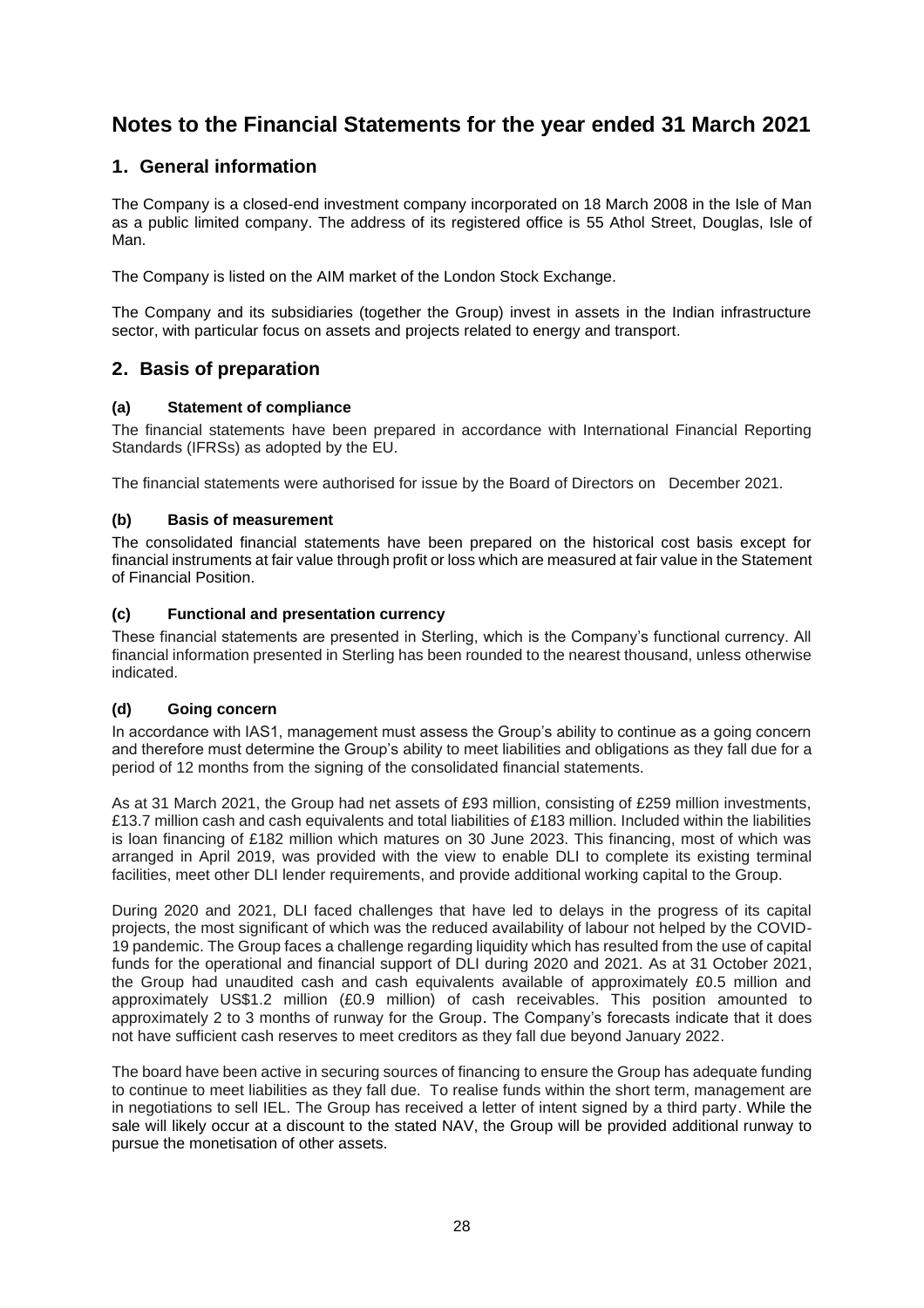If successful, the sale of IEL will provide the Group with time to continue the pursuit of realising other assets. Specifically, the realisation of value from DLI through the partial or complete sale of the investment.

Providing the above sequence of events can occur as laid out, the Directors have a reasonable expectation that the Group has adequate resources to continue operational existence for the foreseeable future. Thus, they continue to adopt the going concern basis of accounting in preparing the financial statements.

#### **(e) Use of estimates and judgements**

The preparation of the financial statements in conformity with IFRSs requires management to make judgements, estimates and assumptions that affect the application of accounting policies and the reported amounts of assets, liabilities, income and expenses. Actual results may differ from these estimates. Estimates and underlying assumptions are reviewed on an ongoing basis. Revisions to accounting estimates are recognised in the period in which the estimates are revised and in any future periods affected.

The areas involving a higher degree of judgment or complexity, or areas where assumptions and estimates are significant to the consolidated financial statements are disclosed in note 5.

#### **3. Summary of significant accounting policies**

#### **3.1 Basis of consolidation**

The consolidated financial statements incorporate the financial statements of the Company and entities controlled by the Company (its subsidiaries and subsidiary undertakings). Control is achieved where the Company has power over an investee, exposure or rights to variable returns and the ability to exert power to affect those returns.

The results of subsidiaries acquired or disposed of during the year are included in the consolidated Statement of Comprehensive Income from the effective date of acquisition or up to the effective date of disposal, as appropriate.

Where necessary, adjustments are made to the financial statements of subsidiaries to bring the accounting policies used into line with those used by the Group. All intra-group transactions, balances, income and expenses are eliminated on consolidation.

The Directors consider the Company to be an investment entity as defined by IFRS 10 Consolidated Financial Statements as it meets the following criteria as determined by the accounting standard;

- Obtains funds from one or more investors for the purpose of providing those investors with investment management services;
- Commits to its investors that its business purpose is to invest funds solely for returns from capital appreciation, investment income or both; and
- Measures and evaluates the performance of substantially all of its investments on a fair value basis.

As an investment entity under the terms of the amendments to IFRS 10 Consolidated Financial Statements, the Company is not permitted to consolidate its controlled portfolio entities.

#### **3.2 Segment reporting**

A business segment is a group of assets and operations engaged in providing products or services that are subject to risks and returns that are different from those of other business segments. A geographical segment is engaged in providing products or services within a particular economic environment that are subject to risks and returns that are different from those of segments operating in other economic environments.

The Directors are of the opinion that the Group is engaged in a single segment of business being investment in infrastructure assets in one geographical area, being India.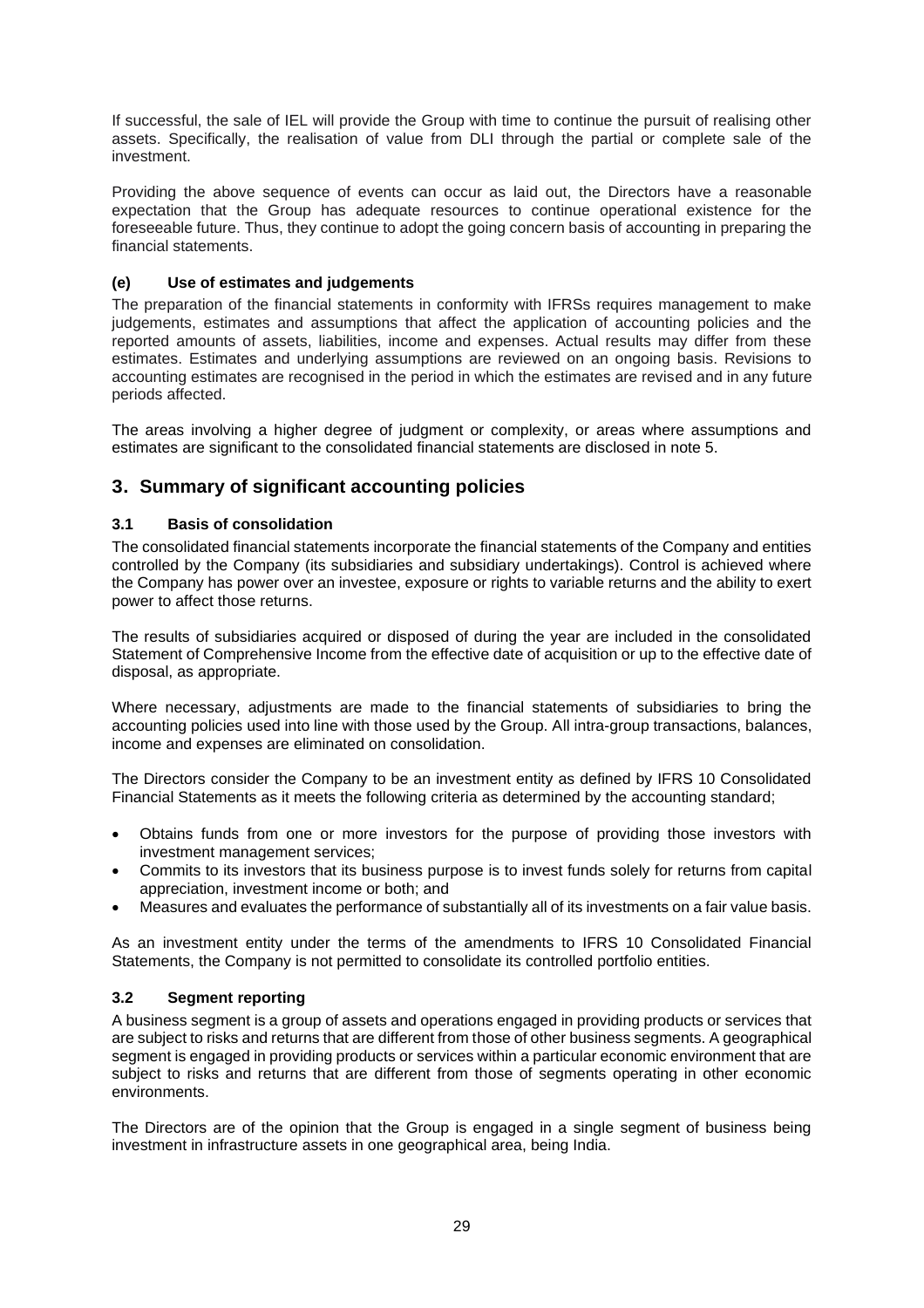#### **3.3 Income**

Dividend income from investments is recognised when the right to receive payment has been established, normally the ex-dividend date.

Interest income is recognised on an accrual's basis using the effective interest method.

#### **3.4 Expenses**

All expenses are recognised on an accruals basis and are presented as revenue items except for expenses that are incidental to the disposal of an investment which are deducted from the disposal proceeds.

#### **3.5 Taxation**

Income tax expense comprises current and deferred tax. Current tax and deferred tax is recognised in profit or loss except to the extent that it relates to a business combination, or items recognised directly in equity or in other comprehensive income.

Current tax is the expected tax payable or receivable on the taxable income or loss for the year, using tax rates enacted or substantively enacted at the reporting date, and any adjustment to tax payable in respect of previous years. Current tax payable also includes any tax liability arising from the declaration of dividends.

Deferred tax is recognised in respect of temporary differences between the carrying amounts of assets and liabilities for financial reporting purposes and the amounts used for taxation purposes. Deferred tax is not recognised for;

- temporary differences on the initial recognition of assets or liabilities in a transaction that is not a business combination and that affects neither accounting nor taxable profit or loss;
- temporary differences related to investments in subsidiaries and jointly controlled entities to the extent that it is probable that they will not reverse in the foreseeable future; and
- taxable temporary differences arising on the initial recognition of goodwill.

Deferred tax is measured at the tax rates that are expected to be applied to temporary differences when they reverse, based on the laws that have been enacted or substantively enacted by the reporting date.

Deferred tax assets and liabilities are offset if there is a legally enforceable right to offset current tax liabilities and assets, and they relate to income taxes levied by the same tax authority on the same taxable entity, or on different tax entities, but they intend to settle current tax liabilities and assets on a net basis or their tax assets and liabilities will be realised simultaneously.

A deferred tax asset is recognised for unused tax losses, tax credits and deductible temporary differences, to the extent that it is probable that future taxable profits will be available against which they can be utilised. Deferred tax assets are reviewed at each reporting date and are reduced to the extent that it is no longer probable that the related tax benefit will be realised.

#### **3.6 Foreign currency transactions**

#### *Transactions and balances*

Transactions in foreign currencies are translated to the respective functional currencies of Group entities at exchange rates at the dates of the transactions. Monetary assets and liabilities denominated in foreign currencies at the reporting date are retranslated to the functional currency at the exchange rate at that date. The foreign currency gain or loss on monetary items is the difference between amortised cost in the functional currency at the beginning of the year, adjusted for effective interest and payments during the year, and the amortised cost in foreign currency translated at the exchange rate at the end of the year.

Non-monetary assets and liabilities denominated in foreign currencies that are measured at fair value are retranslated to the functional currency at the exchange rate at the date that the fair value was determined.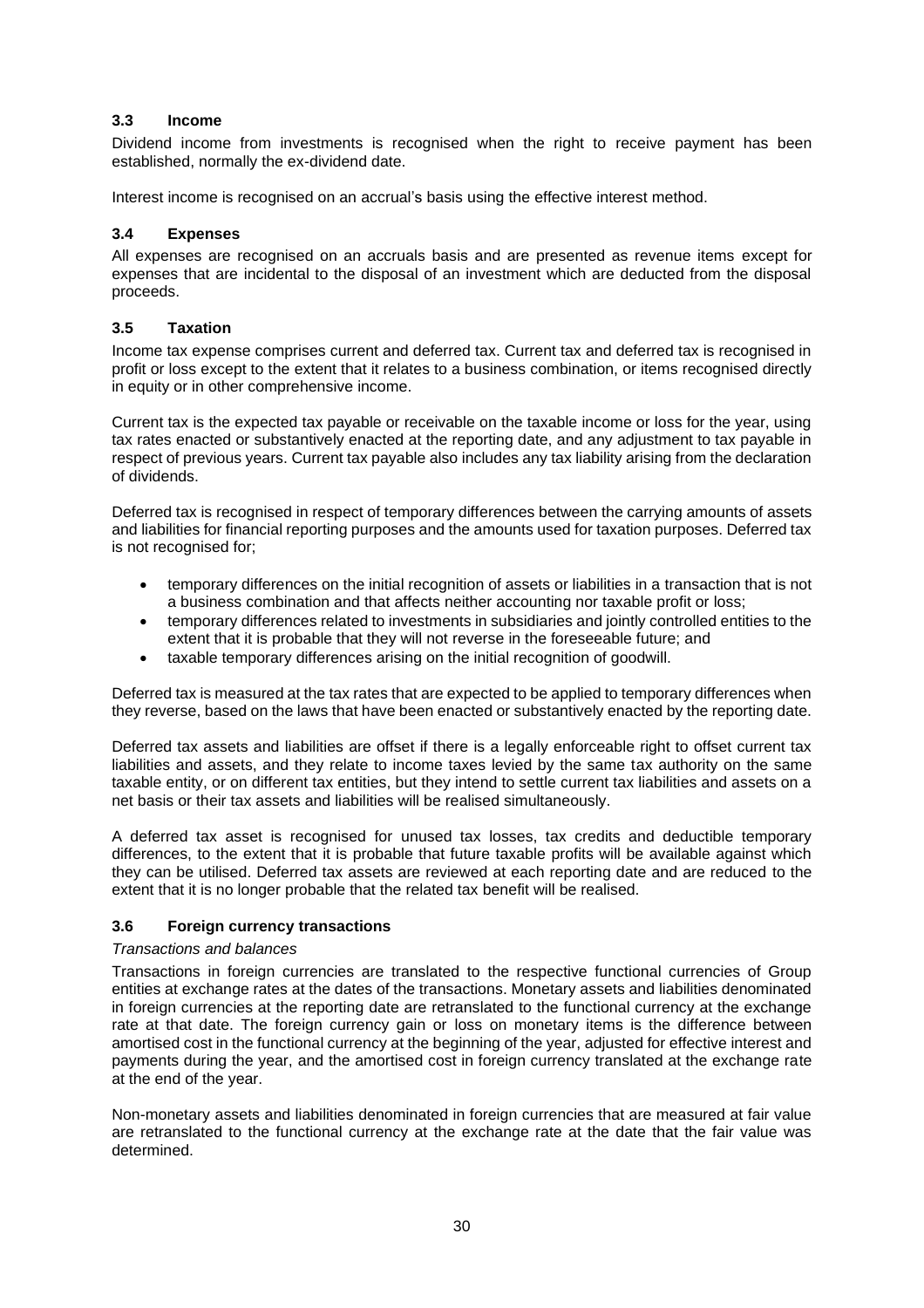Non-monetary items in a foreign currency that are measured in terms of historical cost are translated using the exchange rate at the date of the transaction. Foreign currency differences arising on retranslation are recognised in profit or loss, except for differences arising on the retranslation of available-for-sale equity investments, a financial liability designated as a hedge of the net investment in a foreign operation that is effective, or qualifying cash flow hedges, which are recognised in other comprehensive income.

#### *Foreign operations*

The assets and liabilities of foreign operations, including goodwill and fair value adjustments arising on acquisition, are translated to Sterling at exchange rates at the reporting date. The income and expenses of foreign operations, excluding foreign operations in hyperinflationary economies, are translated to Sterling at exchange rates at the dates of the transactions.

Foreign currency differences are recognised in other comprehensive income, and presented in the foreign currency translation reserve (translation reserve) in equity. However, if the operation is a nonwholly-owned subsidiary, then the relevant proportionate share of the translation difference is allocated to the non-controlling interests. When a foreign operation is disposed of such that control, significant influence or joint control is lost, the cumulative amount in the translation reserve related to that foreign operation is reclassified to profit or loss as part of the gain or loss on disposal. When the Group disposes of only part of its interest in a subsidiary that includes a foreign operation while retaining control, the relevant proportion of the cumulative amount is reattributed to non-controlling interests. When the Group disposes of only part of its investment in an associate or joint venture that includes a foreign operation while retaining significant influence or joint control, the relevant proportion of the cumulative amount is reclassified to profit or loss.

When the settlement of a monetary item receivable from or payable to a foreign operation is neither planned nor likely in the foreseeable future, foreign exchange gains and losses arising from such a monetary item are considered to form part of a net investment in a foreign operation and are recognised in other comprehensive income, and presented in the translation reserve in equity.

#### **3.7 Financial instruments**

#### *i. Initial recognition and measurement*

The Group initially recognises financial assets and financial liabilities on the date in which it becomes a party to the contractual provisions of the instrument. Financial assets or financial liabilities are initially measured at fair value, except for trade receivables that do not have a significant financing component which are measured at transaction price. Transaction costs that are directly attributable to the acquisition or issue of financial assets and financial liabilities (other than financial assets and financial liabilities at fair value through profit or loss) are added to or deducted from the fair value, as appropriate, on initial recognition. Transaction costs directly attributable to the acquisition of financial assets or financial liabilities at fair value through profit or loss are recognised immediately in profit or loss.

#### *ii. Classification and subsequent measurement*

#### *Classification of financial assets*

On initial recognition, the Group classifies financial assets as measured at amortised cost or fair value if it meets both the following conditions;

- it is held within a business model whose objective is to hold assets to collect contractual cash flows; and
- its contractual terms give rise on specified dates to cash flows that are solely payment of principal and interest.

A financial asset that meets the following conditions are measured subsequently at fair value through other comprehensive income ("FVTOCI");

- it is held within a business model whose objective is achieved by both collecting contractual cash flows and selling the financial assets; and
- its contractual terms give rise on specified dates to cash flows that are solely payments of principal and interest on the principal amount outstanding.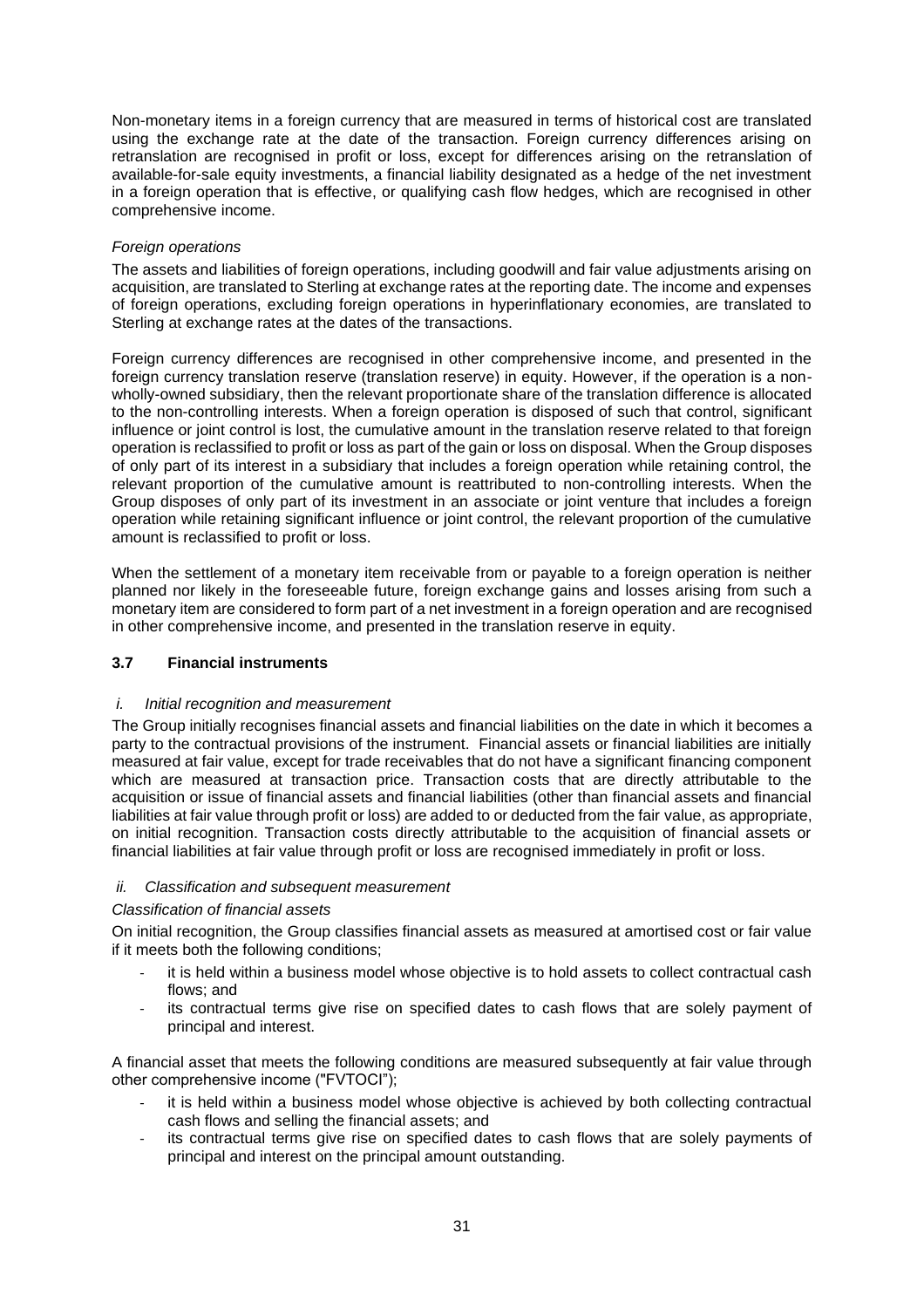By default, all other financial assets are measured subsequently at fair value through profit or loss ("FVTPL").

#### *Subsequent measurement of financial assets at amortised cost*

Financial assets at amortised cost are subsequently measured at amortised cost using the effective interest method. Interest income from these financial assets is included in finance income using the effective interest rate method. Any gain or loss arising on derecognition is recognised directly in profit or loss and presented in other gains/(losses) together with foreign exchange gains and losses. Impairment losses are presented as a separate line item in the statement of profit or loss.

#### *Subsequent measurement of financial assets at FVTPL*

Financial assets at FVTPL are subsequently measured at fair value. Net gains and losses, including foreign exchange gains and losses, are recognised in the Consolidated Statement of Comprehensive Income.

#### *Financial liabilities – Classification, subsequent measurement and gains and losses*

Financial liabilities are classified as at FVTPL when the financial liability is (i) contingent consideration of an acquirer in a business combination, (ii) held for trading or (iii) it is designated as at FVTPL. Financial liabilities at FVTPL are measured at fair value, and net gains and losses, including any interest expense, are recognised in profit or loss.

Other financial liabilities are subsequently measured at amortised cost using the effective interest method. Interest expense is recognised in profit or loss. Any gain or loss on derecognition is also recognised in profit or loss.

#### *iii. Fair value measurement*

When available, the Group measures the fair value of an instrument using the quoted price in an active market for that instrument. A market is regarded as 'active' if transactions for the asset or liability take place with sufficient frequency and volume to provide pricing information on an ongoing basis.

Where there is no quoted price in an active market, then the Group uses valuation techniques that maximise the use of relevant observable inputs and minimise the use of unobservable inputs. The chosen valuation technique incorporates all of the factors that market participants would take into account in a pricing transaction.

#### *iv. Amortised cost measurement*

The 'amortised cost' of a financial asset or financial liability is the amount at which the financial asset or financial liability is measured on initial recognition minus the principal repayments, plus or minus the cumulative amortisation using the effective interest method of any difference between that initial amount and the maturity amount and, for financial assets, adjusted for any loss allowance.

#### *v. Impairment*

#### *Measurement of ECLs*

The Group recognises loss allowances for Expected Credit Losses ("ECLs") on financial assets measured at amortised cost. Lifetime ECLs are the ECLs that result from all possible default events over the expected life of a financial instrument. 12-month ECLs are the portion of ECLs that result from default events that are possible within the 12 months after the reporting date (or a shorter period if the expected life of the instrument is less than 12 months). The maximum period considered when estimating ECLs is the maximum contractual period over which the Group is exposed to credit risk.

ECLs are a probability-weighted estimate of credit losses. Credit losses are the present value of all cash shortfalls (i.e. the difference between the cash flows due to the entity in accordance with the contract and the cash flows that the Fund expects to receive). ECLs are discounted at the effective interest rate of the financial asset.

#### *Credit-impaired financial assets*

At each reporting date, Financial assets that are carried at amortised cost are reviewed at each reporting date to determine whether there is objective evidence of impairment. If any such indication exists, an impairment loss is recognised in the profit or loss as the difference between the asset's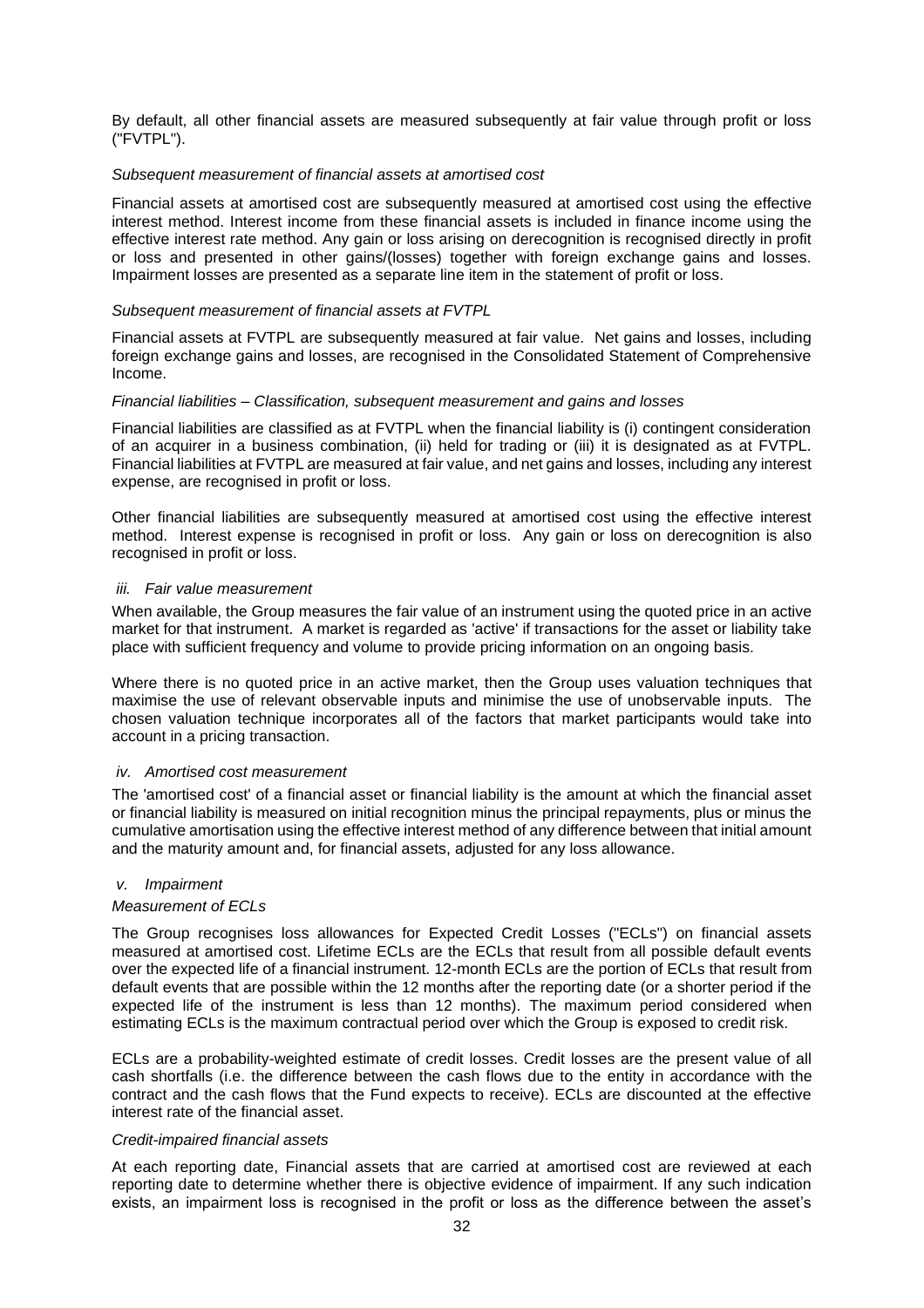carrying amount and the present value of estimated future cash flows discounted at the financial asset's original effective interest rate.

#### *vi. Derecognition*

A financial asset is derecognised when the contractual rights to the cash flows from the asset expire, or the Group transfers the rights to receive the contractual cash flows in a transaction in which substantially all of the risks and rewards of ownership of the financial asset are transferred or in which the Group neither transfers nor retains substantially all of the risks and rewards of ownership and does not retain control of the financial asset.

On derecognition of a financial asset, the difference between the carrying amount of the asset (or the carrying amount allocated to the portion of the asset that is derecognised) and the consideration received (including any new asset obtained less any new liability assumed) is recognised in profit or loss. Any interest in such transferred financial assets that is created or retained by the Fund is recognised as a separate asset or liability.

The Group derecognises a financial liability when its contractual obligations are discharged or cancelled or expire. On derecognition of a financial liability, the difference between the carrying amount extinguished and the consideration paid (including any non-cash assets transferred or liabilities assumed) is recognised in profit or loss.

#### **3.8 Investments**

Investments of the Group are categorised as at fair value through profit or loss and are measured at fair value. Unrealised gains and losses arising from revaluation are taken to the profit or loss.

The Group has taken advantage of an exemption in IAS 28, Investments in Associates, which permits investments in associates held by venture capital organisations, investment funds and similar entities to account for such investments at fair value through profit or loss.

The fair value of unquoted securities is estimated by the Directors using the most appropriate valuation techniques for each investment.

#### **3.9 Trade and other receivables**

Trade receivables are recognised initially at fair value and subsequently measured at amortised cost using the effective interest method, less provision for impairment.

#### **3.10 Financial liabilities and equity**

Financial liabilities and equity instruments are classified according to the substance of the contractual arrangement entered into. An equity instrument is any contract that evidences a residual interest in the assets of the Group after deducting all of its liabilities.

Financial liabilities are initially recognised at fair value less any directly attributable transactions costs. Subsequent to initial recognition, these liabilities are measured at amortised cost using the effective interest method.

Equity instruments are recorded at proceeds received net issue costs.

#### **3.11 Provisions**

A provision is recognised when the Group has a present legal or constructive obligation as a result of a past event, and it is probable that an outflow of economic benefits will be required to settle the obligation, and the obligation can be reliably measured. If the effect is material, provisions are determined by discounting the expected future cash flows at a pre-tax rate that reflects current market assessments of the time value of money and, where appropriate, the risks specific to the liability.

#### **3.12 Share issue costs**

The share issue costs of the Company directly attributable to the placing that would otherwise have been avoided have been taken to the share premium account.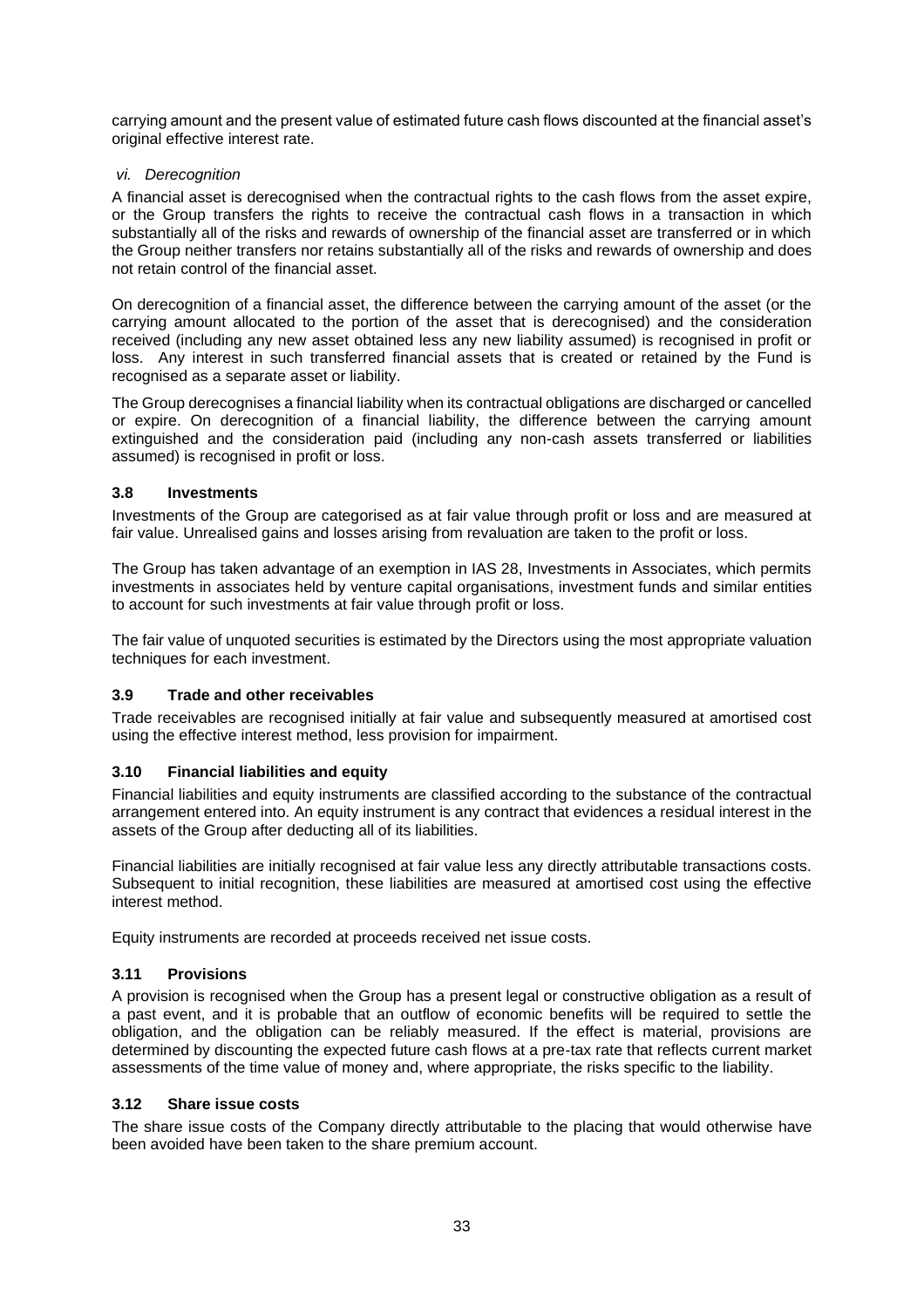#### **3.13 Dividend distribution**

Dividend distribution to the Company's shareholders is recognised as a liability in the financial statements in the period in which the dividends are approved.

#### **3.14 Cash and cash equivalents**

Cash and cash equivalents includes cash in hand, deposits held at call with banks, other short-term highly liquid investments with original maturities of three months or less, and bank overdrafts.

#### **3.15 Interest expense**

Interest expenses for borrowings are recognised within finance costs in the profit or loss using the effective interest rate method.

#### **3.16 Changes in accounting policies**

The following standards, interpretations and amendments were adopted by the Group during the year:

- Amendments to IFRS 3: Definition of a business
- Amendments to IFRS 7, IFRS 9 and IAS 39 Interest Rate Benchmark Reform
- Amendments to IAS 1 and IAS 8 Definition of Material
- Conceptual Framework for Financial Reporting issued on 29 March 2018
- Amendments to IFRS 16 COVID 19 Related Rent Concessions

The transition to these standards had no material impact on the Group.

#### **Standards, amendments and interpretations to published standards not yet effective**

At the date of authorisation of these financial statements, the following standards and interpretations, were in issue but not yet effective, and have not been early adopted by the Group:

- IFRS 17 Insurance Contracts (effective on or after 1 January 2023)
- Amendments to IAS 1: Classification of Liabilities as Current or Non-current (effective on or after 1 January 2023) Reference to the Conceptual Framework – Amendments to IFRS 3 (effective on or after 1 January 2022)
- Property, Plant and Equipment: Proceeds before Intended Use Amendments to IAS 16 (effective on or after 1 January 2022)
- Onerous Contracts Costs of Fulfilling a Contract Amendments to IAS 37 (effective on or after 1 January 2022)
- IFRS 1 First-time Adoption of International Financial Reporting Standards Subsidiary as a first-time adopted (effective on or after 1 January 2022)
- IFRS 9 Financial Instruments Fees in the '10 per cent' test for derecognition of financial liabilities (effective on or after 1 January 2022)
- IAS 41 Agriculture Taxation in fair value measurements (effective on or after 1 January 2022.

The Directors have reviewed the IFRS standards in issue which are effective for annual accounting years ending on or after the stated effective date. In their view, none of these standards would have a material impact on the financial statements of the Group.

#### **4. Capital and financial risk management**

#### **Capital management**

The Group's objectives when managing capital are to safeguard the Group's ability to continue as a going concern in order to provide returns for shareholders and benefits for other stakeholders and to maintain an optimal capital structure to reduce the cost of capital.

In order to maintain or adjust the capital structure, the Group may adjust the amount of dividends paid to shareholders, return capital to shareholders, issue new shares, or sell assets to reduce debt.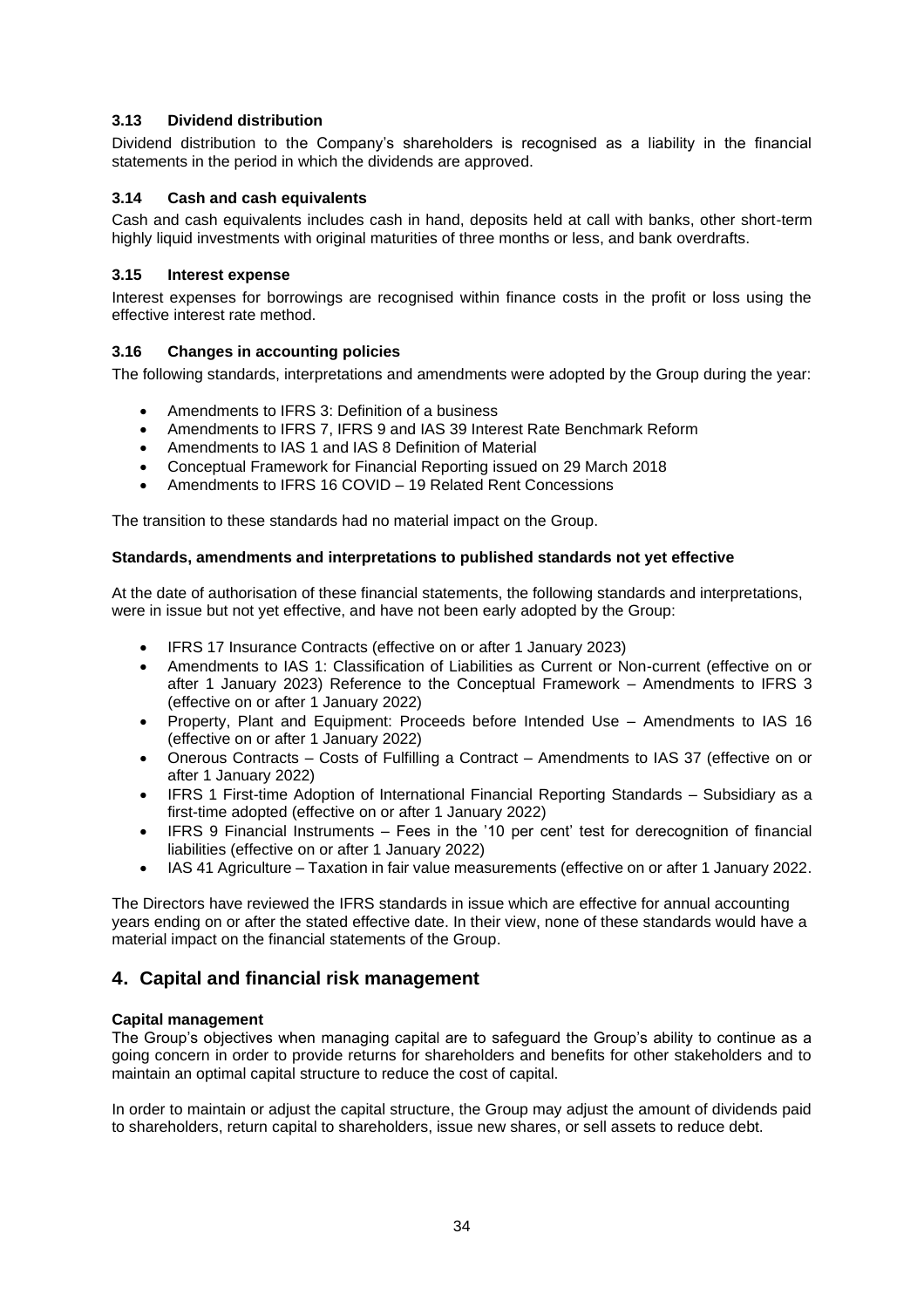Consistent with others in the industry, the Group monitors capital on the basis of the gearing ratio. This ratio is calculated as net debt divided by total capital. Net debt is calculated as total borrowings and other long term loans as shown in the consolidated statement of financial position, less cash and cash equivalents.

The following table summarises the capital of the Group:

|                                          | 2021      | 2020      |
|------------------------------------------|-----------|-----------|
|                                          | £'000     | £'000     |
| Long and short term loans and borrowings | 181,686   | 174,422   |
| Less: cash and cash equivalents          | (13, 656) | (38, 257) |
| Net debt                                 | 168,030   | 136,165   |
| Total equity                             | 93,253    | 124,101   |
| <b>Total capital</b>                     | 261,283   | 260,266   |
| <b>Gearing ratio</b>                     | 64.31%    | 52.32%    |

#### **Financial risk management**

The Group's activities expose it to a variety of financial risks: market risk (including currency risk and price risk), credit risk, liquidity risk and cash flow interest rate risk.

Risk management is carried out by the Board of Directors. The Board identifies and evaluates financial risks in close co-operation with the Asset Manager.

#### **(a) Market risk**

#### *(i) Foreign exchange risk*

The Group operates internationally and is exposed to foreign exchange risk arising from various currency exposures, primarily with respect to the Indian Rupee ("INR"). Foreign exchange risk arises from future commercial transactions, recognised monetary assets and liabilities and net investments in foreign operations.

Net assets denominated in Indian Rupee at the year-end amounted to £259.2 million (2020: £262.0 million), representing the Group's investments in Indian Companies. At 31 March 2021, had the exchange rate between the Indian Rupee and Sterling increased or decreased by 10% with all other variables held constant, the increase or decrease respectively in net assets would amount to approximately £25.9 million (2020: £26.2 million). This exposure is unhedged.

Total liabilities denominated in US\$ at the year-end amounted to £181.7 million (2020: £176.3 million), principally comprising loans and borrowings less cash and cash equivalents. At 31 March 2021, had the exchange rate between the US\$ and Sterling increased or decreased by 10% with all other variables held constant, the increase or decrease respectively in total liabilities would amount to approximately £18.2 million (2020: £17.6 million). This exposure is unhedged.

#### *(ii) Market price risk*

The Group is exposed to market risk arising from its investment in unlisted Indian infrastructure companies due to factors that affect the overall performance of the financial markets. These investments present a risk of capital loss. The Board is responsible for the selection of investments and monitoring exposure to market price risk. All investments are in Indian infrastructure projects.

If the value of the Group's investment portfolio had increased by 10%, the Group's net assets would have increased by £25.9 million (2020: £26.2 million). A decrease of 10% would have resulted in an equal and opposite decrease in net assets.

#### *(iii) Cash flow and fair value interest rate risk and sensitivity*

The Group's cash and cash equivalents are invested at short term market interest rates. Loans and borrowings attract fixed interest rates as detailed in note 16.

The table below summarises the Group's exposure to interest rate risks. It includes the Groups' financial assets and liabilities at the earlier of contractual re-pricing or maturity date, measured by the carrying values of assets and liabilities.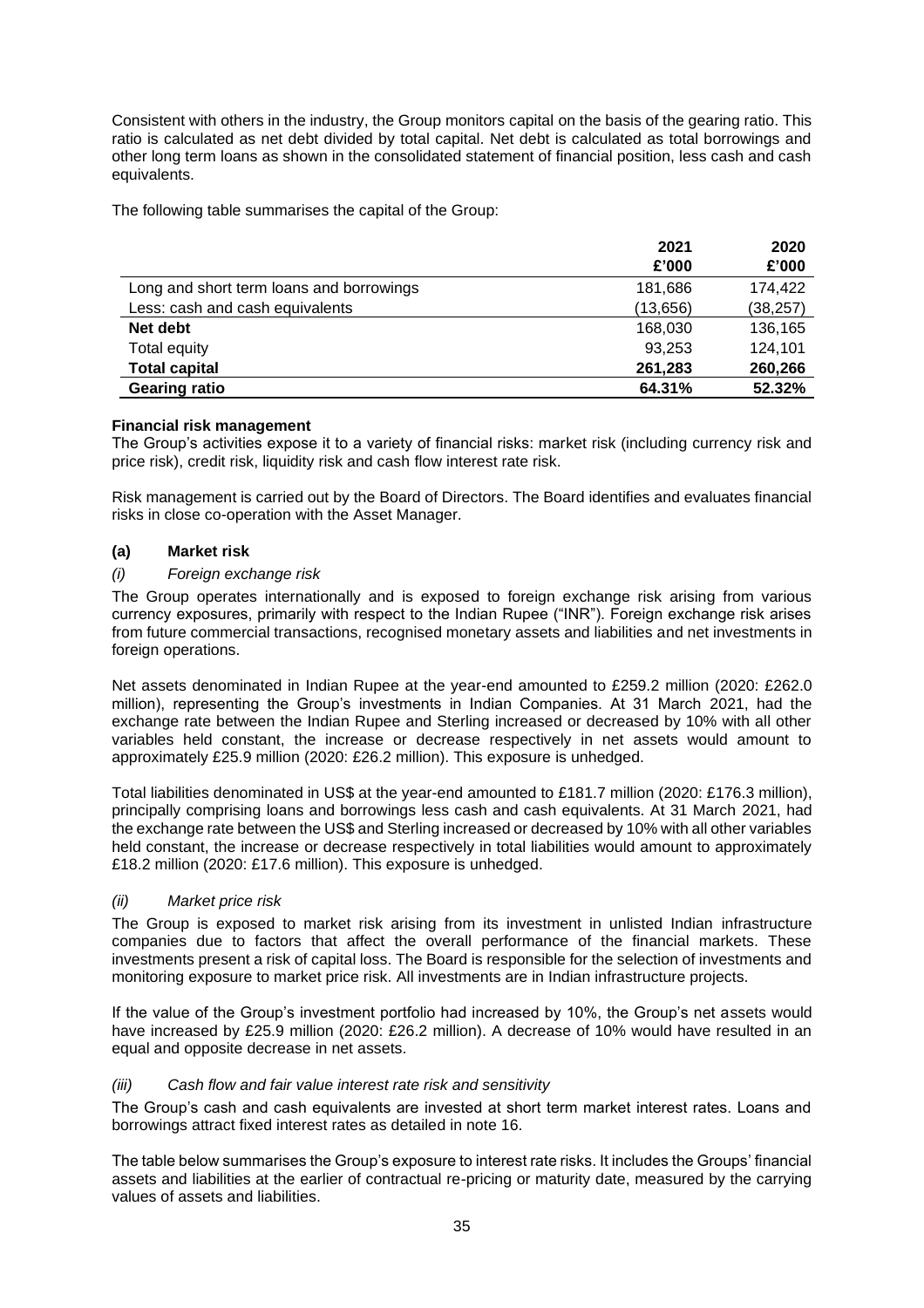| 31 March 2021                      | <b>Under 1</b><br>month<br>£'000 | 1 month<br>to 1 year<br>£'000 | 1 to 5<br>vears<br>£'000 | Over 5<br>vears<br>£'000 | <b>Non-interest</b><br>bearing<br>£'000 | Total<br>£'000 |
|------------------------------------|----------------------------------|-------------------------------|--------------------------|--------------------------|-----------------------------------------|----------------|
| <b>Financial assets</b>            |                                  |                               |                          |                          |                                         |                |
| Investments at fair value          |                                  |                               |                          |                          |                                         |                |
| through profit or loss             |                                  | ۰                             |                          |                          | 259,236                                 | 259,236        |
| Trade and prepayments              |                                  | ۰                             |                          | -                        | 153                                     | 153            |
| Cash and cash equivalents          | 13,656                           |                               |                          |                          | ٠                                       | 13,656         |
| <b>Total financial assets</b>      | 13,656                           |                               |                          |                          | 259,389                                 | 273,045        |
| <b>Financial liabilities</b>       |                                  |                               |                          |                          |                                         |                |
| Trade and other payables           |                                  |                               |                          |                          | (1,713)                                 | (1,713)        |
| Loans and borrowings               |                                  |                               | (181,686)                |                          |                                         | (181,686)      |
| <b>Total financial liabilities</b> |                                  |                               | (181,686)                |                          | (1,713)                                 | (183, 399)     |

| 31 March 2020                      | <b>Under 1</b><br>month<br>£'000 | 1 month<br>to 1 year<br>£'000 | 1 to $5$<br>vears<br>£'000 | Over 5<br>vears<br>£'000 | <b>Non-interest</b><br>bearing<br>£'000 | Total<br>£'000 |
|------------------------------------|----------------------------------|-------------------------------|----------------------------|--------------------------|-----------------------------------------|----------------|
| <b>Financial assets</b>            |                                  |                               |                            |                          |                                         |                |
| Investments at fair value          |                                  |                               |                            |                          |                                         |                |
| through profit or loss             |                                  |                               |                            |                          | 262,001                                 | 262,001        |
| Trade and prepayments              |                                  |                               |                            |                          | 96                                      | 96             |
| Cash and cash equivalents          | 38,257                           |                               |                            |                          |                                         | 38,257         |
| <b>Total financial assets</b>      | 38,257                           |                               |                            |                          | 262,097                                 | 300,354        |
| <b>Financial liabilities</b>       |                                  |                               |                            |                          |                                         |                |
| Trade and other payables           |                                  |                               |                            |                          | (1,831)                                 | (1,831)        |
| Loans and borrowings               |                                  |                               | (174,422)                  |                          |                                         | (174,422)      |
| <b>Total financial liabilities</b> |                                  |                               | (174.422)                  |                          | (1,831)                                 | (176,253)      |

#### **(b) Credit risk**

Credit risk may arise from a borrower failing to make required payments on investments, cash balances and debtor balances. The amount of credit risk is equal to the amounts stated in the statement of financial position for each of these assets. All the cash balances are held with various Barclays bank accounts. The Standard & Poor's credit rating of Barclays Bank plc is A-1.

#### **(c) Liquidity risk**

Liquidity risk is the risk that the Company may be unable to meet short term financial demands. Prudent liquidity risk management implies maintaining sufficient cash and marketable securities, the availability of funding through an adequate amount of committed credit facilities and the ability to close out market positions. The Company aims to maintain flexibility in funding.

Residual undiscounted contractual maturities of financial liabilities:

| 31 March 2021                | <b>Less</b><br>than<br>1 month | 1 to 3<br>months | 3 months<br>to 1 year | 1 to 5<br>vears | Over 5<br>vears | No stated<br>maturity    |
|------------------------------|--------------------------------|------------------|-----------------------|-----------------|-----------------|--------------------------|
|                              | £'000                          | £'000            | £'000                 | £'000           | £'000           | £'000                    |
| <b>Financial liabilities</b> |                                |                  |                       |                 |                 |                          |
| Trade<br>other<br>and        |                                |                  |                       |                 |                 |                          |
| payables                     | $\overline{\phantom{a}}$       | $\blacksquare$   | 1.713                 |                 |                 |                          |
| Loans and borrowings         | $\overline{\phantom{a}}$       |                  | ۰                     | 181.686         |                 | $\overline{\phantom{0}}$ |
| Total                        | $\blacksquare$                 | $\blacksquare$   | 1.713                 | 181,686         | $\blacksquare$  | $\blacksquare$           |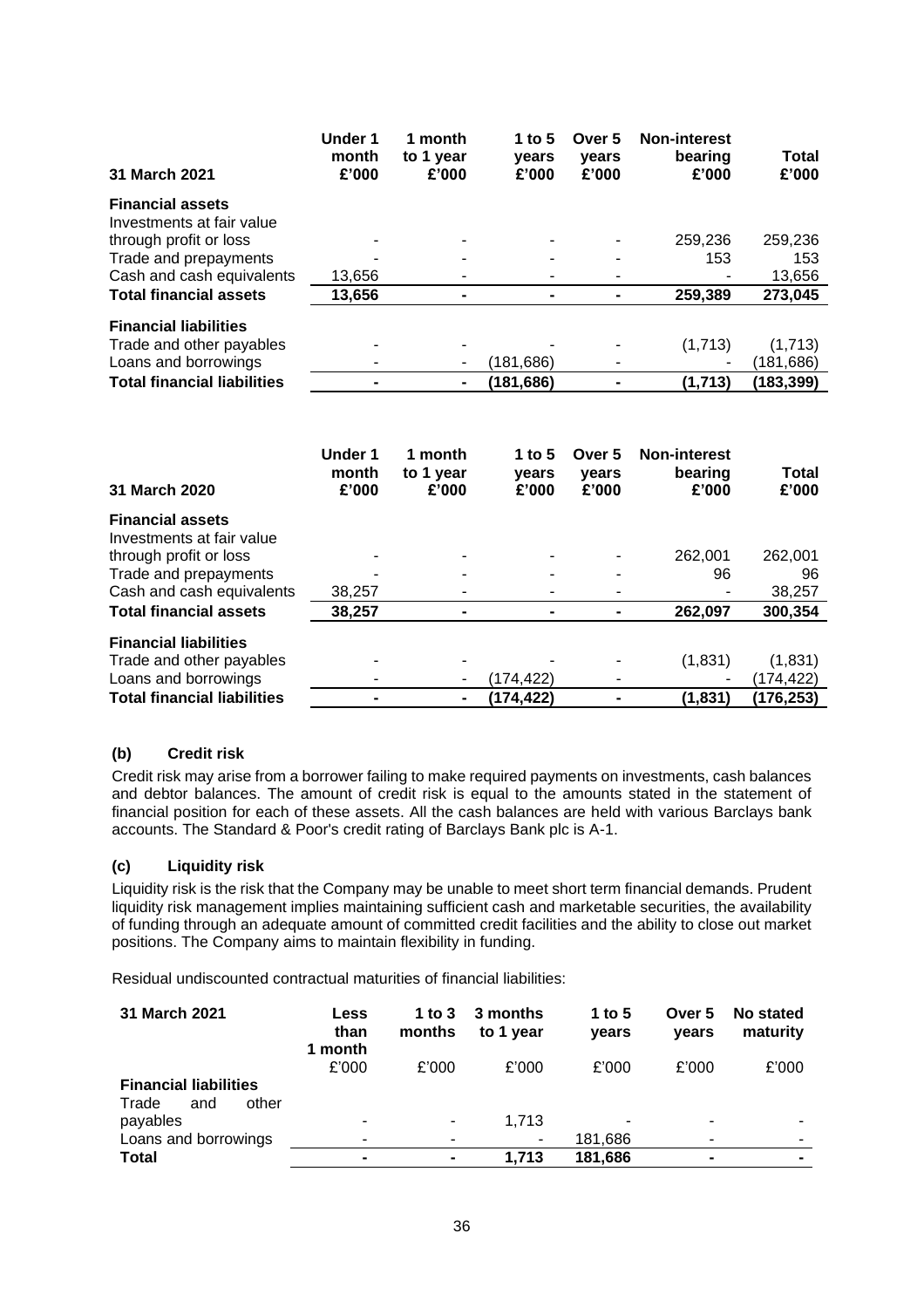| 31 March 2020                                         | <b>Less</b><br>than<br>1 month | 1 to 3<br>months | 3 months<br>to 1 year | 1 to 5<br>vears | Over 5<br>vears | No stated<br>maturity |
|-------------------------------------------------------|--------------------------------|------------------|-----------------------|-----------------|-----------------|-----------------------|
|                                                       | £'000                          | £'000            | £'000                 | £'000           | £'000           | £'000                 |
| <b>Financial liabilities</b><br>Trade<br>other<br>and |                                |                  |                       |                 |                 |                       |
| payables                                              |                                | ٠                | 1.831                 | -               |                 |                       |
| Loans and borrowings                                  | $\overline{\phantom{a}}$       |                  | ۰                     | 174.422         |                 | ۰                     |
| Total                                                 | $\blacksquare$                 | ۰                | 1.831                 | 174,422         | $\blacksquare$  | $\blacksquare$        |

#### **5. Critical accounting estimates and assumptions**

These disclosures supplement the commentary on financial risk management (see note 4).

#### **Key sources of estimation uncertainty**

#### *Determining fair values*

The determination of fair values for financial assets for which there is no observable market prices requires the use of valuation techniques as described in accounting policy 3.8. For financial instruments that trade infrequently and have little price transparency, fair value is less objective, and requires varying degrees of judgement depending on liquidity, concentration, uncertainty of market factors, pricing assumptions and other risks affecting the specific instrument. See also "Valuation of financial instruments" below.

#### **Critical judgements in applying the Group's accounting policies**

#### *Valuation of financial instruments*

The Group's accounting policy on fair value measurements is discussed in accounting policy 3.8. The Group measures fair value using the following hierarchy that reflects the significance of inputs used in making the measurements:

- Level 1: Quoted market price (unadjusted) in an active market for an identical instrument.
- Level 2: Valuation techniques based on observable inputs, either directly (i.e., as prices) or indirectly (i.e., derived from prices). This category included instruments valued using: quoted market prices in active markets for similar instruments: quoted market prices for identical or similar instruments in markets that are considered less than active; or other valuation techniques where all significant inputs are directly or indirectly observable from market data.
- Level 3: Valuation techniques using significant unobservable inputs. This category includes all instruments where the valuation technique includes inputs not based on observable data and the unobservable inputs have a significant effect on the instrument's valuation. This category includes instruments that are valued based on quoted prices for similar instruments where significant unobservable adjustments or assumptions are required to reflect differences between the instruments.

Fair values of financial assets and financial liabilities that are traded in active markets are based on quoted market prices or dealer price quotations. For all other financial instruments, the Group determines fair values using valuation techniques.

The Group holds investments in several unquoted Indian infrastructure companies. The Directors' valuations of these investments, as shown in note 13, are based on a discounted cash flow methodology or recent transaction prices, prepared by the Company's Asset Manager (Franklin Park Management). The valuations are inherently uncertain and realisable values may be significantly different from the carrying values in the financial statements.

The methodology is principally based on company-generated cash flow forecasts and observable market data on interest rates and equity returns. The discount rates are determined by market observable risk free rates plus a risk premium which is based on the phase of the project concerned.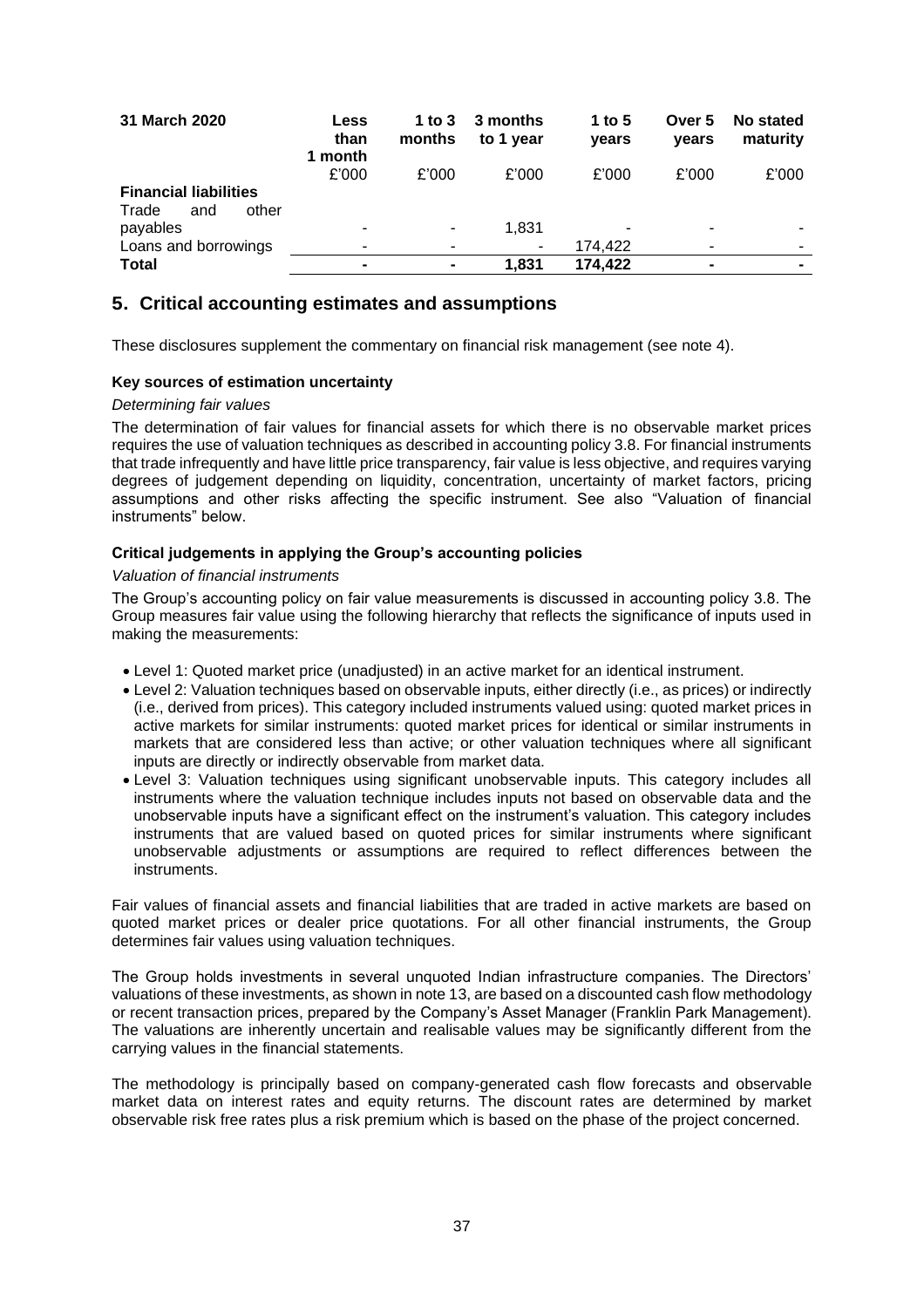The table below analyses financial instruments measured at fair value at the end of the reporting period, by the level in the fair value hierarchy into which the fair value measurements are categorised:

|                                                                 | Level 1        | Level 2        | Level 3 |
|-----------------------------------------------------------------|----------------|----------------|---------|
|                                                                 | £'000          | £'000          | £'000   |
| Financial assets at fair value through profit or loss (note 13) |                |                |         |
| Distribution Logistics Infrastructure Private Limited           | ۰              | $\blacksquare$ | 226.981 |
| India Hydropower Development Company, LLC                       | ۰              | $\blacksquare$ | 20.739  |
| Indian Energy Limited                                           | ۰              | $\blacksquare$ | 11.516  |
| Fair value at year end                                          | $\blacksquare$ | $\blacksquare$ | 259,236 |

The following table shows a reconciliation from the beginning balances to the ending balances for fair value measurements in level 3 of the fair value hierarchy:

|                             | £'000     |
|-----------------------------|-----------|
| Fair value brought forward  | 262,001   |
| Additional capital injected | 7.567     |
| Movement in fair value      | (10, 332) |
| Fair value at year end      | 259.236   |

If the determined discount rates were increased by 1% per annum, the value of unlisted equity securities would fall by £32 million (2020: £31 million).

#### **6. Other administration fees and expenses**

|                               | Group         |               | Company       |               |
|-------------------------------|---------------|---------------|---------------|---------------|
|                               | 2021<br>£'000 | 2020<br>£'000 | 2021<br>£'000 | 2020<br>£'000 |
| Audit fees                    | 86            | 87            | 46            | 53            |
| Legal fees                    | 131           | 108           | 20            | 106           |
| Corporate advisory fees       | 173           | 369           | 168           | 163           |
| Other professional costs      | 3,982         | 1,828         | 17            | 32            |
| Administration fees           | 141           | 180           | 120           | 120           |
| Directors' fees (note 17)     | 102           | 208           | 90            | 208           |
| Insurance costs               | 11            | 10            | 11            | 10            |
| Loan arrangement related fees | ۰             | 209           | ۰             | 209           |
| Travel and entertaining       | 8             | 179           | 8             | 142           |
| Other costs                   | 47            | 115           | 8             | 65            |
|                               | 4,681         | 3,293         | 488           | 1,108         |

#### **7. Investment management, advisory and valuation fees**

On 14 September 2016, the Company entered into a revised and restated management and valuation and portfolio services agreement (the "New Management Agreement") with Franklin Park Management, LLC ("Franklin Park" or the "Asset Manager"), the Company's existing asset manager, to effect a reduction in annual cash fees payable by IIP to the Asset Manager. The other terms of the New Management Agreement were unchanged from those of the prior agreement between the parties.

Under the New Management Agreement, the Asset Manager is entitled to a fixed annual management fee of £5,520,000 per annum (the "Annual Management Fee"), payable quarterly in arrears. In addition to the Annual Management Fee, the Asset Manager will be issued with 605,716 new ordinary shares in the Company annually (the "Fee Shares"). The Fee Shares will be issued free of charge, on 1 July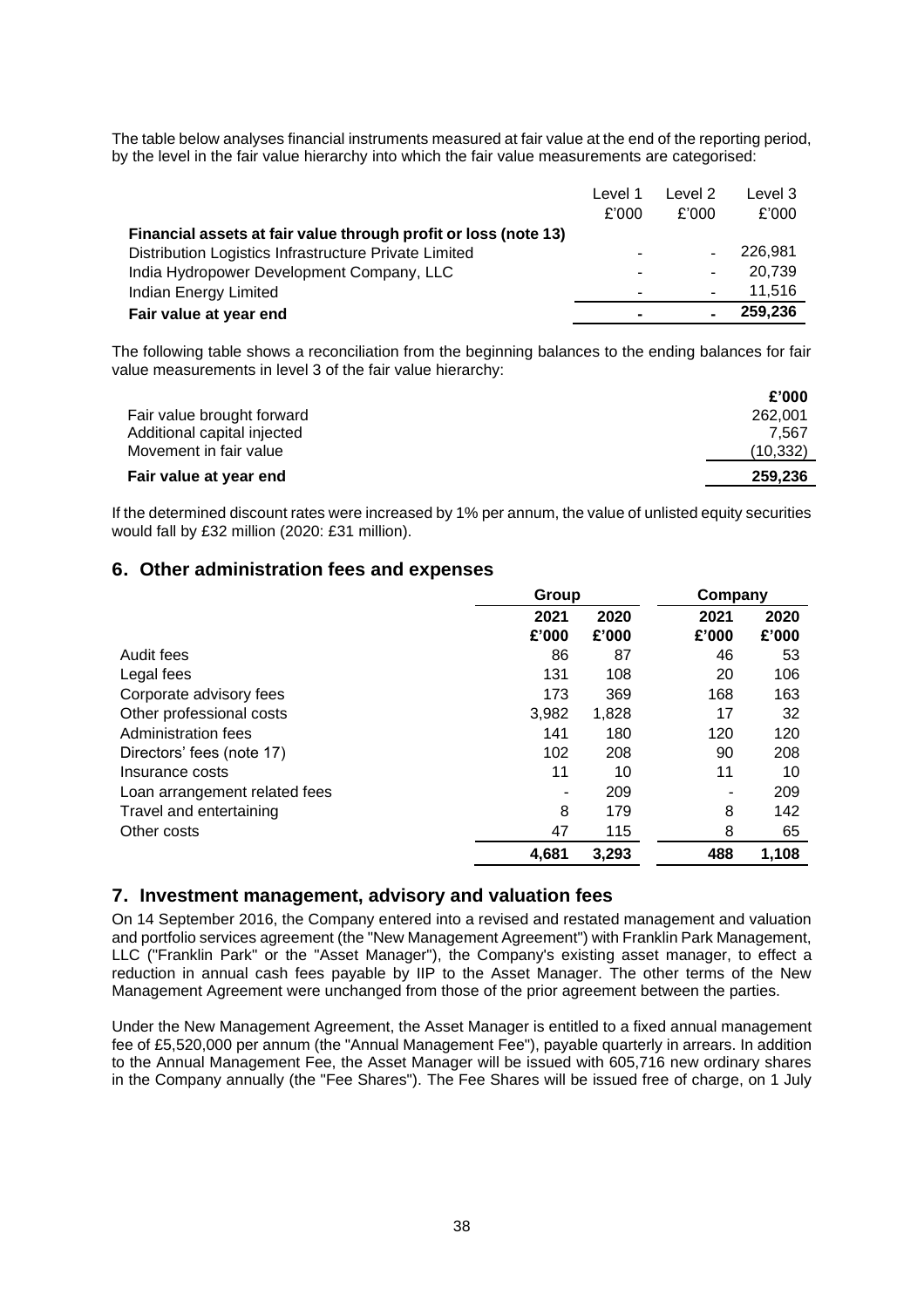of each calendar year for the duration of the New Management Agreement, which has an effective termination date of 30 September 2020.

Franklin Park also provide consulting services to the Group, which fall outside the scope of the New Management Agreement, at a cost of \$150k per quarter.

Fees for the year ended 31 March 2021 were £5,960,000 (31 March 2020: £5,552,000). The amount of outstanding as at 31 March 2021 amounted to £1,489,000 (2020: £1,398,000).

#### **8. Finance costs**

|                                 | Group  |        | Company |        |
|---------------------------------|--------|--------|---------|--------|
|                                 | 2021   | 2020   | 2021    | 2020   |
|                                 | £'000  | £'000  | £'000   | £'000  |
| Loan interest expense (note 16) | 24.916 | 18,159 | 12.120  | 10,247 |
|                                 | 24.916 | 18,159 | 12.120  | 10.247 |

#### **9. Taxation**

There is no liability for income tax in the Isle of Man. The Company is subject to tax at a rate of 0%.

The Group is subject to income tax in Mauritius at the rate of 15% on the chargeable income of Mauritian subsidiaries. They are, however, entitled to a tax credit equivalent to the higher of the foreign tax paid and a deemed credit of 80% of the Mauritian tax on their foreign source income. No provision has been made in the accounts due to the availability of tax losses.

#### **10. Basic and diluted earnings/(loss) per share**

Basic earnings/(loss) per share are calculated by dividing the loss attributable to shareholders by the weighted average number of ordinary shares outstanding during the year.

| 2021       | 2020              |
|------------|-------------------|
| (30.848)   | 18.034            |
| 681.882    | 681.882           |
| $(4.52)$ p | 2.64 <sub>p</sub> |
|            |                   |

There is no difference between basic and diluted earnings/(loss) per share.

#### **11. Investments in subsidiaries**

Since incorporation, for efficient portfolio management purposes, the Company has established or acquired the following subsidiary companies, with certain companies being consolidated and others held at fair value through profit or loss in line with the Amendments to IFRS 10 Consolidated Financial Statements (see note 3.1):

| <b>Consolidated subsidiaries</b>                | <b>Country of</b><br>incorporation | Ownership<br>interest |
|-------------------------------------------------|------------------------------------|-----------------------|
| Infrastructure India HoldCo                     | <b>Mauritius</b>                   | 100%                  |
| Power Infrastructure India                      | <b>Mauritius</b>                   | 100%                  |
| Power Infrastructure India (Two)                | <b>Mauritius</b>                   | 100%                  |
| Distribution and Logistics Infrastructure India | <b>Mauritius</b>                   | 100%                  |
| Hydropower Holdings India                       | <b>Mauritius</b>                   | 100%                  |
| India Hydro Investments                         | <b>Mauritius</b>                   | 100%                  |
| <b>Indian Energy Mauritius</b>                  | <b>Mauritius</b>                   | 100%                  |

#### **Non-consolidated subsidiaries held at fair value through profit or loss**

#### **Distribution & Logistics Infrastructure sub group:**

| Distribution and Logistics Infrastructure Private Limited | India | 100.00%   |
|-----------------------------------------------------------|-------|-----------|
| Freightstar India Private Limited                         | India | 100.00%   |
| Freightstar Private Limited                               | India | 99.79%    |
| Deshpal Realtors Private Limited                          | India | $99.76\%$ |
| <b>Bhim Singh Yadav Property Private</b>                  | India | 99.86%    |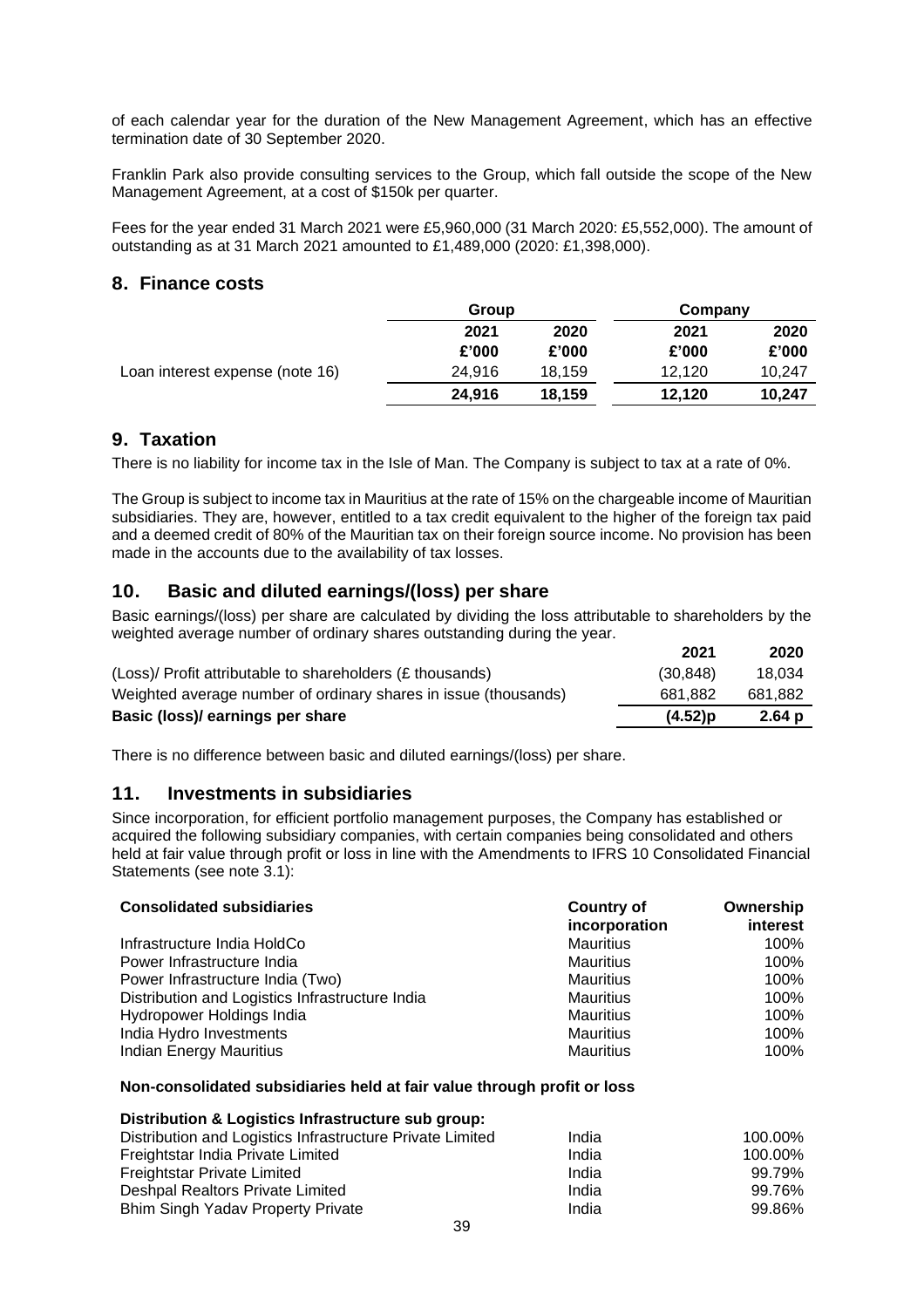| Indian Energy Limited sub group (IEL):         |          |         |
|------------------------------------------------|----------|---------|
| Belgaum Wind Farms Private Limited             | India    | 99.99%  |
| iEnergy Wind Farms (Theni) Private Limited     | India    | 73.99%  |
| iEnergy Renewables Private Limited             | India    | 99.99%  |
|                                                |          |         |
| India Hydropower Development Company sub group |          |         |
|                                                |          |         |
| (IHDC):                                        |          |         |
| <b>Franklin Park India LLC</b>                 | Delaware | 100.00% |

The following table shows a reconciliation from the beginning balances to the ending balances for investments in subsidiaries:

|                                                       | 2021      | 2020      |
|-------------------------------------------------------|-----------|-----------|
|                                                       | £'000     | £'000     |
| Balance as at 1 April                                 | 191.646   |           |
| Loan to equity conversion                             |           | 218.439   |
| Share redemption in Infrastructure India HoldCo       | ۰         | (1, 138)  |
| Movement in fair value on investments in subsidiaries | (26, 533) | (25, 655) |
| <b>Balance as at 31 March</b>                         | 165.113   | 191.646   |

#### **12. Loans to Group companies**

|                                | <b>Capital</b>           | <b>Interest</b> | Total  |
|--------------------------------|--------------------------|-----------------|--------|
|                                | £'000                    | £'000           | £'000  |
| Balance as at 1 April 2020     | 6.201                    | 6.660           | 12,861 |
| Additions                      | 20                       |                 | 20     |
| Interest charge for the period | $\overline{\phantom{a}}$ | 620             | 620    |
| Balance as at 31 March 2021    | 6.221                    | 7.280           | 13.501 |

#### **13. Investments – designated at fair value through profit or loss**

At 31 March 2021, the Group held four investments in unlisted equity securities. Three of the investments are held by the Company's wholly owned subsidiaries in Mauritius and one is held directly by the Company.

The investments are recorded at fair value as follows:

|                             | <b>SMH</b> | <b>IHDC</b> | <b>DLI</b> | IEL    | Total     |
|-----------------------------|------------|-------------|------------|--------|-----------|
|                             | £'000      | £'000       | £'000      | £'000  | £'000     |
| Balance at 1 April 2020     |            | 23.522      | 231.400    | 7.079  | 262,001   |
| Additions                   |            | $\sim$      | 7.567      |        | 7.567     |
| Fair value adjustment       |            | (2.783)     | (11,986)   | 4,437  | (10, 332) |
| Balance as at 31 March 2021 |            | 20.739      | 226,981    | 11.516 | 259,236   |

(i) Shree Maheshwar Hydel Power Corporation Ltd ("SMH")

(ii) India Hydropower Development Company LLC ("IHDC")

(iii) Distribution Logistics Infrastructure ("DLI")

(iv) Indian Energy Limited ("IEL")

As noted in the Joint Statement from the Chairman and the Chief Executive, the promoter of SMH has not secured the required funding and SMH received a termination order with regard to the historically entered Power Purchase Agreement ("PPA") and Resettlement & Rehabilitation Agreement ("R&R Agreement") from M.P. Power Management Company Limited, a company owned by the Government of Madya Pradesh. The PPA was signed in 1994 and amended in 1996 and the R&R Agreement was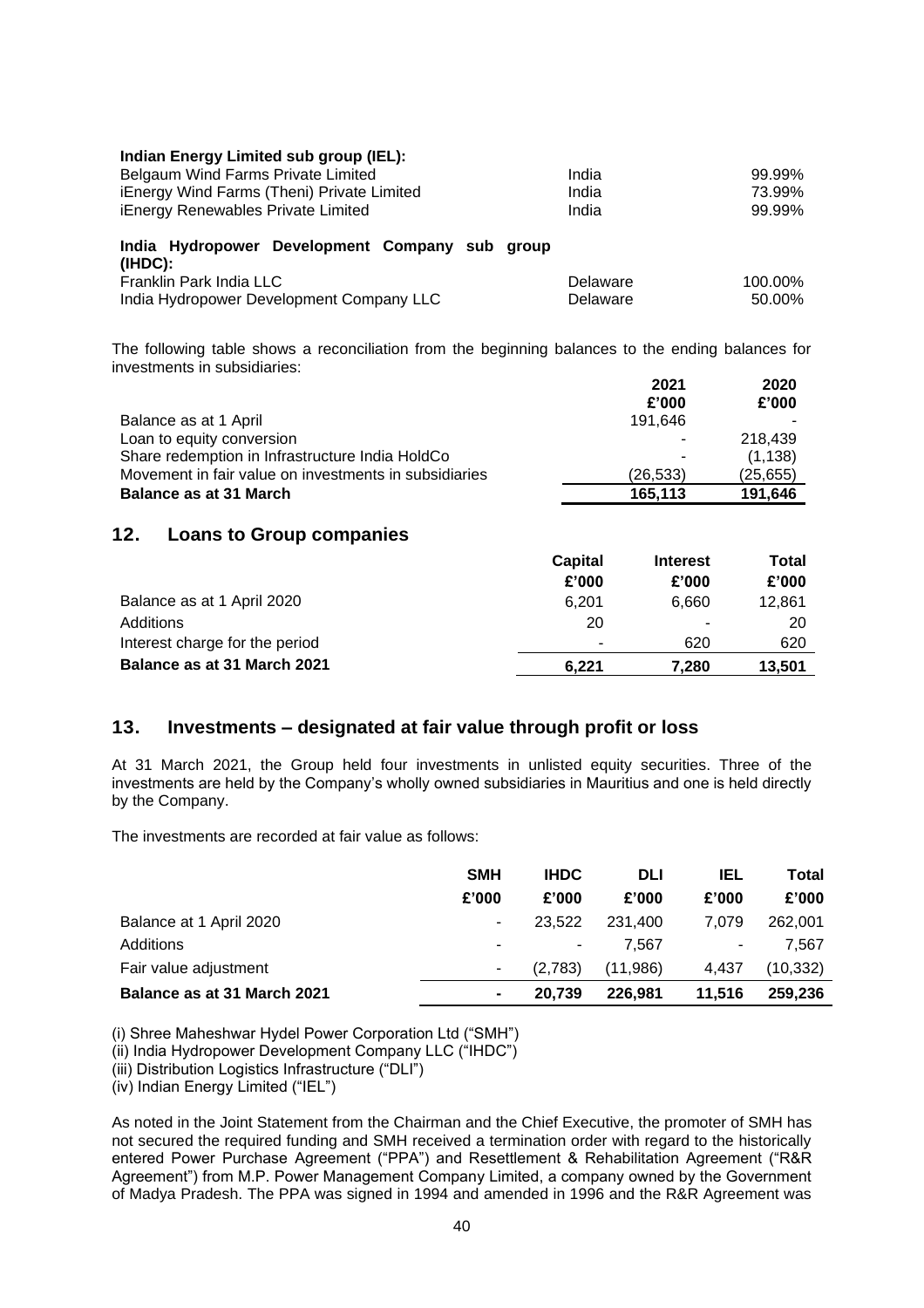signed in 1997. Without a valid PPA and visibility into availability of completion financing, it is impossible to prepare reasonable forecasts. Although IIP retains legal options to extract value for its investment, until further clarity emerges, it is assumed that SMH has no contribution to IIP's valuation.

The investments in IHDC, IEL and DLI have been fair valued by the Directors as at 31 March 2021 using discounted cash flow techniques, as described in note 5. The discount rate adopted for the investments is the risk free rate (based on the Indian government 10-year bond yields) plus a risk premium of 3.02% for IHDC, 2.00% for IEL and 7% for DLI. (2020: 3.02% for IHDC, 2.00% for IEL and 7% for DLI).

All the investments valued using discounted cash flow techniques are inherently difficult to value due to the individual nature of each investment and as a result, valuations may be subject to substantial uncertainty. SMH and DLI are still in the construction or 'ramp-up' phase.

There is no assurance that the estimates resulting from the valuation process will reflect the actual sales price even where such sales occur shortly after the valuation date.

As at 31 March 2021, the Company had pledged 51% of the shares in DLI, totalling 66,677,000 shares of INR 10 each, as part of the terms of a term loan within the underlying investment entity. In addition, the Company had provided a non-disposal undertaking of 51% of the shares in IEL, totalling 25,508,980 shares of 1 penny each, as part of the terms of a loan agreement within the underlying investment entity.

The following table shows the sensitivities of the valuations to discount rates and exchange rates:

| <b>IHDC</b>                |       | <b>Discount Rate</b> |       |                      |       |        |
|----------------------------|-------|----------------------|-------|----------------------|-------|--------|
|                            |       | 8.18%                | 8.68% | 9.18%                | 9.68% | 10.18% |
|                            | 104.7 | 22.4                 | 21.1  | 19.9                 | 18.9  | 17.9   |
|                            | 102.7 | 22.8                 | 21.5  | 20.3                 | 19.3  | 18.3   |
| <b>INR/£ Exchange Rate</b> | 100.7 | 23.2                 | 21.9  | 20.7                 | 19.6  | 18.6   |
|                            | 98.7  | 23.7                 | 22.4  | 21.2                 | 20.0  | 19.0   |
|                            | 96.7  | 24.2                 | 22.8  | 21.6                 | 20.5  | 19.4   |
|                            |       |                      |       | <b>Discount Rate</b> |       |        |
| <b>DLI</b>                 |       | 11.2%                | 12.2% | 13.2%                | 14.2% | 15.2%  |
|                            | 104.7 | 300.5                | 254.0 | 218.3                | 190.1 | 167.4  |
|                            | 102.7 | 306.4                | 259.0 | 222.6                | 193.8 | 170.6  |
| <b>INR/£ Exchange Rate</b> | 100.7 | 312.5                | 264.1 | 227.0                | 197.7 | 174.0  |
|                            | 98.7  | 318.8                | 269.5 | 231.6                | 201.7 | 177.6  |
|                            | 96.7  | 325.4                | 275.1 | 236.4                | 205.8 | 181.2  |
| IEL                        |       |                      |       | <b>Discount Rate</b> |       |        |
|                            |       | 6.17%                | 7.17% | 8.17%                | 9.17% | 10.17% |
|                            | 104.7 | 12.6                 | 11.8  | 11.1                 | 10.4  | 9.4    |
|                            | 102.7 | 12.8                 | 12.0  | 11.3                 | 10.6  | 9.5    |
| <b>INR/£ Exchange Rate</b> | 100.7 | 13.1                 | 12.3  | 11.5                 | 10.9  | 9.7    |
|                            | 98.7  | 13.4                 | 12.5  | 11.7                 | 11.1  | 9.9    |
|                            | 96.7  | 13.6                 | 12.8  | 12.0                 | 11.3  | 10.1   |

#### **14. Property, plant and equipment**

| <b>Cost/Valuation</b>           | Land<br>£'000 |
|---------------------------------|---------------|
| <b>Balance at 1 April 2020</b>  |               |
| Additions                       | 3.607         |
| <b>Balance at 31 March 2021</b> | 3.607         |
|                                 |               |

The only class of items within property, plant and equipment relate to the land purchased in the year. This land is currently held at historical cost and is not subject to depreciation.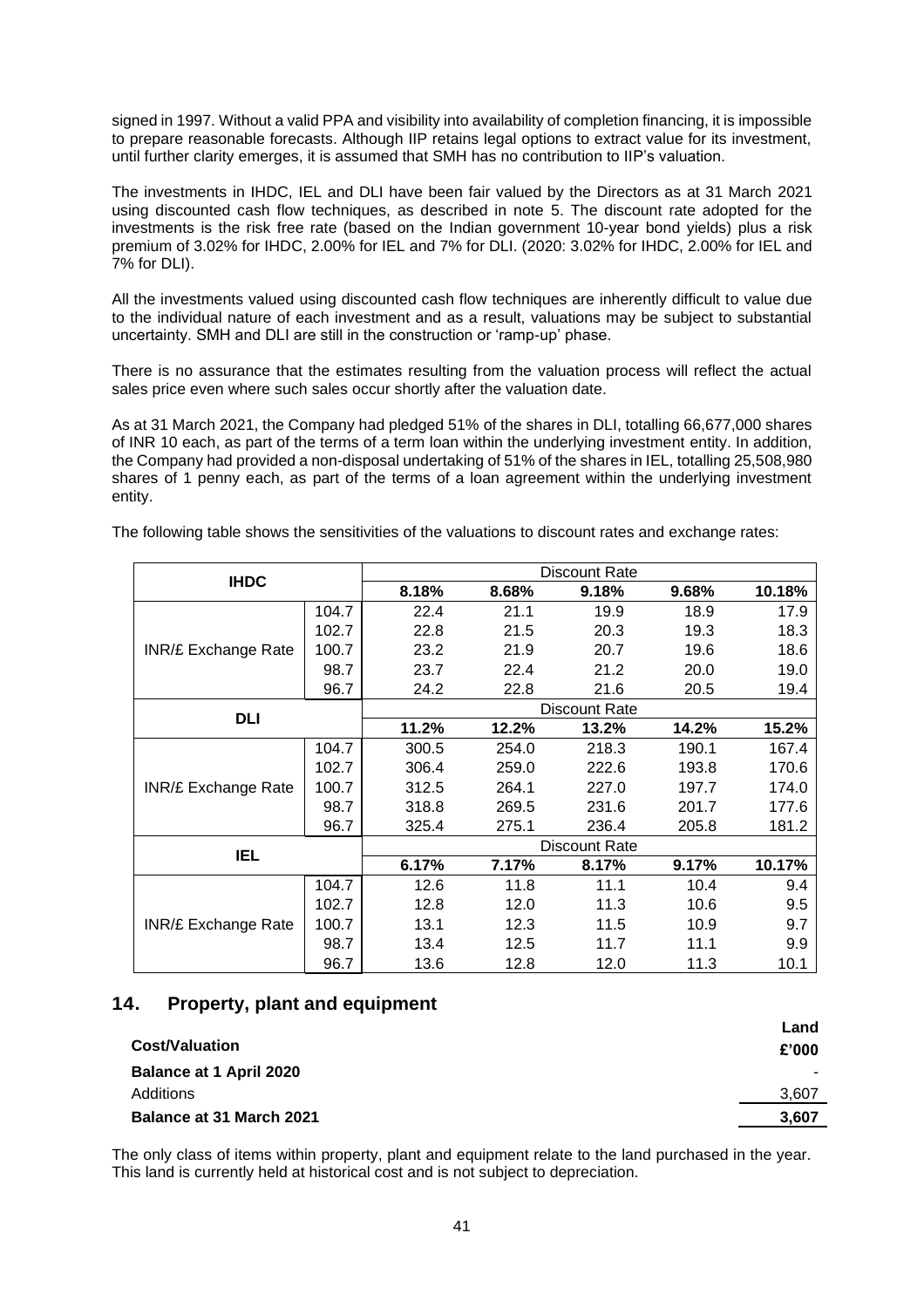#### **15. Trade and other payables**

|                             | Group |       | Company |       |
|-----------------------------|-------|-------|---------|-------|
|                             | 2021  | 2020  | 2021    | 2020  |
|                             | £'000 | £'000 | £'000   | £'000 |
| Trade payables              | 152   | 271   | 58      | 210   |
| Accruals and other payables | 1,561 | 1,560 | 56      | 4     |
|                             | 1.713 | 1.831 | 114     | 214   |

#### **16. Loans and borrowings**

| Group                        | <b>Capital</b> | <b>Interest</b> | Total     |
|------------------------------|----------------|-----------------|-----------|
|                              | £'000          | £'000           | £'000     |
| Balance as at 1 April 2020   | 152,884        | 21,538          | 174,422   |
| Interest charge for the year |                | 24,916          | 24,916    |
| Capitalised loan interest    | 11,269         | (11,269)        |           |
| Foreign currency gain        | (8,057)        | (9,595)         | (17, 652) |
| Balance as at 31 March 2021  | 156,096        | 25,590          | 181,686   |
|                              |                |                 |           |
| Company                      | Capital        | <b>Interest</b> | Total     |
|                              | £'000          | £'000           | £'000     |
| Balance as at 1 April 2020   | 68,179         | 12,984          | 81,163    |
| Interest charge for the year |                | 12,120          | 12,120    |
| Capitalised loan interest    | 11,270         | (11, 270)       |           |
| Foreign currency gain        | 464            | (8, 140)        | (7,676)   |
| Balance as at 31 March 2021  | 79,913         | 5,694           | 85,607    |

On 8 April 2013, the Company entered into a working capital loan facility agreement with GGIC Ltd ("GGIC") for up to US\$17.0 million. The loans increased to US\$21.5 million in September 2017. The working capital loan has an interest rate of 7.5% per annum, payable semi-annually during the facility period. The Company's ultimate controlling party during the year was GGIC and affiliated parties.

In addition, and on 30 June 2017, the Company entered into an US\$8.0 million unsecured bridging loan facility with Cedar Valley Financial ("Cedar Valley"), an affiliate of GGIC and the loan was subsequently increased in multiple tranches to US\$64.1 million. The bridging loan has an interest rate of 12% per annum, payable semi-annually during the facility period. Cedar Valley's ultimate controlling party during the year was GGIC and affiliated parties.

In accordance with the requirements of the loan above maturity of both the GGIC and Cedar Valley loans have been extended to 30 June 2023 and will carry an interest rate of 15% per annum from 2 April 2019.

The Company arranged further debt facility of up to US\$105 million (approximately £80.2 million) with IIP Bridge Facility LLC (the "Lender"), an affiliate of GGIC on 2 April 2019. The Loan is a secured fouryear term loan provided to the Company's wholly owned Mauritian subsidiary, Infrastructure India Holdco, and matures on 1 April 2023. The loan accrues interest daily in a manner that yields a 15% IRR to the Lender (increasing to 18% IRR in the event of default) and payable at maturity, and is secured on all assets of Infrastructure India Holdco, including 100% of the issued share capital of Distribution Logistics Infrastructure India ("DLII"), DLI's Mauritian parent company.

At 31 March 2021, the US\$105 million loan facility had been fully drawn down. US\$7.5 million of the drawn down proceeds was applied towards the repayment the Cedar Valley loan.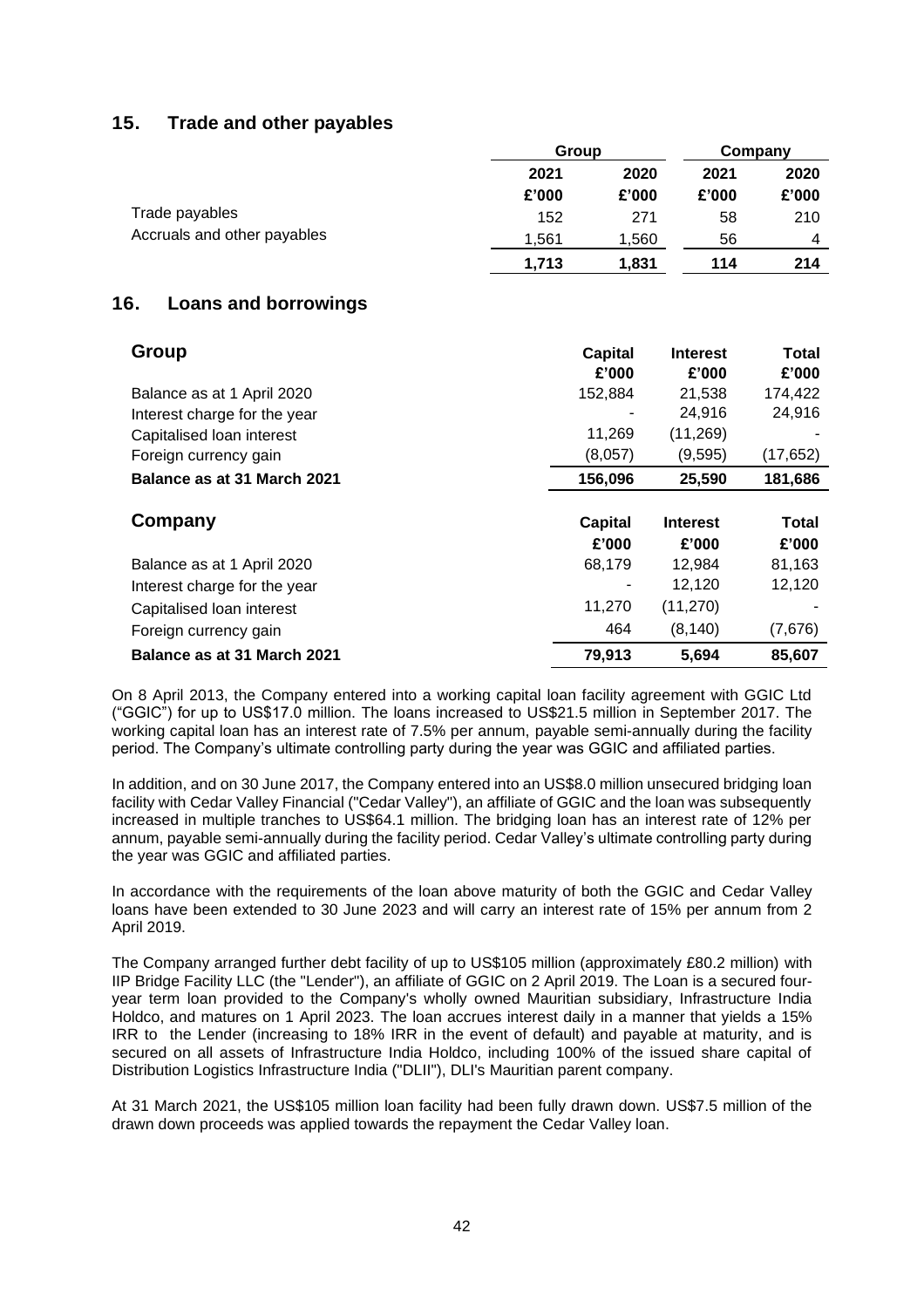#### **17. Share capital**

|                                 | No. of shares<br>Ordinary<br>shares | <b>Share</b><br>capital | <b>Share</b><br>premium |
|---------------------------------|-------------------------------------|-------------------------|-------------------------|
|                                 | of $£0.01$ each                     | £'000                   | £'000                   |
| <b>Balance at 31 March 2021</b> | 682.084.189                         | 6.821                   | 282.808                 |

As detailed in note 7, the Asset Manager is entitled 605,716 new ordinary shares in the Company annually (the "Fee Shares"). The Fee Shares will be issued free of charge, on 1 July of each calendar year for the duration of the New Management Agreement up to the effective termination date of 30 September 2020. The Company has issued a total of 1,817,148 ordinary shares to the Asset Manager.

#### **18. Directors' fees and Directors' interests**

The Directors had the following interests in the shares of the Company at 31 March 2021:

| Timothy Walker (resigned 31/03/2020) | 981.667   | <b>Ordinary Shares</b> |
|--------------------------------------|-----------|------------------------|
| Sonny Lulla                          | 1.500.000 | Ordinary Shares        |

Details of the Directors' remuneration in the year are as follows:

|                                      | 2021  | 2020  |
|--------------------------------------|-------|-------|
|                                      | £'000 | £'000 |
| Timothy Walker (resigned 31/03/2020) |       | 90    |
| Madras Seshamani Ramachandran        | 90    | 90    |
|                                      | 90    | 180   |

#### **19. Related party transactions**

#### **Management services and Directors' fees**

Franklin Park Management LLC ("FPM") is beneficially owned by certain Directors of the Company, namely Messrs Tribone, Lulla and Venerus, and receives fees in its capacity as Asset Manager as described in note 7.

As detailed in note 7, fees payable to FPM in respect of management and consulting services for the year ending 31 March 2021 amounted to £5,960,000 (31 March 2020: £5,552,000). The amount of management and consulting fees outstanding as at 31 March 2021 amounted to £1,489,000 (2020: £1,380,000).

#### **Loans and borrowings**

See note 16 regarding loans from GGIC and Cedar Valley Financial, including interest charged in the year and accrued at the year-end.

#### **Administrator**

FIM Capital Limited provides administration services including financial accounting services to the Company. The fees paid to the Administrator for the year amounted to £120,000 (2020: £120,000). The amount outstanding as at year end is £30,000 (2020: £30,000).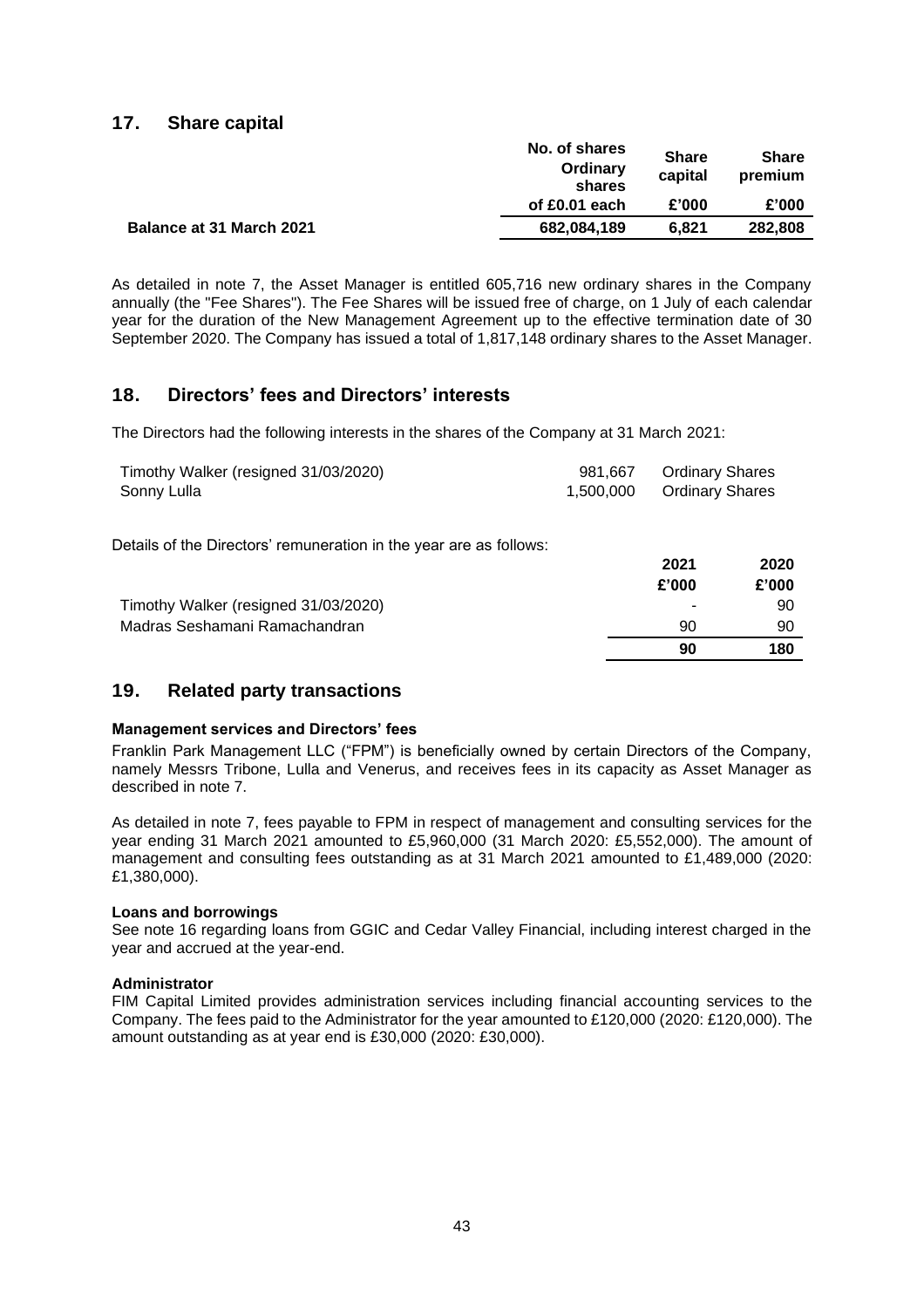#### **20. Net Asset Valuation (NAV) per share**

The NAV per share is calculated by dividing the net assets attributable to the equity holders of the Company at the end of the period by the number of shares in issue.

|                                     | 2021        | 2020        |
|-------------------------------------|-------------|-------------|
| Net assets (£'000)                  | 93.253      | 124.101     |
| Number of shares in issue (note 17) | 682.084.189 | 682.084.189 |
| NAV per share                       | 13.7p       | 18.2p       |

There is no difference between basic and diluted NAV per share.

#### **21. Subsequent events**

Following the yearend, the Group received a letter of intent signed by a third party for the sale of IEL. As described in note 2(d), the sale will likely occur at a discount to the stated NAV, as this will provide the Group with additional runway to pursue the monetisation of other assets.

#### **22. Ultimate controlling party**

The ultimate controlling party during the year was GGIC and affiliated parties.

#### **23. Market Abuse Regulation (MAR) Disclosure**

Certain information contained in this announcement would have been deemed inside information for the purposes of Article 7 of Regulation (EU) No 596/2014 until the release of this announcement.